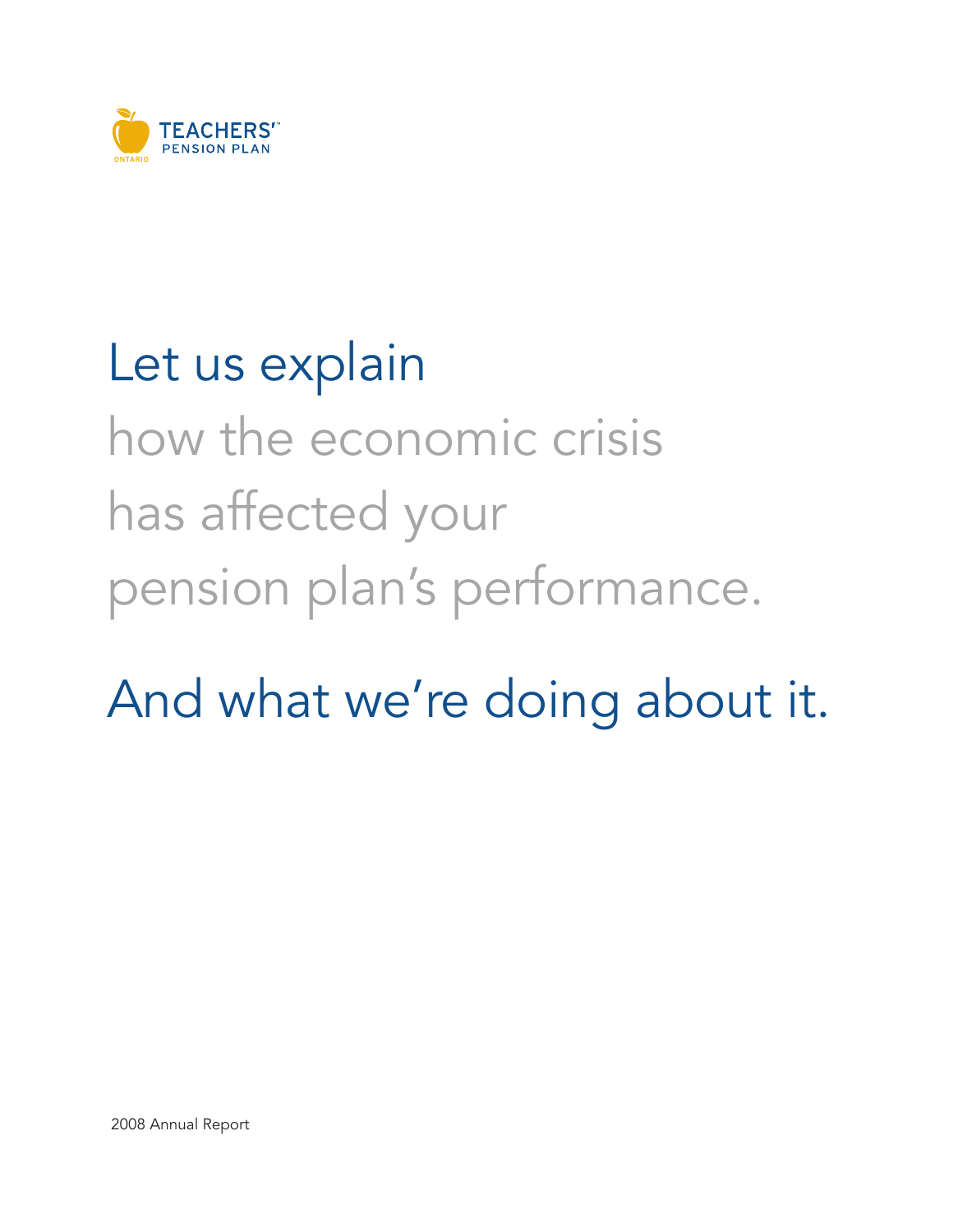# 2008 Highlights

# State of the plan

The Ontario government and Ontario Teachers' Federation – the plan sponsors – introduced a change in the plan's cost-of-living provision for future retirees.

The change resolved the \$12.7 billion funding shortfall projected at January 1, 2008, and provides some flexibility to adjust cost-of-living increases, depending on the plan's funding status. However, it will take many years for this change to make a meaningful impact on the cost of future benefits.

Net assets fell to \$87.4 billion and a \$2.5 billion funding shortfall was projected at the beginning of 2009. A balanced funding valuation must be filed with the pension regulator by 2011 at the latest. See State of the Plan for a full explanation.

### Funding valuation

*(as at January 1, 2009)*

| Net assets                        | \$. | 87.4    |
|-----------------------------------|-----|---------|
| Smoothing adjustment              |     | 19.5    |
| <b>Future basic contributions</b> |     | 25.1    |
| Future special contributions      |     | 5.5     |
| <b>Actuarial assets</b>           |     | 137.5   |
| <b>Future benefits</b>            |     | (140.0) |
| Shortfall                         | S   | (2.5)   |

## Investments

### Net assets: \$87.4 billion

*(for the year ended December 31) (\$ billions)*



The pension fund lost \$19.0 billion in 2008 due to declines in equity and credit markets.

### Investment performance

| (percent)                          | 2008    |                           |                 | 2007 4-yr. 10-yr. | Since<br>1990 |
|------------------------------------|---------|---------------------------|-----------------|-------------------|---------------|
| Return                             | $-18.0$ |                           | $4.5\quad 3.3$  | 6.6               | 9.6           |
| <b>Benchmark</b>                   | $-9.6$  | 2.3                       | $\frac{3.4}{2}$ | 48                | 75            |
| Return (below)/<br>above benchmark |         |                           |                 |                   |               |
| (\$ billions)                      |         | $(9.2)$ 2.3 0.1 12.3 15.8 |                 |                   |               |

- Table of contents 2 Report from the Chair 5 Report from the CEO
- 9 Management's Discussion and Analysis 10 State of the plan
- 24 Investments
- 42 Member Services
- 51 Governance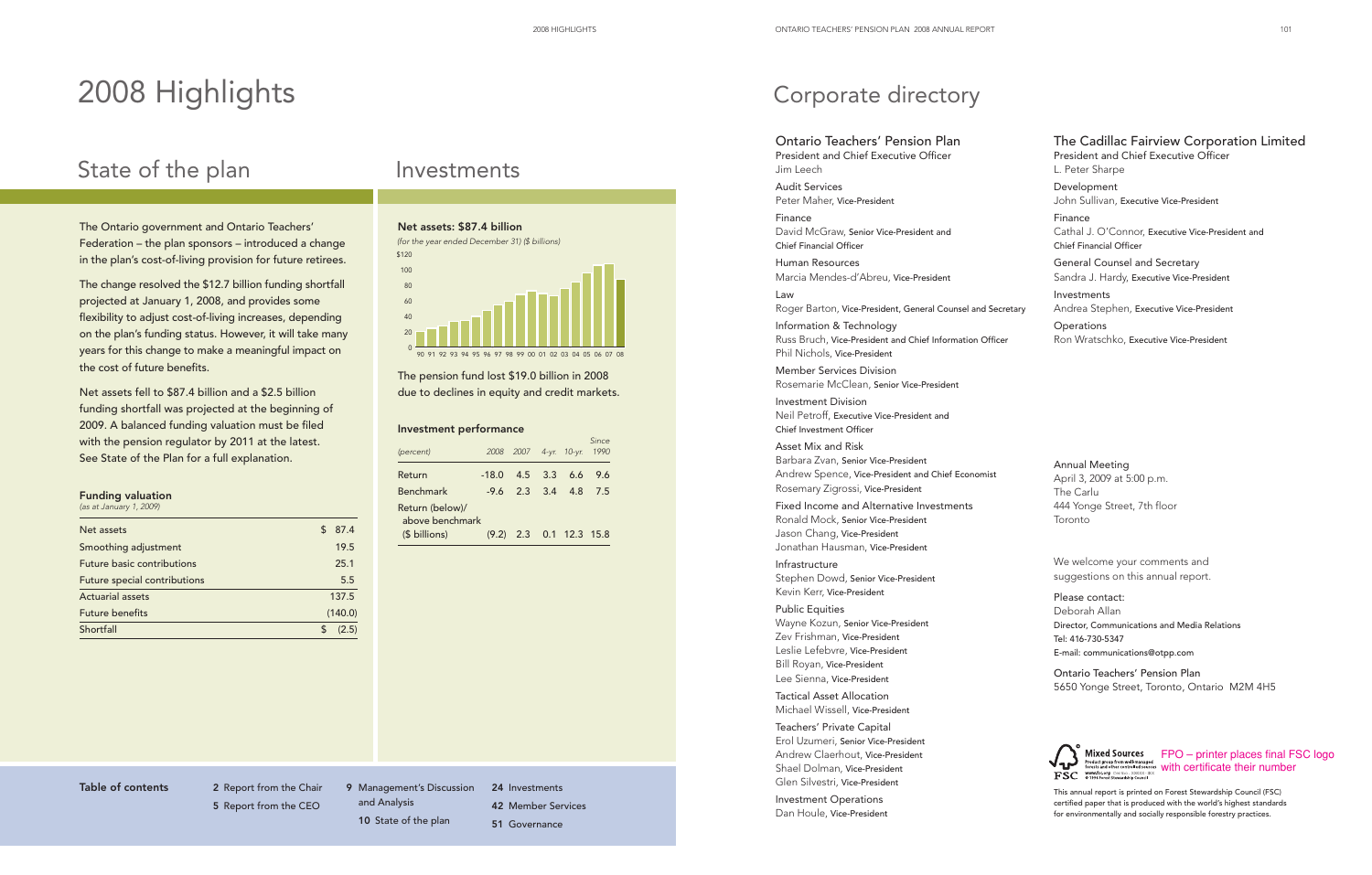

The asset-mix policy changed at the beginning of 2009. We decreased investment risk by reducing our exposure to equity and credit markets and increasing our allocation to inflation-sensitive investments that are well matched to paying teachers' pensions.

# Member Services

### #1 for pension service worldwide

### Your pension is a valuable benefit:

- Defined by a formula, not by the value of the pension fund on the day you retire
- Legislation protects benefits you have already earned
- Pension paid for life
- \$42,000 average starting pension for teachers retiring at the 85 factor
- 100% inflation protection guaranteed for current pensioners and for pension credit earned until the end of 2009; between 50% and 100% of the increase in the Consumer Price Index for credit earned after 2009
- 30 years how long a typical teacher is expected to collect a pension; longer than the average teaching career
- 5 years how long a typical pension is paid to a survivor

### Membership profile

*(as at December 31, 2008)*



66 Financial statements 97 Investments over

\$100 million

100 Eleven-year review

101 Corporate directory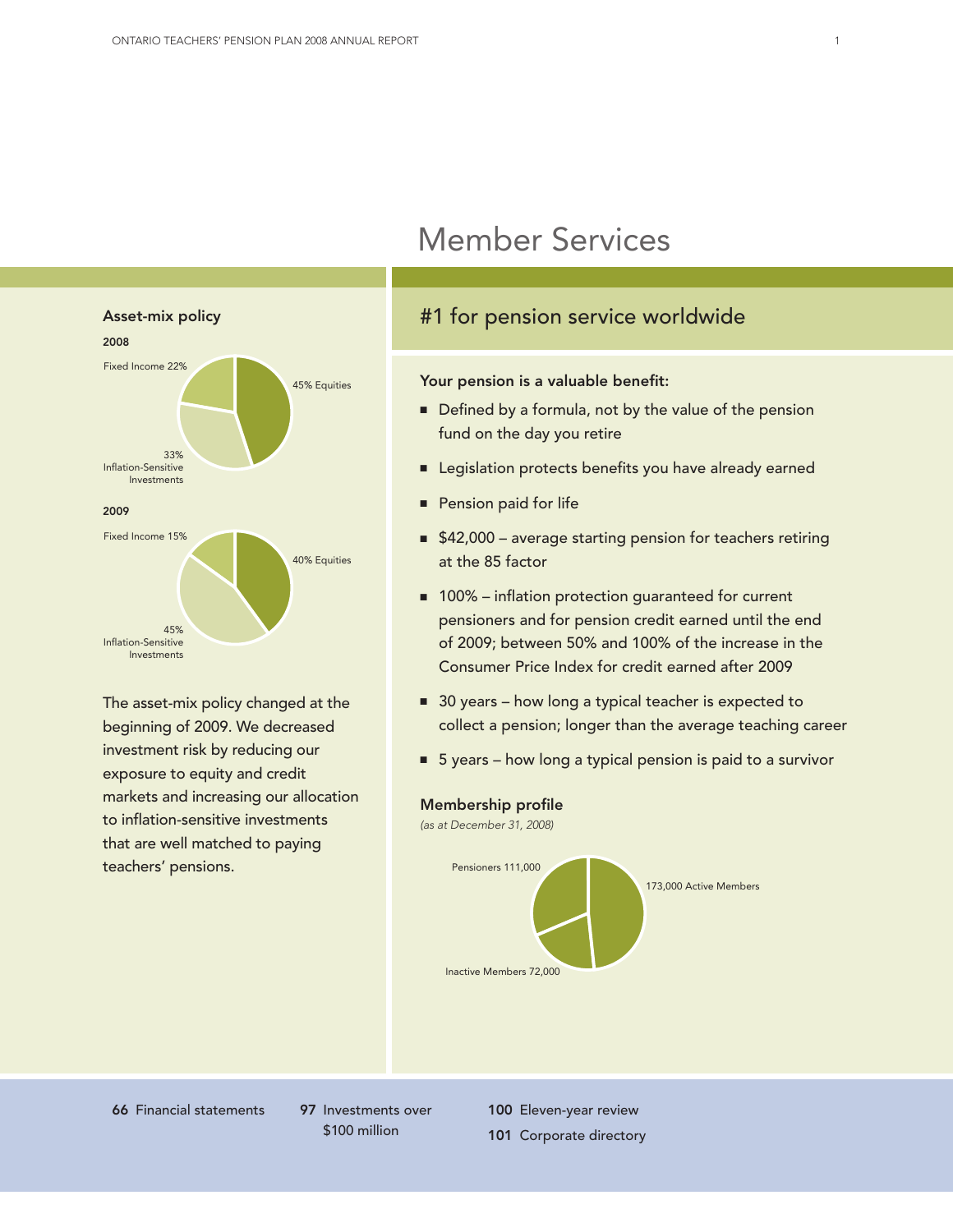# Report from the Chair



Eileen Mercier, MA, MBA, FICB Chair

The 2008 valuation filing and the economic crisis dominated the year for board members of the Ontario Teachers' Pension Plan (Teachers').

The plan sponsors, the Ontario Teachers' Federation (OTF) and the Ontario government, filed the funding valuation in October with a change in the cost-of-living provision for benefits earned after 2009. Cost-of-living increases for pension credit earned after 2009 will range from 50% to 100% of the change in the Consumer Price Index, depending on the plan's funding status; the decision as to whether or not this change is invoked is made by the plan sponsors. This change led to the elimination of the funding shortfall projected last year. Looking forward, it also strengthens the plan's ability to generate the long-term investment returns required to provide retirement security at an affordable cost.

The worst global financial crisis since the 1930s saw the pension fund realize a -18% rate of return in 2008. Although this was only the third loss in Teachers' 18-year history, it is the largest the fund has ever suffered, and it reversed the significant market outperformance achieved over the previous three years.

### 2008 shortfall resolved

The sponsors made the decision in mid-2008 to change the plan's cost-of-living provision in order to resolve the funding shortfall projected at the start of the year. Plan staff had begun researching options to deal with long-term funding shortfalls eight years ago. With the plan sponsors, they commissioned a number of thirdparty reports from pension and actuarial experts. The plan sponsors had been considering the various options since 2005, and deserve credit for weighing the implications and alternatives so carefully.

The solution they adopted – a change in the cost-of-living provision that the plan sponsors can invoke if necessary – calls for 50% to 100% inflation protection on benefits earned after 2009. Providing 100% inflation protection remains the goal. Over time, the change in the cost-of-living provision will help to reduce two risks the plan faces: (1) that benefits will become unaffordable for the plan, and (2) that contribution rates will become unaffordable for members. As a result, we now will be able to assume a somewhat higher rate of return in determining the fund's long-term financial health.

This higher rate-of-return assumption was instrumental in resolving the \$12.7 billion shortfall projected at the start of 2008, and enabled the plan to file a balanced valuation with Ontario's pension regulator in the fall. The assumption also took into consideration the one-time cost of adopting new mortality data, which shows that teachers live and collect pensions longer than the plan previously had assumed.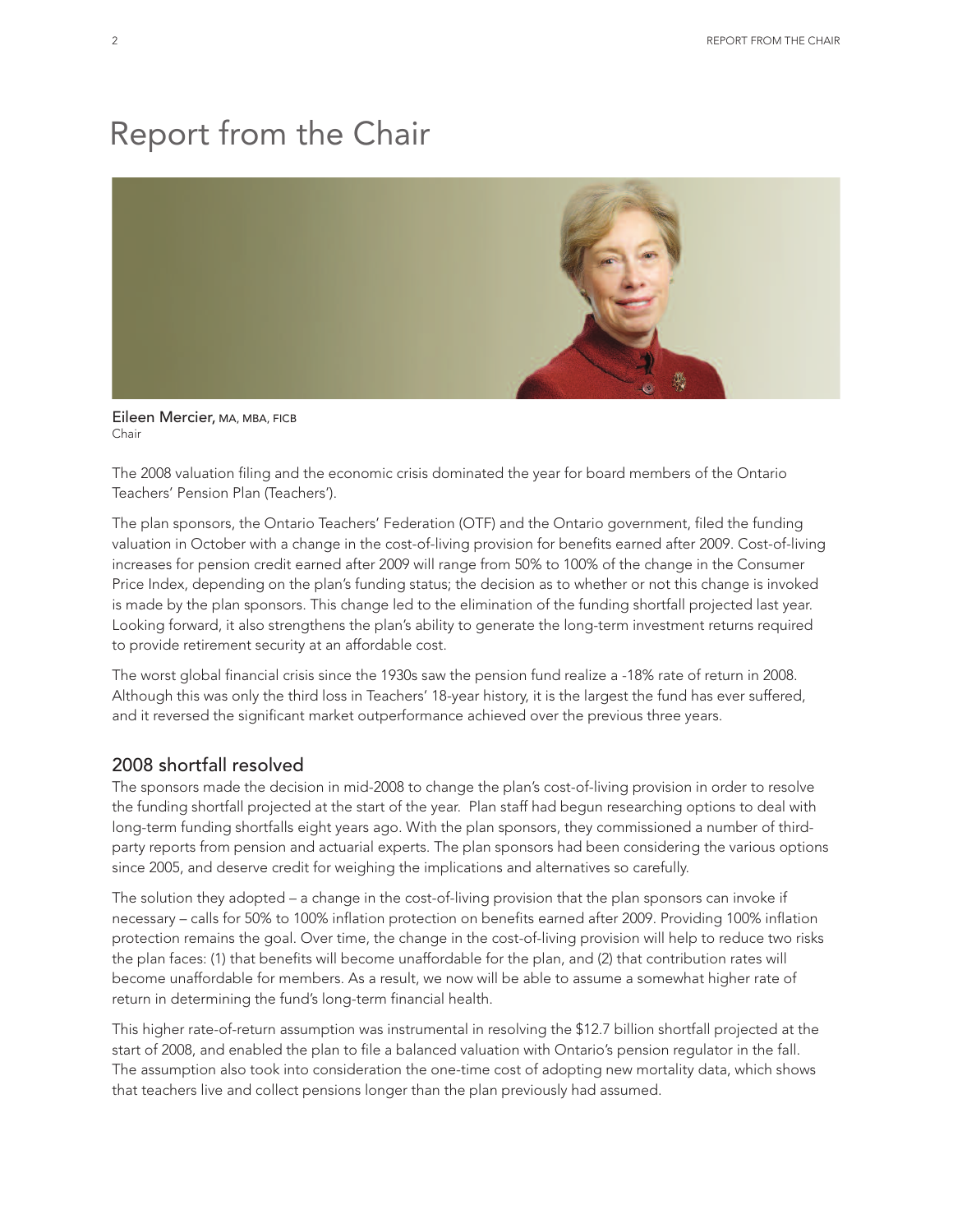The most valuable asset our board members bring to the table, in this chaotic environment, is their collective experience. Each has responded to the gravity of the economic crisis with diligence and dedication, which have been critical in allowing us to find a way to navigate through it. But the economic crisis – and the pressure on the board and management – continues.

The change in the cost-of-living provision will help the pension plan manage future funding challenges stemming from plan maturity, low interest rates, increased life expectancy and the risk that investment returns could fall short of the growth in plan liabilities. It is important to note, however, that this change cannot and will not keep shortfalls from occurring if future pension costs grow faster than plan assets; what it will do is give the sponsors a new tool for dealing with future shortfalls when they occur and, over time, will provide a degree of intergenerational equity in plan funding. But, it will take many years for the full benefit of conditional inflation protection to be realized, and there is no guarantee that this measure alone can cover all future shortfalls.

### Market conditions

The economic story was the same everywhere around the world in 2008: credit markets were frozen in uncertainty and apprehension and then stock markets plummeted, losing as much as 50% of their value. The financial crisis advanced into a full-scale economic downturn, stressing every one of our systems and investment assumptions. Credit products were at the epicentre of the economic crisis. The decision to remain in certain credit markets turned out to be the wrong strategy for the times. This resulted in losses that, in better economic times, might have been offset by gains in other areas, given our investment diversity. That was not possible in 2008, however, when virtually all markets and asset classes, outside of government bonds, were under siege.

The most valuable asset our board members bring to the table, in this chaotic environment, is their collective experience. Each member of this board has responded to the gravity of the economic crisis with diligence and dedication, which have been critical in helping us navigate through this crisis. As we enter 2009, the economy remains in a deeper and wider recession than any of us could have predicted and none of us has seen before. We believe that, despite the best efforts of governments around the world, the recovery from this collapse will be gradual; we do not expect it to begin before 2010. The pressure on the board and management continues.

### Risk management

Teachers' will benefit from this year's analysis of our investment risk management systems. They have served us well, but we believe that no system could have forecast the extent of this year's market rout, and ours did not. Enhancements have been made and more are planned to ensure that our risk management system keeps pace with investment product complexities and possibilities of loss. Coincidentally, the enterprise risk management system, which identifies and addresses all major business risks, including investment risk, was revamped this year. A senior management committee has been given this responsibility. It will deliver more frequent, comprehensive total risk reporting to the board members.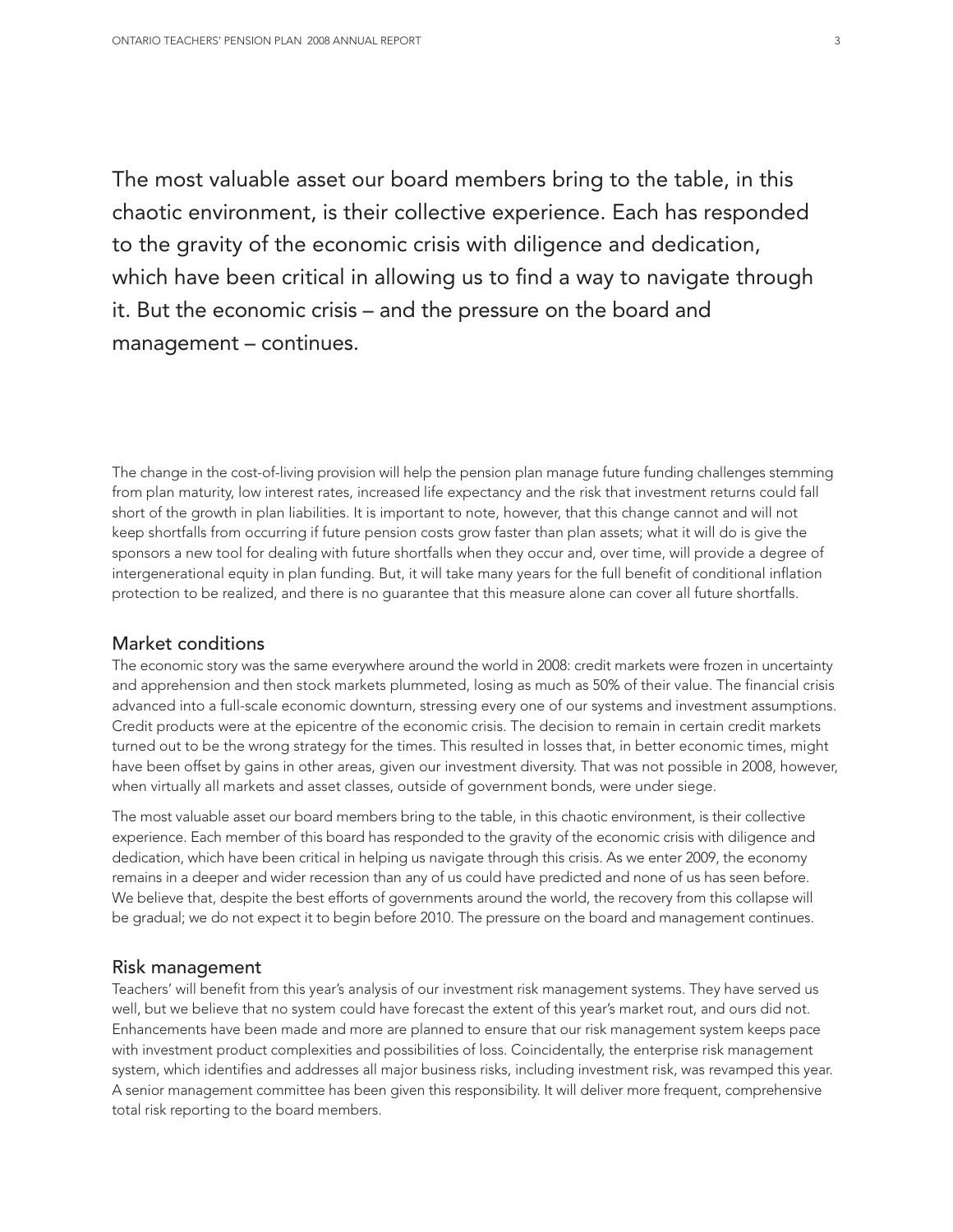### Executive compensation

Teachers' believes we should practise the same executive compensation principles we demand from the companies in which we invest. In short, we believe that variable incentive compensation should reflect performance. We have further advocated that incentive payments should not be based on a single year's results, but should reflect performance over a number of years. Both our short-term and long-term incentive payments for investment staff reflect performance over four years; in aggregate these payments are down \$27 million. Total incentive compensation for named executive officers is reduced by 48% from 2007 (shown on page 60).

The use of four-year performance periods is aimed at ensuring that managers are rewarded fairly for consistently outperforming relevant market benchmarks, but not for periods of underperformance. This is especially important in years of performance extremes – good and bad – as it removes the volatility of extreme compensation highs and lows. This compensation structure precludes executives from receiving windfall payments one year for investments that subsequently turn negative, but also avoids wiping out bonuses for several years because of one particularly bad year, which could lead to a major loss of investment talent.

Variable compensation is primarily linked to performance relative to the markets. This year's incentive bonuses reflect one bad year (2008), and three very strong years (2007, 2006 and 2005); 2008's underperformance will significantly reduce compensation through 2011.

Our three highest paid executives have deferred receipt of their 2008 short-term bonuses for two years. Provided that they remain in our employ, they will receive these amounts, adjusted for any investment gains or losses in the fund in 2009 and 2010, in April 2011. Agreeing to leave money they have already earned in the fund for two years demonstrates their faith and confidence in the plan's investment strategy. In addition, no executives reporting to the Chief Executive Officer or the Executive Vice-President, Investments, will receive salary increases in 2009.

Please see page 57 for further details on our compensation plans.

### Executive transitions

2008 was Jim Leech's first year as President and CEO. His leadership has been, and will continue to be, invaluable in ensuring the plan's ability to withstand the ongoing economic aftershocks and the long-term funding challenges facing the plan.

2008 was also Bob Bertram's last year as Chief Investment Officer, as he retired at year end. Anything I say about Bob Bertram is an understatement. He has been critical to Teachers' success since becoming our first Chief Investment Officer in 1990. He is a legend in the art of pension investment management – worldwide. He also is a rarity, in that he is both brilliant and humble. The board members extend to him our sincere appreciation and best wishes.

### Looking forward

Because it takes longer to climb than to fall, we expect market recovery to be slow. 2009 will be another challenging year.

Decisions taken in 2008 will determine if we are well-positioned for the market recovery, when it does commence. Your board members are confident that management has and will continue, with our oversight, to make the right long-term decisions for the plan's membership.

Eileen Mercier Chair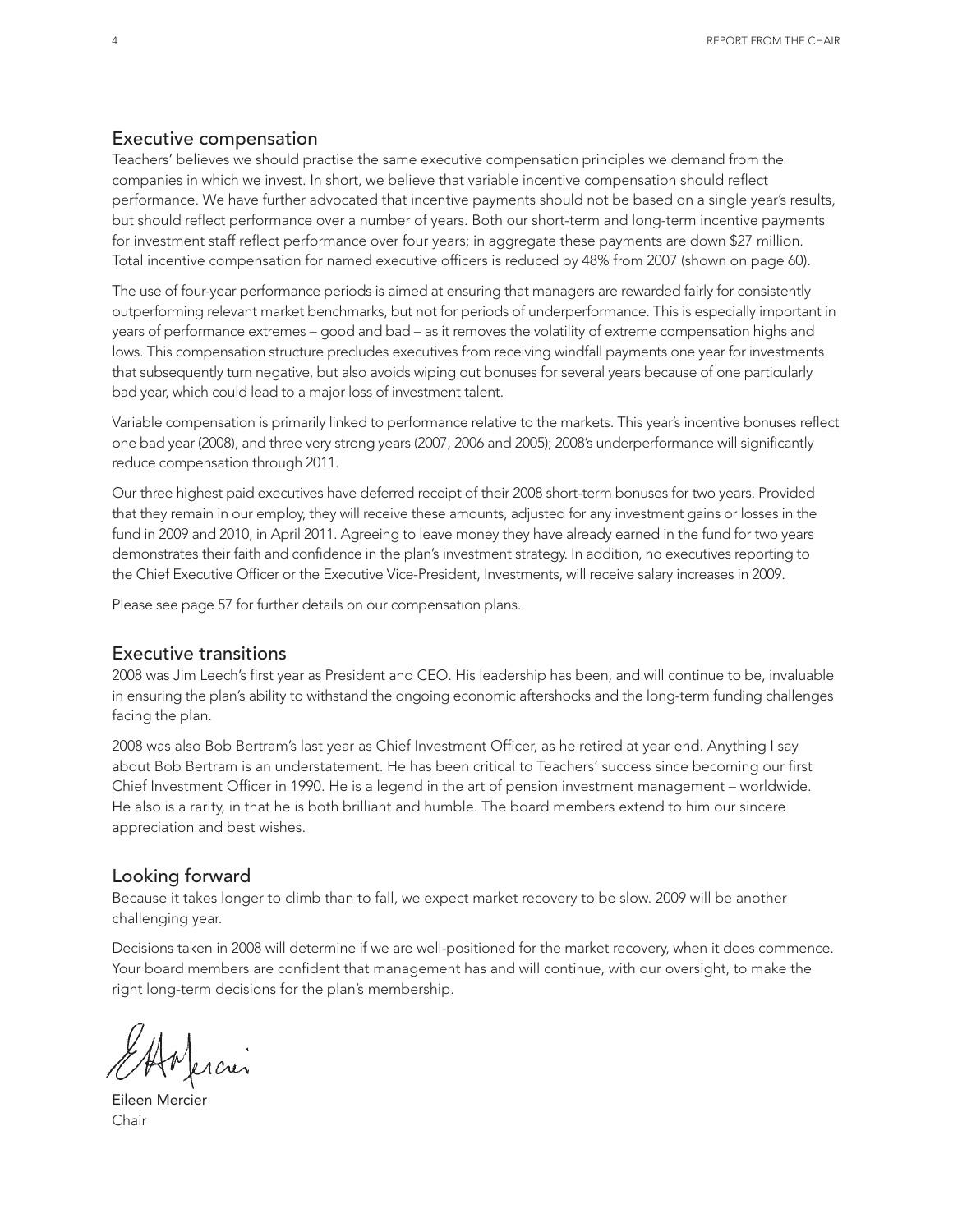# Report from the CEO



Jim Leech, MBA, ICD.D President and Chief Executive Officer

We expect plan members to have two fundamental questions as we announce our 2008 annual performance: How much did the fund lose? What does this mean for my pension?

The answer to the first question is that net assets dropped to \$87.4 billion in 2008, compared to \$108.5 billion a year earlier, as a result of market movements, a series of investment decisions made in 2006 and 2007, and the \$1.9 billion annual gap between pension payments and contributions.

The answer to the second question lies in the fact that the Ontario Teachers' Pension Plan is a long-term investor with a long-term perspective, and that it is a defined benefit plan. Unlike RRSPs or defined contribution plans, a defined benefit plan is based on a formula of service and salary, not the value of the fund on the day a person retires. And, of course, your pension credit earned to date also is protected by legislation.

What does this mean? If you are retired, legislation protects your lifetime pension benefits. If you are working, the pension credit you have already earned is also protected by legislation – your accrued pension cannot be reduced retroactively. Only contributions and future benefits can be adjusted during your career in response to funding surpluses and shortfalls. This is how defined benefit pension plans work. A few years ago, benefits were enhanced using surplus. Subsequently, contributions were increased in response to funding shortfalls. So, notwithstanding these periodic adjustments to benefits and contribution rates, your pension is a valuable asset.

Pensions are a long-term business. Our decision-making, year in and year out, is focused on that long-term view. Our job as stewards of the pension fund is to support the plan sponsors in their commitment to providing this benefit. We do so by managing assets and risk appropriately to generate the growth needed to pay pensions with affordable benefits and at reasonable contribution rates. Investment decisions made today are not expected to create value next month or next year, but rather over the long term.

### 2008 market conditions

2008 was a sobering year. Teachers' investment managers fought hard against the downward pressure of the global credit freeze and stock, bond and real estate market crashes throughout the year. At year end, however, negative market forces retained the upper hand.

The fund's overall performance was -18.0%. This compares with an average 2008 return of -18.4%<sup>1</sup> for large Canadian pension plans. After eight consecutive years of beating market benchmarks by a wide margin, we underperformed the fund's composite benchmark by 8.4 percentage points. Underperformance was largely a result of exposures to non-government fixed income securities, external hedge funds and real estate.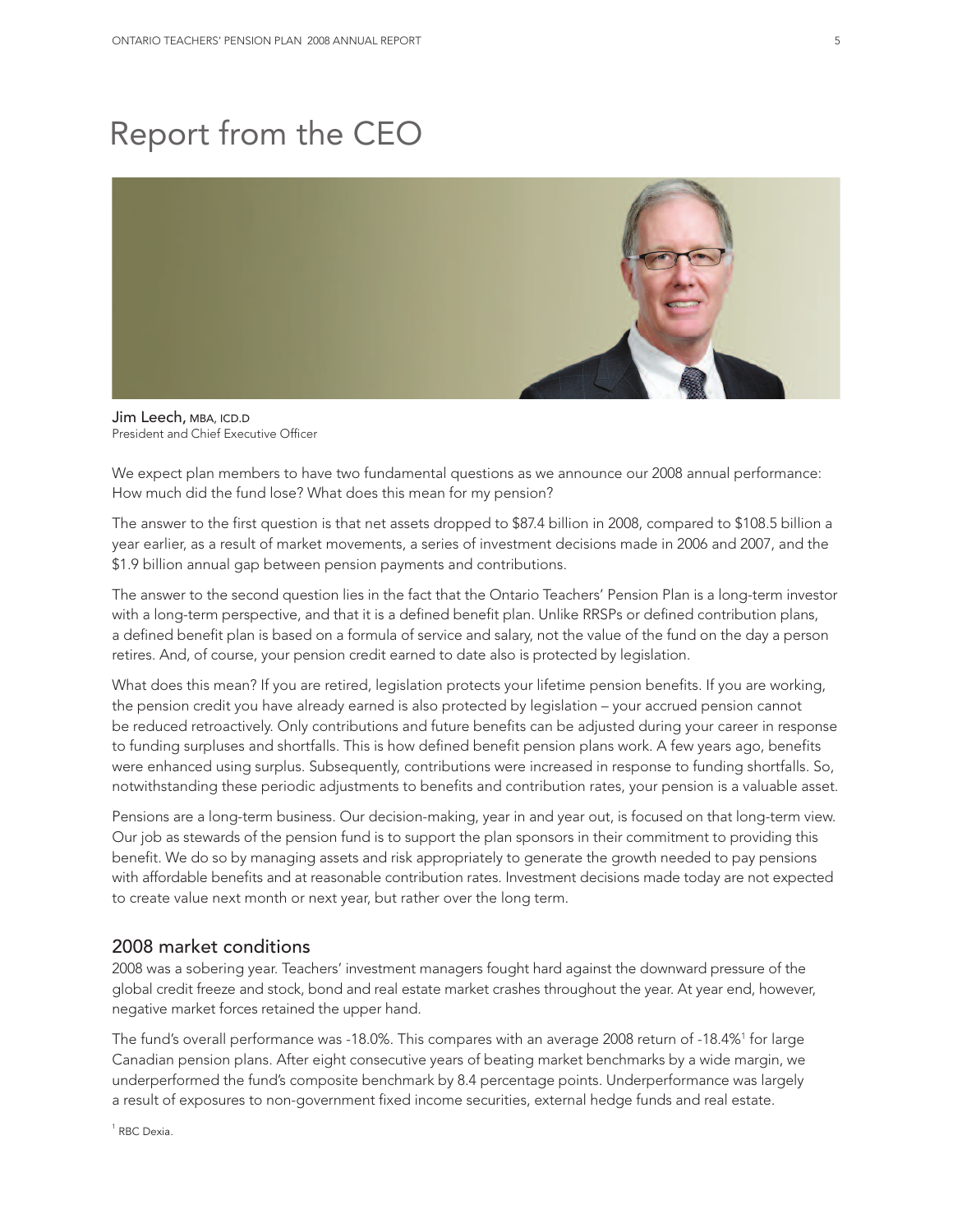

\*\* Includes investments held outside the asset class and included in the total fund return.

A large part of our losses resulted not from investments we sold at a loss, but investments we still hold whose values have been marked down in the current climate. We expect that many of our higher quality assets will regain their value under normal market conditions.

As the performance table indicates, 2008 offered virtually no investment safe haven.

We were caught in the downward equities spiral, although we did manage to outperform our benchmark. As this was our largest asset class at the beginning of 2008, it accounted for the largest share of our losses. It is small consolation that, on a basis relative to the market, our performance was better than the benchmark.

We reduced our equity exposure several years ago to lessen the impact of severe stock market downturns. In recent years, when equities performed well, our performance lagged other investors with higher allocations to stock markets. In 2008, this approach saved the fund from the heavier losses we would have suffered if our target had been rapid growth without considering the possibility and consequences of a serious market decline.

That brings me to our fixed income asset class, where some investment strategies that had been successful for us in previous years reversed and turned negative. Because government bond interest rates had been extremely low in recent years, we had increased our exposure to credit products and hedge funds to gain the higher returns needed to meet our rising pension obligations. This worked well for the fund for several years; the portfolio surpassed market benchmarks consistently. Then the credit crisis hit.

2008 performance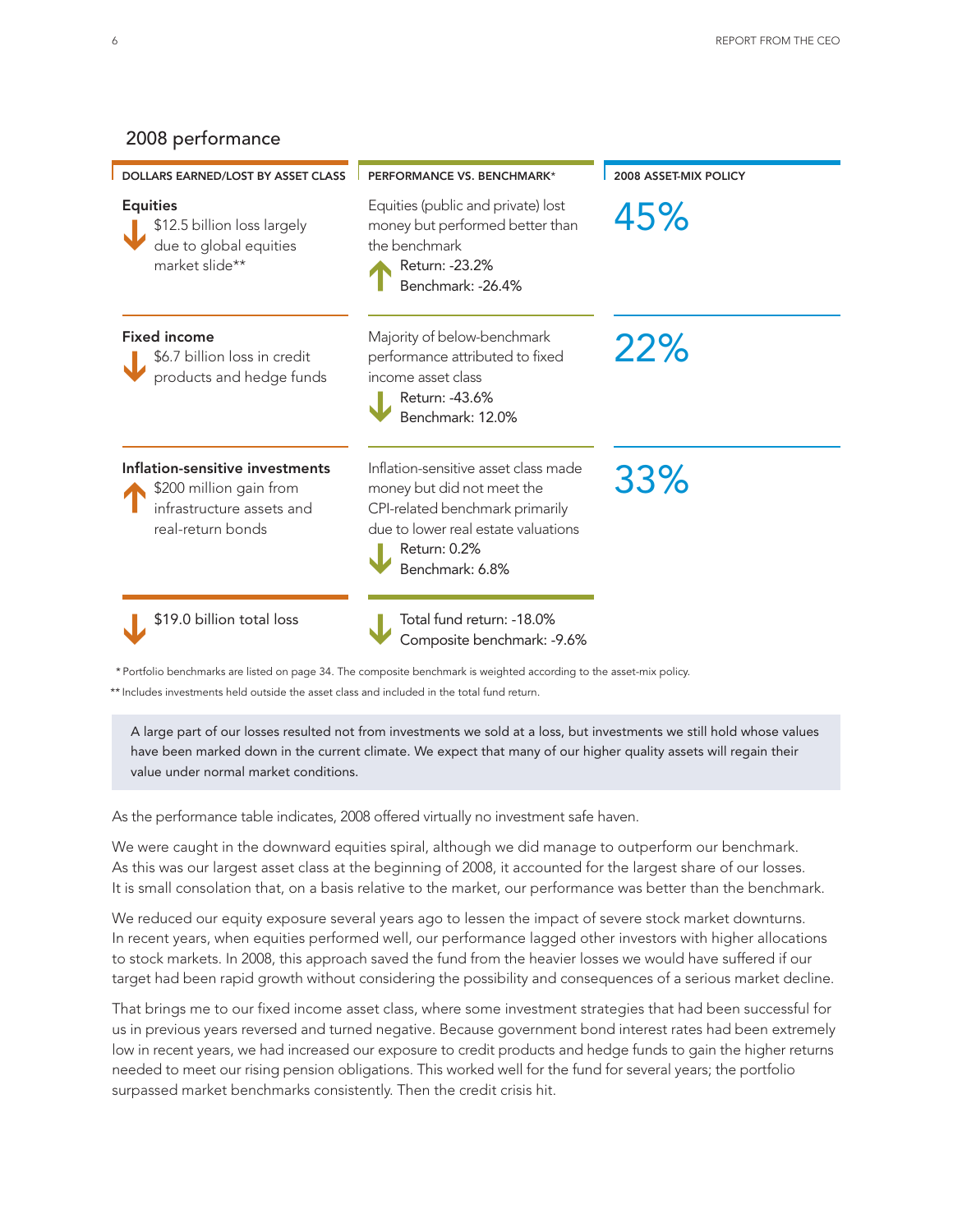Although we had started to unwind our positions in many of these products in late 2007 and early 2008, this became more difficult to do as market liquidity evaporated, leaving us overexposed to credit. In mid-2008, with the door closing on the credit markets, we changed our fixed income portfolio strategy. We reorganized this department to concentrate on more traditional fixed income products and continued reducing our credit product and hedge fund exposures. I wish we could have moved faster; however, had we not changed course when we did, losses would have been considerably worse.

Our inflation-sensitive investments were the only asset class to earn a positive return, but did not beat the benchmark. Assets are marked-to-market (the price for which you could sell them currently) and did not grow as quickly as the CPI-related benchmark.

In response to 2008, we have decreased risk. We reduced our exposure to equity and credit markets and increased our allocation to inflation-sensitive assets that are well matched to paying pensions.

Periodic losses are an inherent part of investing. We are not accustomed to broad-based investment losses at Teachers', though, having experienced only two other years of total fund losses since our investment program began in 1990. We registered losses in 2001 and 2002, but they were primarily due to the bursting of the tech bubble. This year's decline was brought on by the global credit freeze and asset liquidation that followed, crashing markets across the board. Even our sophisticated asset diversification program could not protect us, as virtually every asset class and market was negatively affected. This was further exacerbated by the fixed income situation I noted above.

The reality is that, like all investors, we are subject to market forces; we will have setbacks. That is why we hesitate to view the market in one-year periods of isolation. It is the cumulative effect of many years of investing that is most meaningful. The market is dynamic, changing from year to year, sometimes dramatically, but the returns will be there for long-term investors like Teachers'.

### BCE transaction

Our report on 2008 would not be complete without reference to BCE Inc. In December, it was announced that the agreement to acquire BCE had been terminated in accordance with its terms. While the conditions precedent to the completion of the proposed transaction could not be satisfied and the acquisition was not completed, we are proud of our team's efforts through the course of this unprecedented transaction. Notwithstanding that the acquisition did not proceed, we believe that our initiatives have been successful in effecting significant change at BCE that we believe should result in improved value for BCE shareholders.

### Serving our members

Markets may go down, but the quality of our service to members continues to go up. I am pleased to report that our Member Services group was cited as the very best in its field among similar North American pension plans in 2008. We also tied for number one overall among 58 other leading pension plans in Canada, the U.S., the Netherlands and Australia. These scores are based on an evaluation of 11 service categories, ranging from the payment of pensions to contact with members. This recognition of the team's innovation and excellence further confirms our commitment to our members.

### Plan funding

In times like these, the value of a defined benefit pension plan is clear. Yes, the fund experienced significant losses this year, and it will be a challenge to recover them. But your pension is not dependent on any one year's results. It will be there for you when you retire.

The pension plan is allowed to smooth investment gains and losses over five years which softens the annual impact of market volatility on the plan's funding status. As a result, in spite of the \$19.0 billion loss in 2008, the plan began 2009 with a funding shortfall of only \$2.5 billion. This shortfall is due to the combined result of low real interest rates, the continuing increase in the cost of pension obligations and investment losses.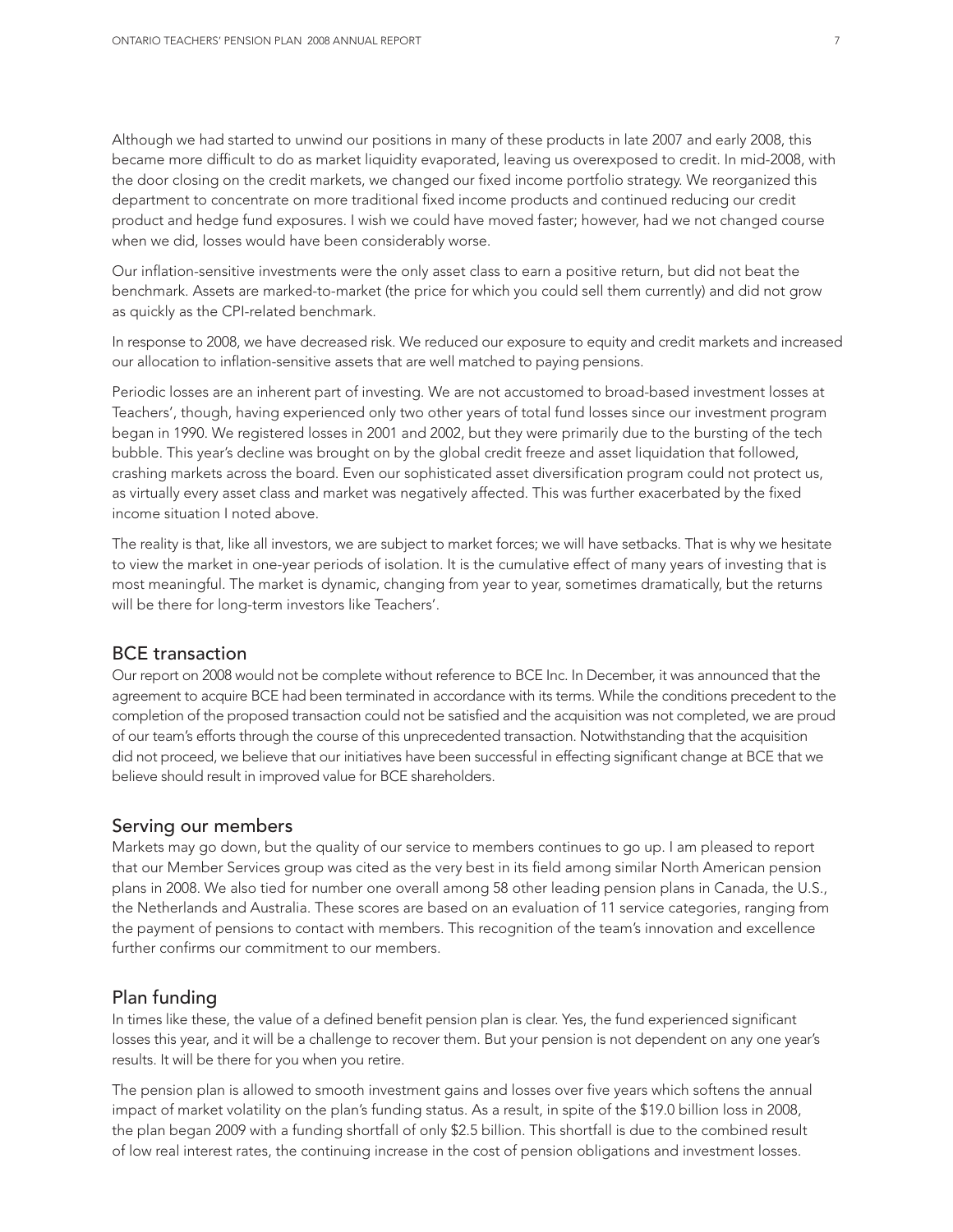It is important to understand, however, that the plan must recognize this large loss from 2008 over the next four years; thus the funding shortfall will automatically grow unless the investment climate turns sharply positive.

As mentioned in the Chair's report, the OTF and government now have the ability to change the cost-of-living provision for pension credit earned after 2009, if necessary. This decision paved the way for the elimination of the \$12.7 billion shortfall projected in our 2007 annual report, by allowing for a change in a key assumption used to value pension plan assets. (A full explanation of the filed funding valuation and assumptions used is provided on pages 13 and 14.)

The plan sponsors' forward-thinking action provides some flexibility in dealing with future funding pressures and eases the potential need for higher contribution rates as the sole means for balancing the fund. With the added flexibility afforded by the new cost-of-living provision, we have more leeway to take advantage of investment opportunities at prices far below levels of recent years. Without this provision, given plan maturity, our investing would have to become increasingly conservative to avoid the possibility of prohibitively high contribution rates.

### Recognizing a pension legend

Eighteen years ago the little-known treasurer of Alberta Government Telephones arrived for a job interview with the newly created Ontario Teachers' Pension Plan.

Bob Bertram was hired and stayed on, pioneering one creative solution after another as he led Teachers' in building a fully diversified portfolio and multiplying its value. Recently, Bob was recognized by *Institutional Investor* magazine as one of the 75 most influential people in the world of finance today. Without his efforts, pension fund management would be much different and substantially more costly.

Three years ago, Bob informed us of his desire to retire in 2008. This provided time to identify the key attributes we wanted for the next chief investment officer. We considered several candidates and identified Neil Petroff as the best. Neil took over the reins from Bob as Executive Vice-President on January 1, 2009. Bob will remain available to Neil as a senior investment advisor for the next two years.

In addition to demonstrated expertise and commitment to Teachers', Neil had worked for Bob since 1993, and has been instrumental in producing our next 10-year investment strategy.

### In conclusion

Capital markets remain under pressure in 2009, as the grip of the global recession tightens. Because this recession is so broad and deep, we expect the recovery will be slow, and perhaps fitful. We are facing challenges that are substantial, but not daunting. While our current stance remains primarily defensive, we continue to seek investment opportunities.

Our employees are first rate; they proved last year that they can remain focused even in times of turmoil and distraction. They all share the organization's commitment to the goals of pension security, long-term performance and first class service for members, as you will see in the pages that follow.

Juleal

Jim Leech President and Chief Executive Officer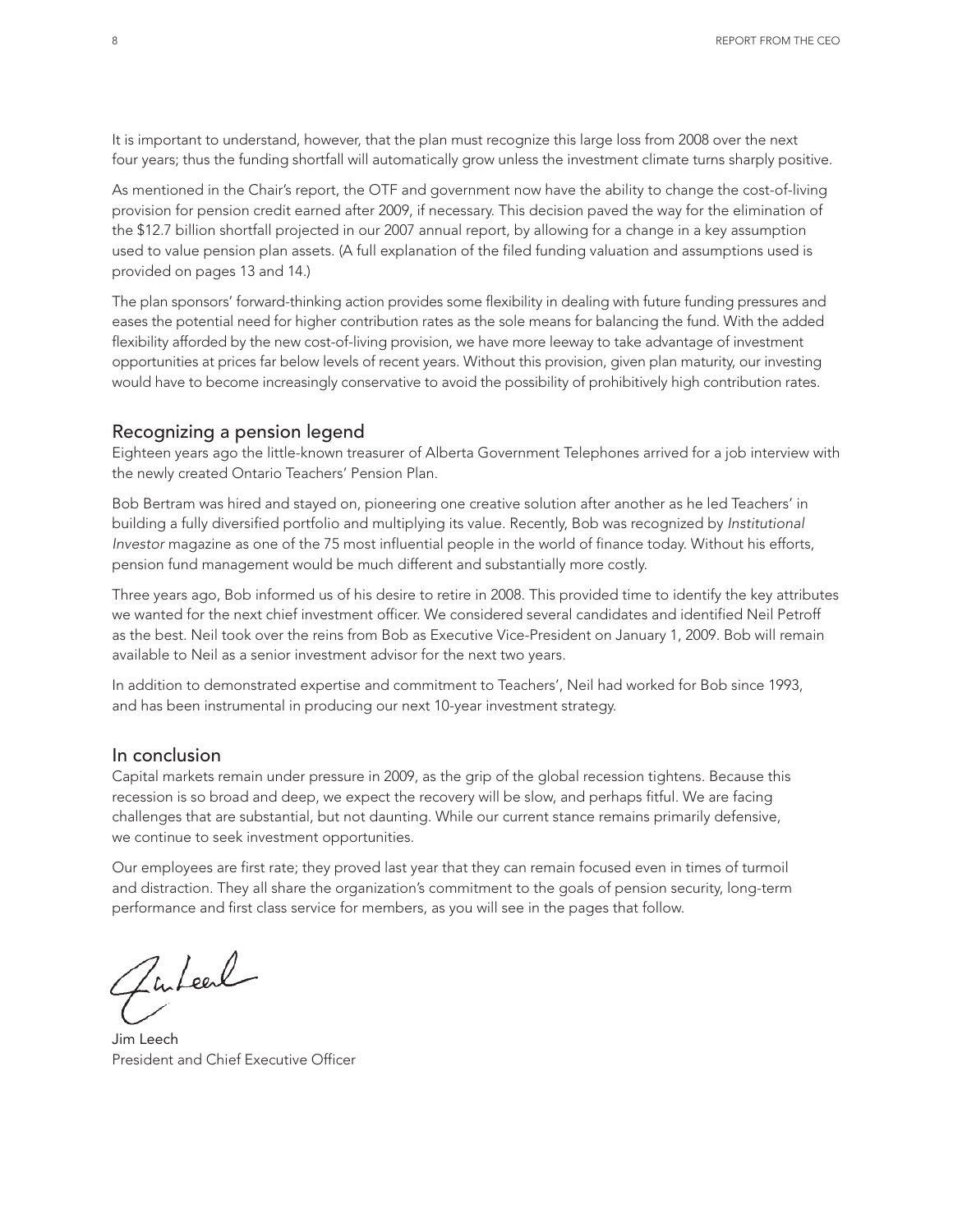# Management's Discussion and Analysis

Our objective is to present readers with a view of the pension plan through the eyes of management by interpreting the material trends and uncertainties affecting the results and financial condition of the plan.

As well as historical information, this MD&A contains forward-looking statements regarding management's objectives, outlook and expectations. These statements involve risks and uncertainties and the plan's actual results will likely differ from those anticipated. Key elements of the plan's consolidated financial statements are explained and should be read in conjunction with these forward-looking statements.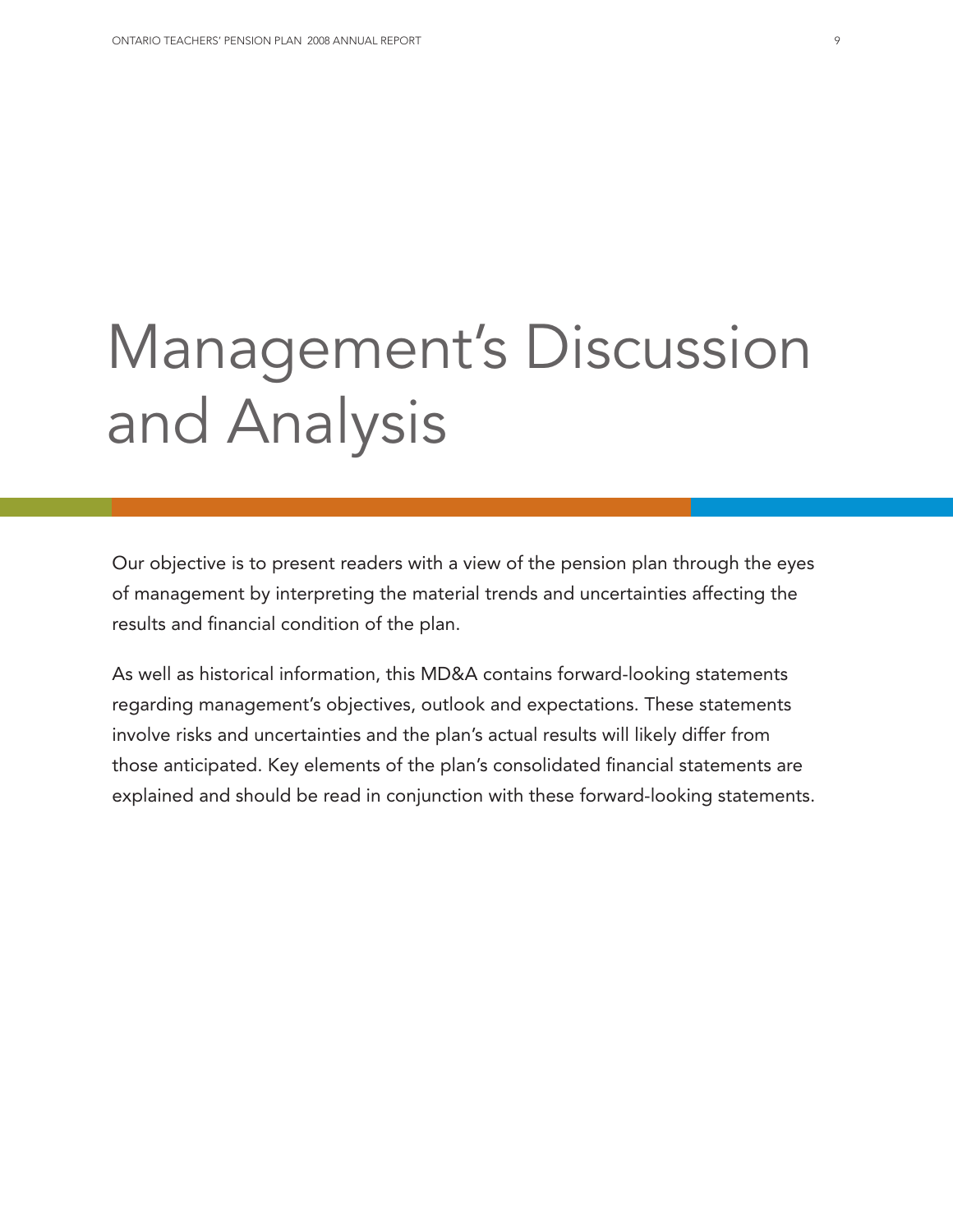# State of the plan

Let us explain the three main factors affecting the plan

## 2008:

Preliminary shortfall resolved with plan changes

# 2009:

Shortfall projected

A funding shortfall projected at the beginning of 2008 was resolved last year by the plan sponsors – the Ontario Teachers' Federation and the Ontario government – through the introduction of conditional inflation protection for future retirees and other measures.

The pension plan began 2009 with a \$2.5 billion funding shortfall due to a continuing increase in the cost of future pensions, low real interest rates and investment losses. However, the shortfall will grow as \$19.5 billion in losses held back in the smoothing adjustment are recognized over the next four years, unless the investment climate turns sharply positive.

The funding valuation is conducted by an independent actuary to determine the long-term health of the pension plan.

In preparing the valuation, the actuary projects the plan's benefit costs (including benefits for retired members and the pensions working teachers will earn in the future) and compares them to plan assets, plus future contributions.

When real interest rates used in the funding valuation are low, the plan needs more money today to earn returns required to pay future pensions.

Securing a typical \$40,000 pension requires 30% more money when real interest rates are at 2% – approximately their current level – than at 4%.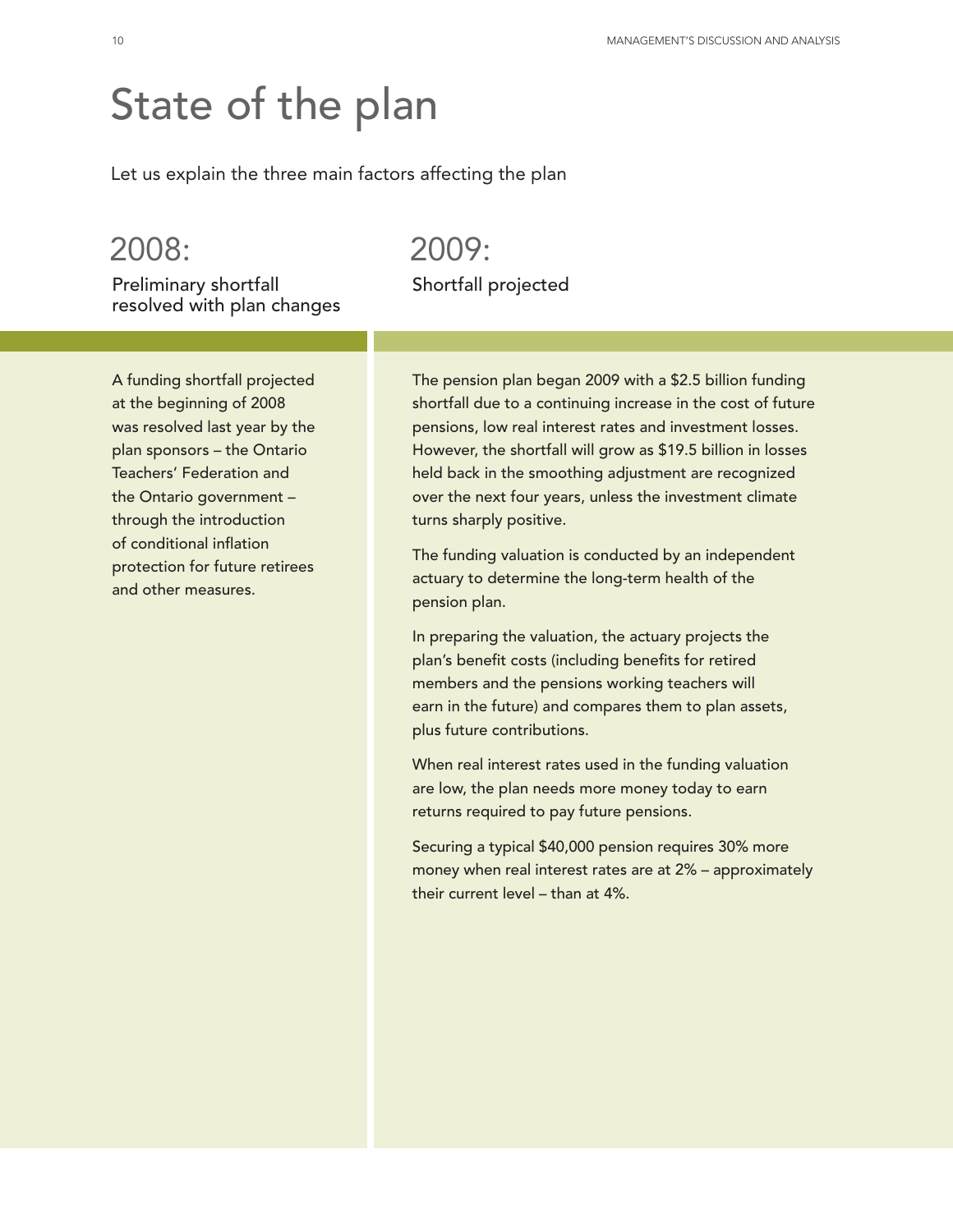

The plan is a mature plan – the ratio of working teachers to retirees is 1.6 to 1.

In 2008, the plan paid \$4.2 billion in benefits and collected \$2.3 billion in contributions.

## By late 2011: File next balanced funding valuation

The pension plan must file a balanced funding valuation with the pension regulator at least every three years. The next valuation is due to be filed by September 2011, but the plan sponsors may choose to file before then.

If there is a shortfall by the time the next filing is due, it must be addressed before the valuation can be filed. To resolve a shortfall, the plan sponsors can increase contribution rates; invoke conditional inflation protection for future pension credit; reduce other future benefits; or a combination of these options.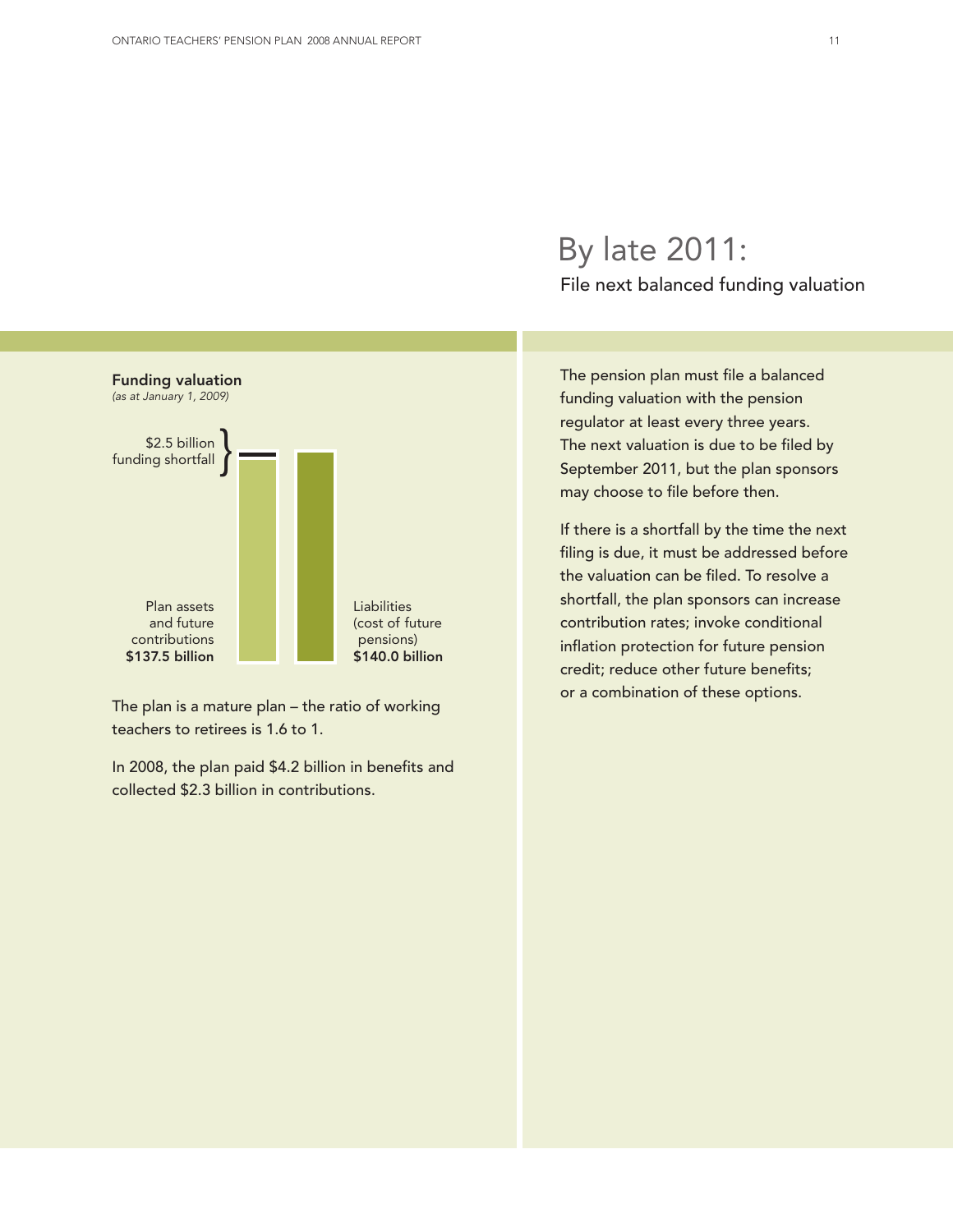## **Overview**

The Ontario Teachers' Pension Plan (Teachers') is Canada's largest single-profession pension plan. It was created for Ontario's teachers in 1917 and until 1990 was administered by the Teachers' Superannuation Commission of Ontario, with the pension fund invested in non-marketable Ontario debentures.

The Ontario government established the Ontario Teachers' Pension Plan Board as an independent corporation in 1990. Together, the board members and management have three key responsibilities: (1) investing the plan's assets in financial markets and managing the plan's liabilities; (2) administering the pension plan and paying benefits promised to members and their survivors; and (3) reporting on the plan's funding status.

At the end of 2008, we managed \$87.4 billion in net assets. We administer the pension benefits of Ontario's 173,000 elementary and secondary school teachers and 111,000 pensioners. Teachers' has one of the largest payrolls in Canada, paying out a total of \$4.2 billion in benefits in 2008. We employ 750 people at our office in Toronto, Ontario, 10 in our London, England, office and another 1,500 at our real estate subsidiary, Cadillac Fairview.

### Plan description

The Ontario Teachers' Pension Plan is a defined benefit arrangement. The plan promises pensions based on a pre-set formula, not according to the amount of money contributed or the returns earned by the plan's investment program. The plan pays 2% per year of service multiplied by the average salary of the member's best five years, partially integrated with the Canada Pension Plan (CPP). It includes full inflation protection for current retirees and for pension credit earned up to the end of 2009. In 2008, a change was made to the plan's cost-of-living provisions making inflation protection for credit earned after 2009 conditional on the plan's funding status as described on page 15. The plan is sponsored by the Ontario government and the Ontario Teachers' Federation (OTF). They jointly decide:

- the benefits the plan will provide;
- the contribution rate paid by working teachers and matched by the government and other employers; and
- how any funding shortfall is addressed and any surplus is used.

These decisions are largely governed by two Ontario statutes, the Teachers' Pension Act and the Pension Benefits Act, and by the federal Income Tax Act.

Pensions are financed with investment income generated by the pension fund plus contributions from working teachers, the government and other designated employers. Contributions in 2008 consisted of approximately \$1.1 billion from working teachers, \$1.2 billion from the Ontario government and \$38 million from other employers and transfers.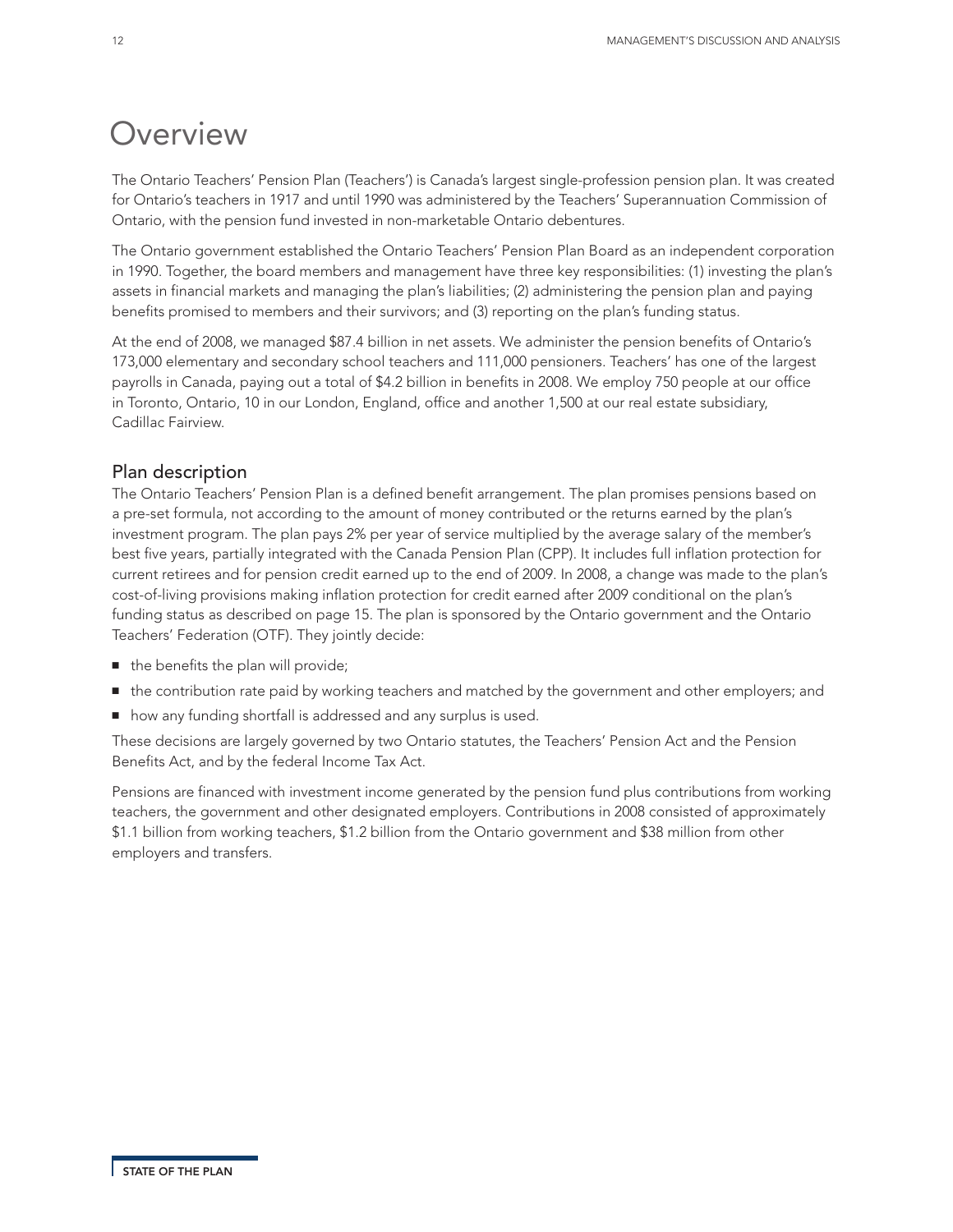### Funding valuation filed in September 2008

A balanced funding valuation must be filed with the pension regulator at least every three years. On October 1, 2008, the plan filed a funding valuation as at January 1, 2008. To prepare for the filing, the Ontario Teachers' Federation (OTF) and the Ontario government – the plan sponsors – resolved a projected \$12.7 billion funding shortfall as at January 1, 2008 and reported in last year's annual report.

The shortfall was addressed with the following decisions by the plan sponsors and board members:

- 1. The plan sponsors increased the basic contribution rate to 9% from 8%, increasing the value assumed for future contributions. (The current contribution rate is above that level due to special contribution increases effective until 2021, which are necessary to resolve a previous funding shortfall.)
- 2. The plan sponsors introduced a change in the plan's cost-of-living provision for pension credit earned after 2009, providing a new measure to deal with funding shortfalls.
- 3. These changes, introduced by the plan sponsors, partially addressed concerns about possible intergenerational inequity in plan funding and prohibitively high contribution rates. As a result, it was appropriate for the independent actuary to use a higher expected rate of return on plan investments for the final funding valuation. The filed funding valuation used a rate-of-return assumption based on the real interest rate plus 1.5%, compared to the real interest rate plus 1.0% used in the preliminary funding valuation.

For the future, the independent actuary has approved the use of a broader range in the real (after inflation) rate-ofreturn assumption than that previously used for the plan's funding valuations. This range has been approved by the plan's board and included in the sponsors' current Funding Management Policy. The funding valuation now uses an assumption based on the real interest rate plus a premium of either 0.5% or 1.4%. The Funding Management Policy calls for the lower basis (0.5%) when the plan is in a strong financial position, and has the effect of enabling the plan to build up an asset cushion in good times. The policy calls for the higher basis (1.4%) when the plan's finances are weaker, and has the effect of enabling the plan to keep contributions and benefits stable in less favourable times. Previously, the assumption was based on the real interest rate plus either 0.5% or 1.0%.

The lower basis (plus 0.5%) is applied when the plan is in a surplus position. Using a more conservative basis for the funding valuation helps ensure that the pension plan can afford the use of any surplus (for lower contribution rates or improved pension benefits) over the long term.

The higher basis (plus 1.4%) is used when the plan is experiencing funding challenges and the cost of future pensions is not fully funded. Using a higher rate-of-return assumption helps to absorb short-term market volatility and other temporary impacts and avoids the need for short-term changes to contributions or benefits to keep the plan fully funded. Funding valuations prepared on this basis and showing a funding shortfall would require the plan sponsors to rebalance the fund before filing the plan's triennial funding valuations with the pension regulator.

The board members felt comfortable adopting the new assumption range because of the change in the costof-living provision. The board is mindful that this pension plan is mature, with 1.6 working teachers per retiree, hence it pays out more in benefits annually than it collects in contributions, and that returns on investments in capital markets can fluctuate with market volatility. The ability to adjust the level of inflation protection, if necessary, offers a safety valve for offsetting future shortfalls (in part or whole). It will take many years for the full effect of this measure to be realized and there is no guarantee it can cover all future shortfalls.

The board and the plan sponsors also agreed to the creation of a consultative mechanism through which the two sponsors may provide input and feedback to the board concerning the assumptions used in plan valuations.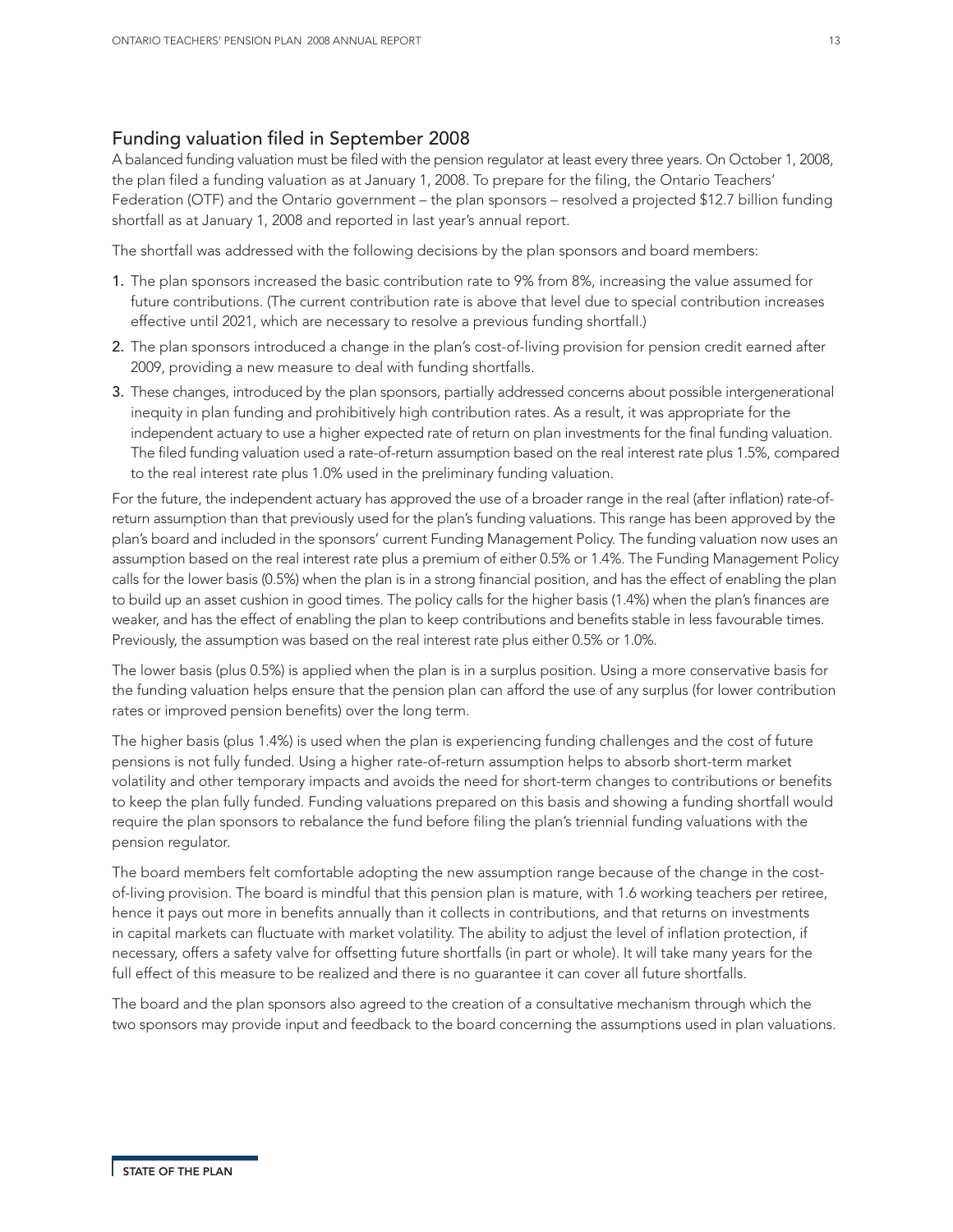| <b>FUNDING VALUATION</b><br>(as at January 1) (\$ billions) | 2008 Preliminary | 2008 Final          |
|-------------------------------------------------------------|------------------|---------------------|
| Net assets                                                  | \$108.5          | \$108.5             |
| Smoothing adjustment                                        | (3.6)            | (3.6)               |
| Value of assets                                             | 104.9            | 104.9               |
| Future basic contributions for current members              | 21.8             | 23.6                |
| Special contribution increases <sup>2</sup>                 |                  |                     |
| Current members                                             | 6.1              | 4.2                 |
| Future members                                              | 2.1              | 1.4                 |
| Actuarial assets                                            | 134.9            | 134.1               |
| Future benefits for current members <sup>3</sup>            | (147.6)          | (134.1)             |
| Surplus/(Shortfall)                                         | \$(12.7)         | $\mathbb{S}$<br>0.0 |

In combination, these decisions resolved the shortfall and a balanced funding valuation was filed. The following tables detail the 2008 preliminary and final filed funding valuations and the assumptions used for each.

<sup>1</sup> Funding valuations include the cost of 100% inflation protection because it is assumed the plan will provide full inflation protection, depending on the plan's funding status.

 $2$ To 2021 required to address the 2005 preliminary funding shortfall.

<sup>3</sup> Present value of future benefits for current members.

| FUNDING VALUATION ASSUMPTIONS <sup>1</sup><br>(percent) | 2008 Preliminary | 2008 Final |
|---------------------------------------------------------|------------------|------------|
| Rate of return                                          | 5.15             | 5.65       |
| Inflation rate                                          | 2.20             | 2.20       |
| Real rate of return                                     | 2.95             | 3.45       |

<sup>1</sup> The final valuation used a slightly higher assumption (real interest rate plus 1.5%) than the assumption in the current Funding Management Policy (real interest rate plus 1.4%) explained on page 13. The 0.1% difference accommodated the transition to a new mortality table based on the results of an independent study commissioned in 2007. Updated mortality projections reflect current experience that pensioners are living longer than previously assumed and thus collecting pensions for a greater period of time.

### Funding approach

The plan's funding approach is aimed at providing pension security for all generations of plan members. The goal is to be able to pay benefits as they come due while keeping contribution rates affordable. This requires ongoing effort and a spirit of cooperation and consensus among the plan's board members and the two plan sponsors – the Ontario government and the OTF – who are responsible for all funding decisions.

The plan sponsors have adopted a Funding Management Policy that sets out guidelines indicating when funding surpluses can be used and how shortfalls may be addressed. Under the policy, the plan is considered fully funded when plan assets are equal to, or up to 10% greater than, the cost of future benefits. When assets exceed future benefits by more than 10%, the surplus can be used to lower contribution rates, improve benefits, or a combination of both.

When assets fall below the plan's fully funded zone, the plan sponsors must rebalance the plan.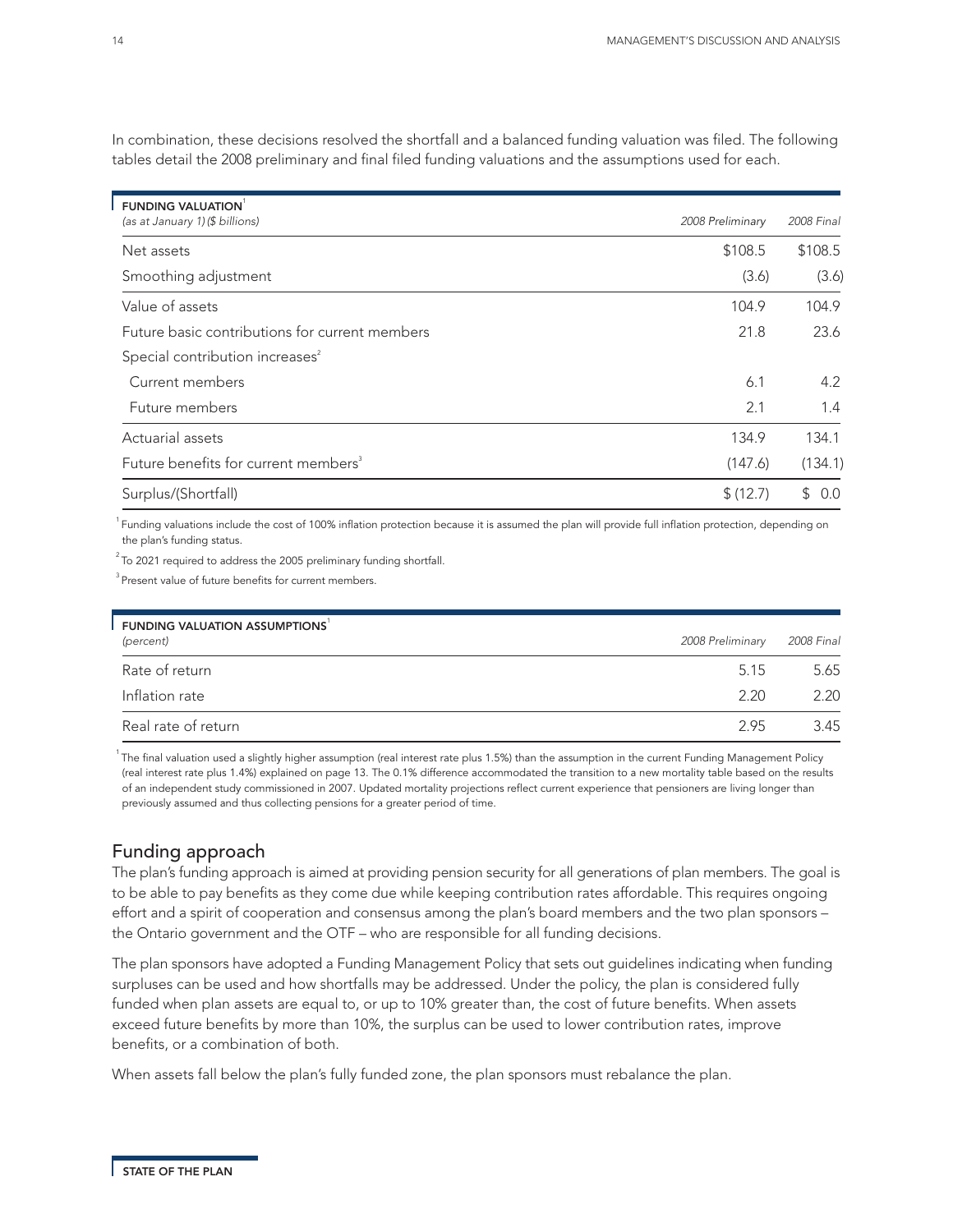At the time of the 2008 filing, the plan sponsors introduced a change in the plan's cost-of-living provision – commonly known as "conditional inflation protection" – that will act as a safety valve to help manage funding shortfalls in the future. It gives the plan sponsors four options for resolving shortfalls: (1) increase contribution rates; (2) invoke conditional inflation protection; (3) reduce other future benefits; or (4) a combination of these measures. If conditional inflation protection were invoked, annual cost-of-living increases for current retirees would not be affected. However, annual cost-of-living increases for future retirees would be based on two components:

- 1. The portion of a member's pension credit earned before 2010 would still be 100% protected against changes in the cost of living.
- 2. The portion of a member's pension credit earned after 2009 would be adjusted to between 50% and 100% of the change in the CPI, depending on the plan's funding status.

Any reduction in the inflation factor for future retirees will remain in effect until a subsequent funding valuation for filing shows there are sufficient funds to provide full inflation protection again. If there is enough surplus, inflation protection at the 100% level could be restored on a go-forward basis. On the other hand, if a funding shortfall continues to exist following the implementation of conditional inflation protection, further contribution increases or future benefit reductions would be required.

If the sponsors were to invoke conditional inflation protection, subject to the Ontario legislature passing amendments to the Teachers' Pension Act, the Ontario government and designated employers participating in the plan would continue to share pension costs by making extra contributions equal to any cost-of-living increases members forgo.

### Plan maturity

The Teachers' pension plan is continuing to mature. The cost of future benefits is increasing as pensioners live longer and the current low interest rate environment limits prospects for investment returns, thereby driving up projected pension liabilities. Nearly all defined benefit pension plans worldwide face these concerns and are having to make the decisions needed to balance assets and pension liabilities.

There are currently 1.6 working teachers for each retiree in the plan. This ratio is projected to fall to as low as 1.2 to 1 in 10 years. As a result, a declining proportion of the membership carries increased responsibility for meeting the plan's funding requirements. Meanwhile, new life expectancy projections show that retirees will receive payments for a longer period of time than before. The average teacher retiring in 2008 worked 26 years and is expected to receive a pension for 30 years, with five additional years of pension expected to be paid to a survivor. This means the average pension entitlement is expected to run nearly nine years longer than the average contribution period.

| DECLINING RATIO OF WORKING-TO-RETIRED MEMBERS                     |       |      |       |  |
|-------------------------------------------------------------------|-------|------|-------|--|
|                                                                   | 1970  | 1990 | 2008  |  |
| Active members per retiree                                        | 10:1  | 4:1  | 1.6:1 |  |
| Expected years on pension                                         | 20    | 25   | 30    |  |
| Value of contributions as a percentage of net assets <sup>1</sup> | 93%   | 42%  | 28%   |  |
| Increase in contribution rate for 10% decline                     |       |      |       |  |
| in asset values                                                   | 0.56% | 1.9% | 4 2%  |  |

<sup>1</sup> Assuming the plan is fully funded and current contribution rates.

Today, contributions comprise a much smaller percentage of the plan's assets. Consequently, the required contribution rate increase to cover a 10% decline in asset values would be more than double what it was in 1990. For example, assuming full inflation protection, a 10% decline would result in a contribution rate increase to more than 16% from 12%.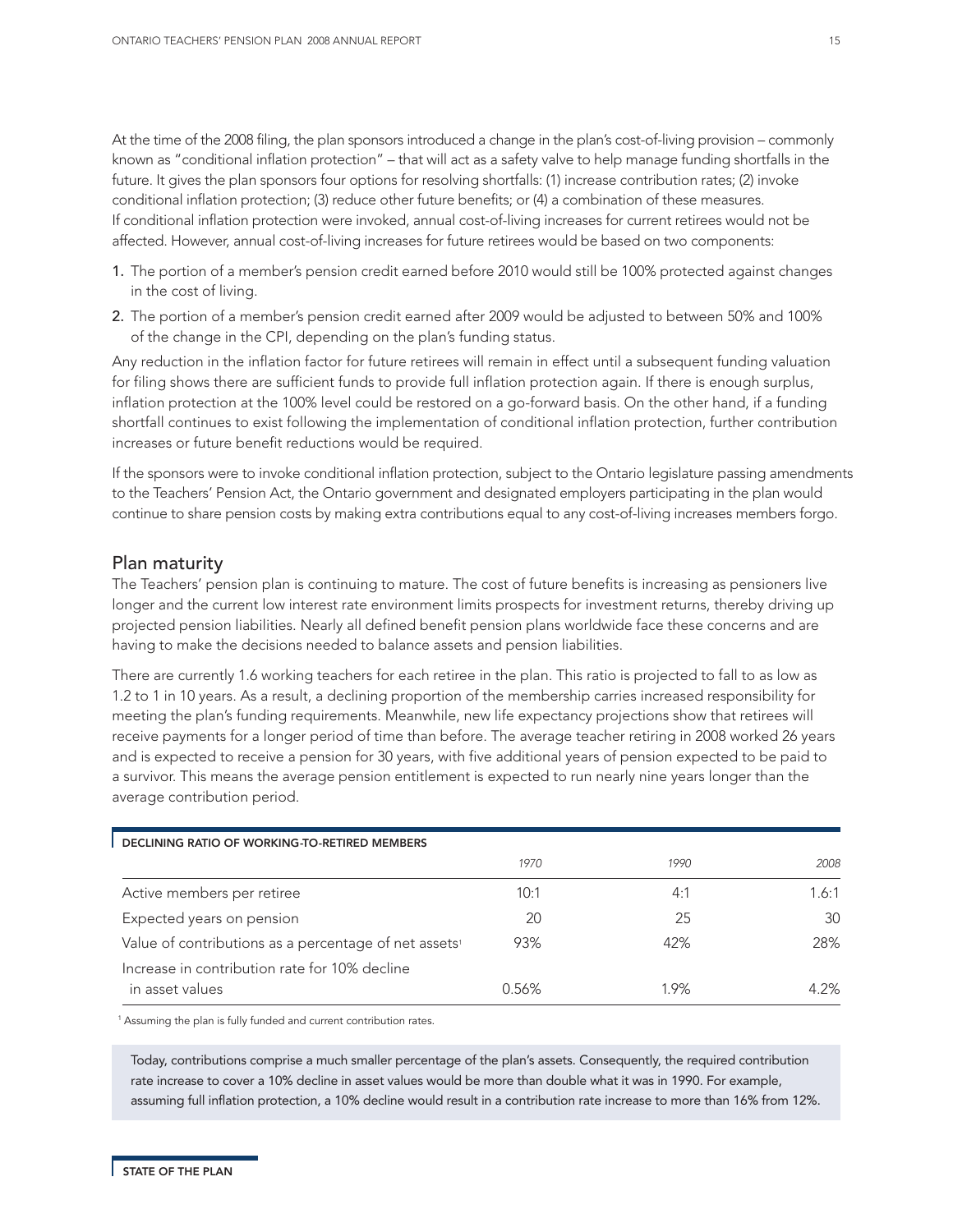In addition to the retirement period exceeding a teacher's working life, the plan is also experiencing negative cash flow as benefits exceed contributions on an annual basis. In 2008, benefits paid out exceeded contributions received by \$1.9 billion. This has been the trend for many years and is projected to continue in the future. As expected in a mature pension plan, in which annual benefit payments exceed pension contributions, investment returns play an increasingly critical role in enabling the plan to meet its long-term obligations.



Another key measure of the plan's maturity is the ability of contributions to absorb funding shortfalls and keep the plan fully funded. This capacity has changed dramatically over the past 18 years. In 1990, future contributions represented 42% of the plan's assets. If the plan had experienced a shortfall, contributions could have been increased to close the gap. Future contributions now represent only 28% of net assets and this percentage is projected to fall in coming years. Consequently, the low ratio of working teachers to pensioners and the small percentage of contributions to total assets make it increasingly difficult to overcome funding deficiencies using 99 00 01 02 03 04 05 06 07 08

### Interest rate environment

contribution rate increases alone.

Real interest rates – the return above inflation – for bonds substantially affect the amount of money required now to fund pensions in the future. Securing a typical \$40,000 pension requires 30% more money when real interest rates are at 2% – approximately the current level – than at 4%. Though rising slightly since 2005, the real interest rate for bonds remains low compared to the 1990s.

Rising real interest rates cause the estimated present value of the fund's liabilities to fall, which improves the plan's funding status. Inversely, declining real interest rates increase the present value of liabilities but benefit the fund by increasing the value of portfolio assets such as bonds, real estate and other income-oriented assets.



<sup>1</sup>For retirement at age 58.

When real interest rates are low, bond yields are low. As a result, the cost of future pensions is higher because the pension plan needs more money today to earn the value of pensions to be paid in the future.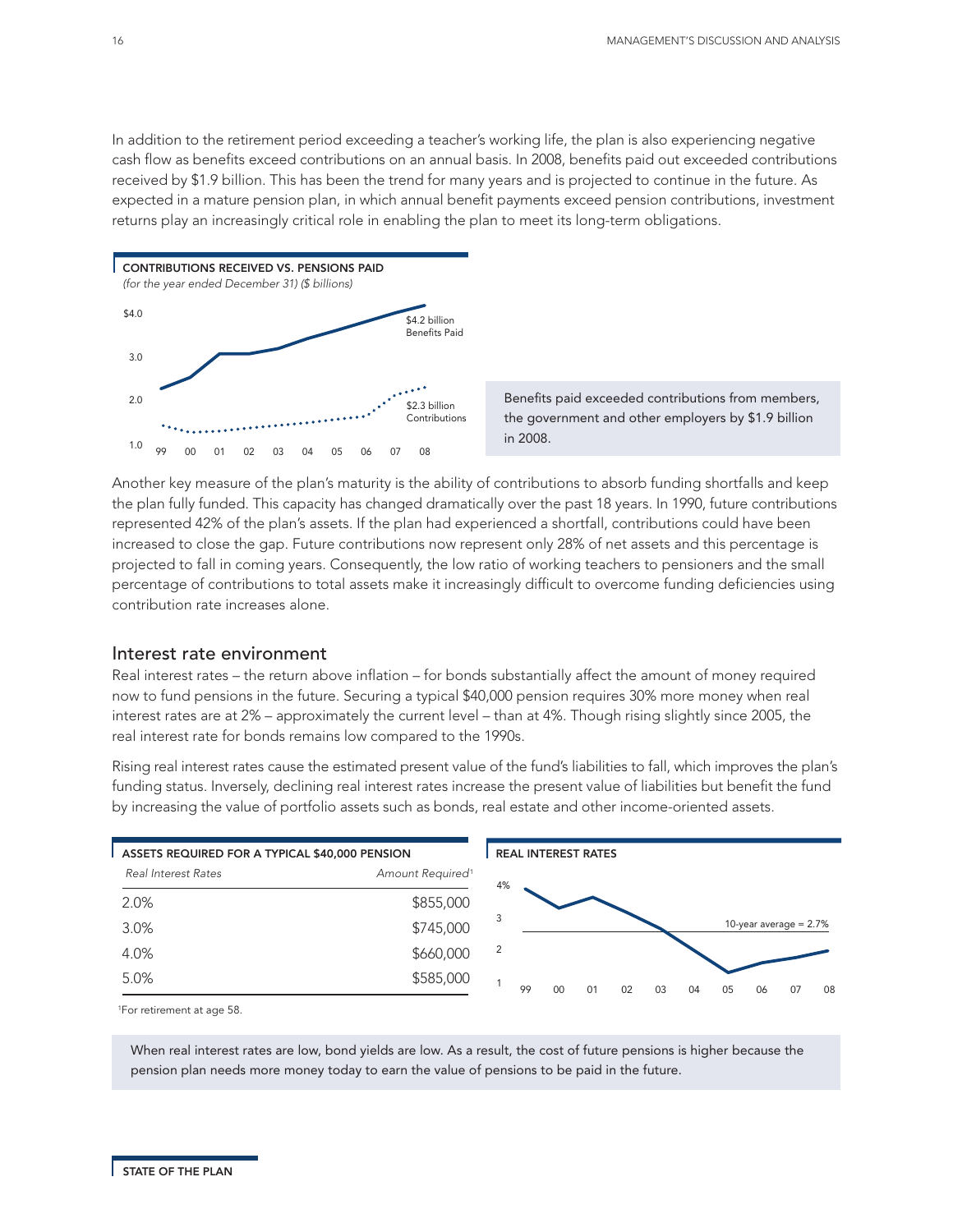### Managing assets in relation to plan liabilities

Teachers' investment program faces a two-fold challenge in managing plan assets in relation to the liabilities. The portfolio must generate relatively high returns because the goal is to provide 100% inflation protection to plan members. However, the low ratio of working teachers to pensioners and the desire for stable contribution rates and indexation levels, combined with the legal requirement for triennial balanced funding, restrict the ability of plan managers to increase returns by taking on more risk. When financial markets fall significantly, it becomes difficult, if not impossible, for higher contributions to make up any investment loss that might arise.

Teachers' investment managers have addressed these competing concerns by operating within an asset mix with a moderate equity allocation, while exploiting opportunities and using innovation to maximize returns within that mix. In the future, conditional inflation protection will, over time, provide some flexibility and ease reliance on contribution increases as the only means available to meet funding challenges. This will also allow us to continue with our current investment strategy, rather than having to become more conservative as the pension plan continues to mature. But we will still be more constrained than managers of other large pension funds, because of the maturity of this plan.

### Measuring the state of the plan

Achieving balance between plan assets and the cost of future benefits is an ongoing job for the OTF and the Ontario government, the plan sponsors. Teachers' management assesses the funding position of the plan each January, and offers the sponsors technical advice and analytical support on plan funding issues.

We use two methods to value the plan annually:

- Financial statement valuation: Prepared by an independent actuary, this valuation, based on best estimates proposed by management and approved by board members, takes into account only the benefits already earned to date by current retirees, inactive and active members, and contributions already received by the plan.
- **Actuarial valuation for funding purposes:** The funding valuation, also prepared by an independent actuary, determines the long-term financial health of the plan at current contribution rates. In preparing the funding valuation, the actuary projects the plan's benefit costs (including the cost of 100% inflation protection) and compares them to plan assets, then adds in future contributions from current teachers, the government and other designated employers (and future special contributions from the government and designated employers as well as current and future teachers until 2021) using assumptions approved by the plan's board members. The projection includes the cost of pensions for current members, but does not include the cost of benefits for teachers who are expected to be hired in the future. The plan is required by law to file a balanced funding valuation with the pension regulator at least every three years. It must show that the scheduled contribution rates will, when added to the plan's assets, be sufficient to cover the cost of future benefits for current members.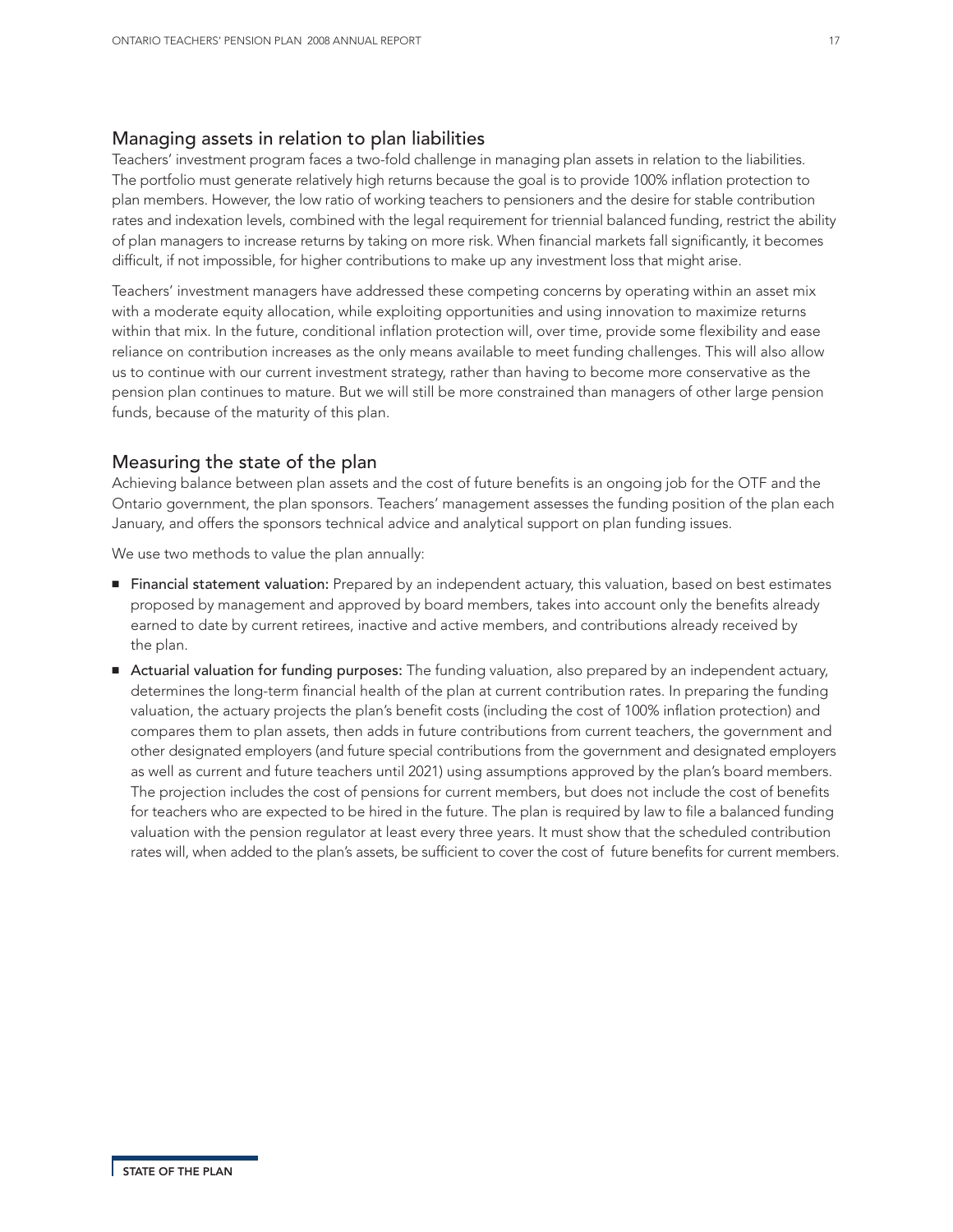|                           | <b>FINANCIAL STATEMENT VALUATION</b>   | <b>ACTUARIAL VALUATION FOR FUNDING PURPOSES</b>                                             |
|---------------------------|----------------------------------------|---------------------------------------------------------------------------------------------|
| <b>CONDUCTED</b> Annually |                                        | Annually. Filed with the pension regulator at<br>least every three years as required by law |
| BY                        | Independent actuary hired by Teachers' | Independent actuary hired by Teachers'                                                      |
| <b>COVERS</b>             | Benefits earned to date                | Benefits earned to date plus projected future<br>benefits and contributions                 |

| COMPARING THE FINANCIAL AND FUNDING VALUATIONS <sup>1</sup> |               |                           |
|-------------------------------------------------------------|---------------|---------------------------|
|                                                             | Financial at  | Funding at                |
| (\$ billions)                                               | Dec. 31, 2008 | Jan. 1, 2009 <sup>1</sup> |
| Net assets                                                  | \$87.4        | 87.4<br>$\mathbb{S}^-$    |
| Smoothing adjustment                                        | 19.5          | 19.5                      |
| Value of assets                                             | 106.9         | 106.9                     |
| Future basic contributions for current members              |               | 25.1                      |
| Special contribution increases <sup>2</sup>                 |               |                           |
| Current members                                             |               | 4.2                       |
| Future members                                              |               | 1.3                       |
| Actuarial assets                                            | 106.9         | 137.5                     |
| Future benefits for current members <sup>3</sup>            | (118.1)       | (140.0)                   |
| Shortfall                                                   | \$(11.2)      | (2.5)                     |

 $1$ Based on assumptions in the current Funding Management Policy (page 13).

 $2^2$  To 2021 required to address the 2005 preliminary funding shortfall.

<sup>3</sup> Present value of future benefits for current members.

Both the financial and funding valuations show a shortfall. The smoothing adjustment will recognize large losses from 2008 over the next four years. Unless the investment climate becomes sharply positive in the short term, these deficits will grow.

| <b>SMOOTHING ADJUSTMENT</b> |                                                      |          |                            |         |         |
|-----------------------------|------------------------------------------------------|----------|----------------------------|---------|---------|
|                             | Unamortized<br>To Be Recognized In<br>(Gains)/Losses |          | Unamortized (Gains)/Losses |         |         |
| $$$ millions)               | 2008                                                 | 2009     | 2010                       | 2011    | 2012    |
| 2004                        | \$                                                   | \$       | \$                         | \$      | \$      |
| 2005                        | (1, 186)                                             | (1, 186) |                            |         |         |
| 2006                        | (2,536)                                              | (1,268)  | (1,268)                    |         |         |
| 2007                        | 2,456                                                | 819      | 819                        | 818     |         |
| 2008                        | 20,790                                               | 5,198    | 5,198                      | 5,197   | 5,197   |
|                             | \$19,524                                             | \$3,563  | \$4,749                    | \$6,015 | \$5,197 |

ľ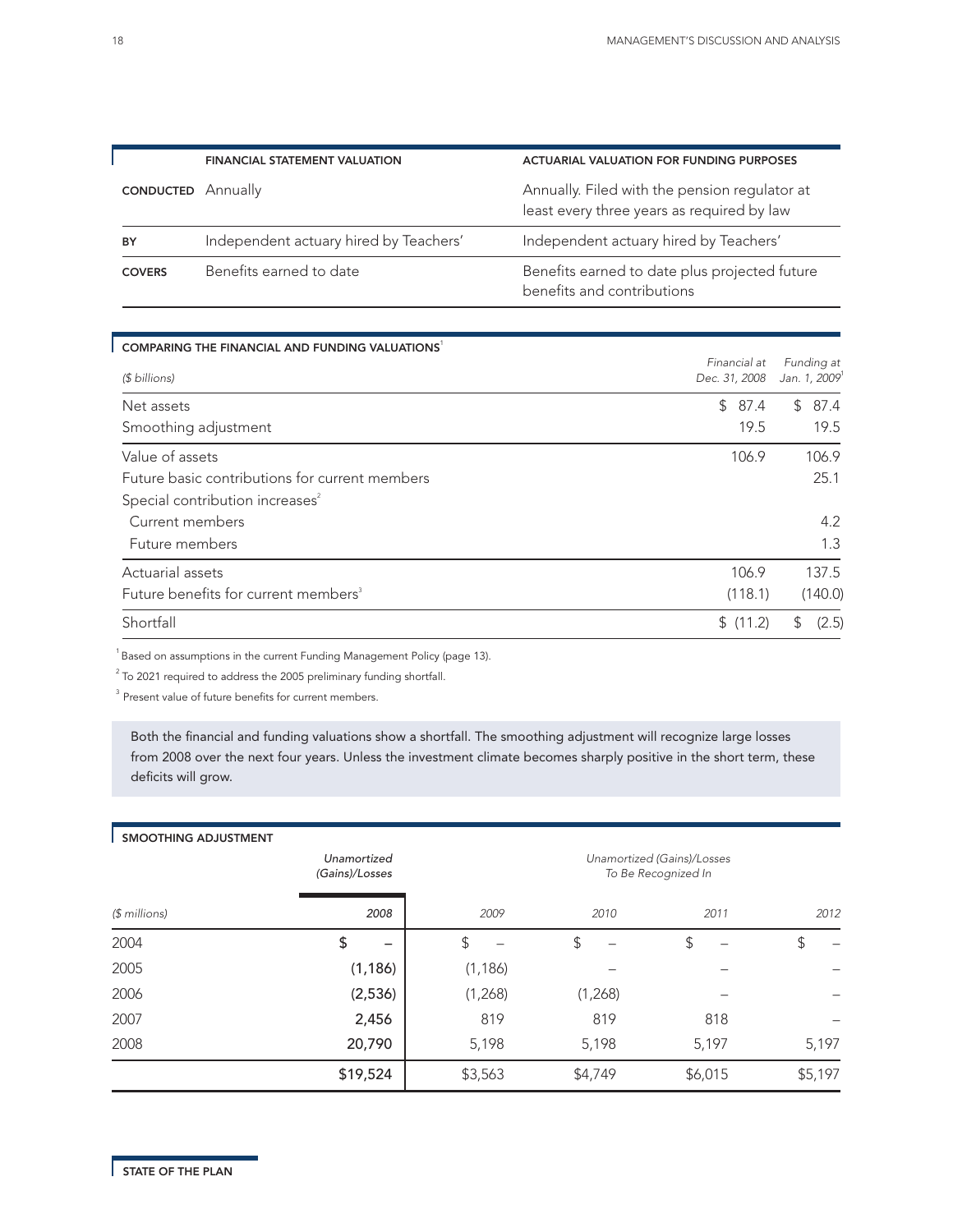### Funding valuation

The plan began 2009 showing a funding shortfall of \$2.5 billion to cover benefits already earned plus those projected to be earned in the future by current members. The cost of future benefits at January 1, 2009, is estimated at \$140.0 billion, while assets (actuarial) are estimated at \$137.5 billion.

The real rate-of-return assumption is based on the real interest rate plus 1.4% (see page 13 for explanation), and therefore mirrors the relatively low real interest rates of the past five years. The assumption used in the funding valuation takes into account the expected rates of return for this fund's asset mix, as well as the required risk balance needed to achieve a greater degree of intergenerational equity.

Valuation assumptions change over time. While actual experience mirrors some assumptions closely, annual market returns (excluding fixed income and real-return bonds) typically fluctuate much more significantly compared to the assumption and so are smoothed over five years. The following table shows the assumptions used in this valuation. (Assumptions used for valuations filed previously with the pension regulator are found on page 22.)

| <b>FUNDING VALUATION ASSUMPTIONS</b> |      |
|--------------------------------------|------|
| (percent)                            | 2009 |
| Rate of return                       | 4.90 |
| Inflation rate                       | 1.35 |
| Real rate of return                  | 3.55 |

### Financial position of the plan Use of estimates

### Canadian generally accepted accounting principles require us to make estimates when we account for and report assets, liabilities, investment income and expenses, and to disclose contingent assets and liabilities in the plan's financial statements. We are also required to continually re-evaluate the estimates that we use. We have reviewed the development and selection of critical accounting estimates with the Audit and Actuarial Committee of the board.

Actuarial assumptions used in determining accrued pension benefits reflect best estimates of future economic and non-economic factors proposed by management and approved by board members. The primary economic assumptions include the discount rate, salary escalation rate and inflation rate. The non-economic assumptions include mortality, withdrawal and retirement rates of the members of the plan. The plan's actual experience will differ from these estimates and the differences are recognized as experience gains or losses in future years.

The fair value of each investment and investment-related liability is an estimate of the amount of consideration that would be agreed upon in an arm's-length transaction between knowledgeable, willing parties who are under no compulsion to act. Management's and third-party appraisers' best estimates are used in selecting the assumptions to determine the fair value of investments that are not publicly traded.

### Financial statement valuation at December 31, 2008

The plan ended 2008 with a financial statement deficit of \$11.2 billion. This compares to a deficit of \$10.5 billion for 2007. The discount rate used in the financial statement valuation was 4.0%, based on long-term Government of Canada bonds plus 0.5%. The financial position of the plan is summarized in three accompanying tables on pages 20 and 21.

- Table 1: year-end financial position
- Table 2: changes in net assets available for benefits
- Table 3: accrued pension benefits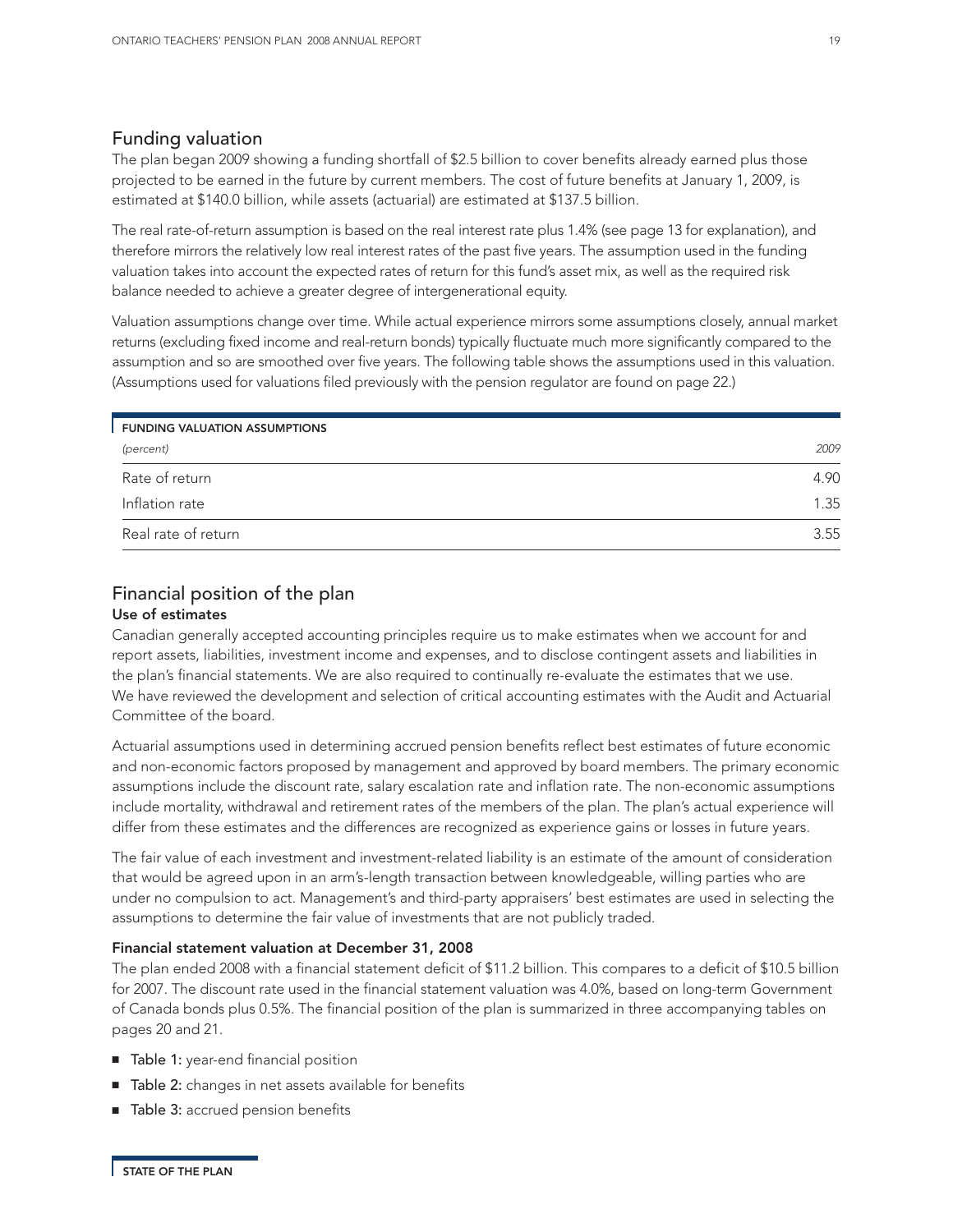As Table 1 shows, net assets available for benefits totalled \$87.4 billion – down \$21.1 billion from 2007. The impact of investment losses is mitigated by a smoothing adjustment that amortizes, over five-year periods, the impact of non-fixed income gains and losses when returns are above or below the rate of inflation plus 6%. There are \$19.5 billion in losses to be recognized over the next four years. After allowing for this smoothing adjustment, actuarially-adjusted net assets totalled \$106.9 billion – up \$2.0 billion from 2007.

As Table 1 also illustrates, the cost of future pensions on a financial statement basis was \$118.1 billion (\$115.4 billion in 2007). The actuarial assumptions used to determine the cost of future benefits include management's best estimates of teachers' future salaries and demographic factors.

The \$11.2 billion deficit represents the difference between the cost of future pensions and actuarially-adjusted net assets.

| TABLE 1: YEAR-END FINANCIAL POSITION              |            |          |
|---------------------------------------------------|------------|----------|
| (as at December 31) (\$ billions)                 | 2008       | 2007     |
| Net assets available for benefits                 |            |          |
| Net investments                                   | \$<br>85.1 | \$108.0  |
| Contributions receivable from Province of Ontario | 2.2        | 1.8      |
| Other net assets/(liabilities)                    | 0.1        | (1.3)    |
| Net assets                                        | 87.4       | 108.5    |
| <b>Financial status</b>                           |            |          |
| Net assets                                        | 87.4       | 108.5    |
| Smoothing adjustment                              | 19.5       | (3.6)    |
| Actuarially-adjusted net assets                   | 106.9      | 104.9    |
| Cost of future pensions                           | (118.1)    | (115.4)  |
| Deficit                                           | \$(11.2)   | \$(10.5) |

Table 2 notes that investment returns in 2008 amounted to a loss of \$19.0 billion compared with investment income of \$4.7 billion in 2007. Contributions received totalled \$2.3 billion, while \$4.2 billion was paid out in benefits. This compares with contributions of \$2.1 billion and benefit payments of \$4.0 billion in 2007.

The member contribution rate was increased on January 1, 2009, as the final increase required to balance the January 1, 2005 actuarial funding valuation. The contribution rate for teachers in 2008 was 9.6% of earnings up to the Canada Pension Plan (CPP) limit of \$44,900 and 11.2% of earnings above that. The contribution rate for 2009 is 10.4% of earnings up to the \$46,300 CPP limit and 12.0% of earnings above that. The remainder of the amount required to resolve the 2005 funding shortfall has been addressed by the OTF with a credit reserve from the 1998 to 2001 pension negotiations and by Ontario government and other employer contributions at 10.4% of member earnings to the \$46,300 level and 12.0% of earnings above that.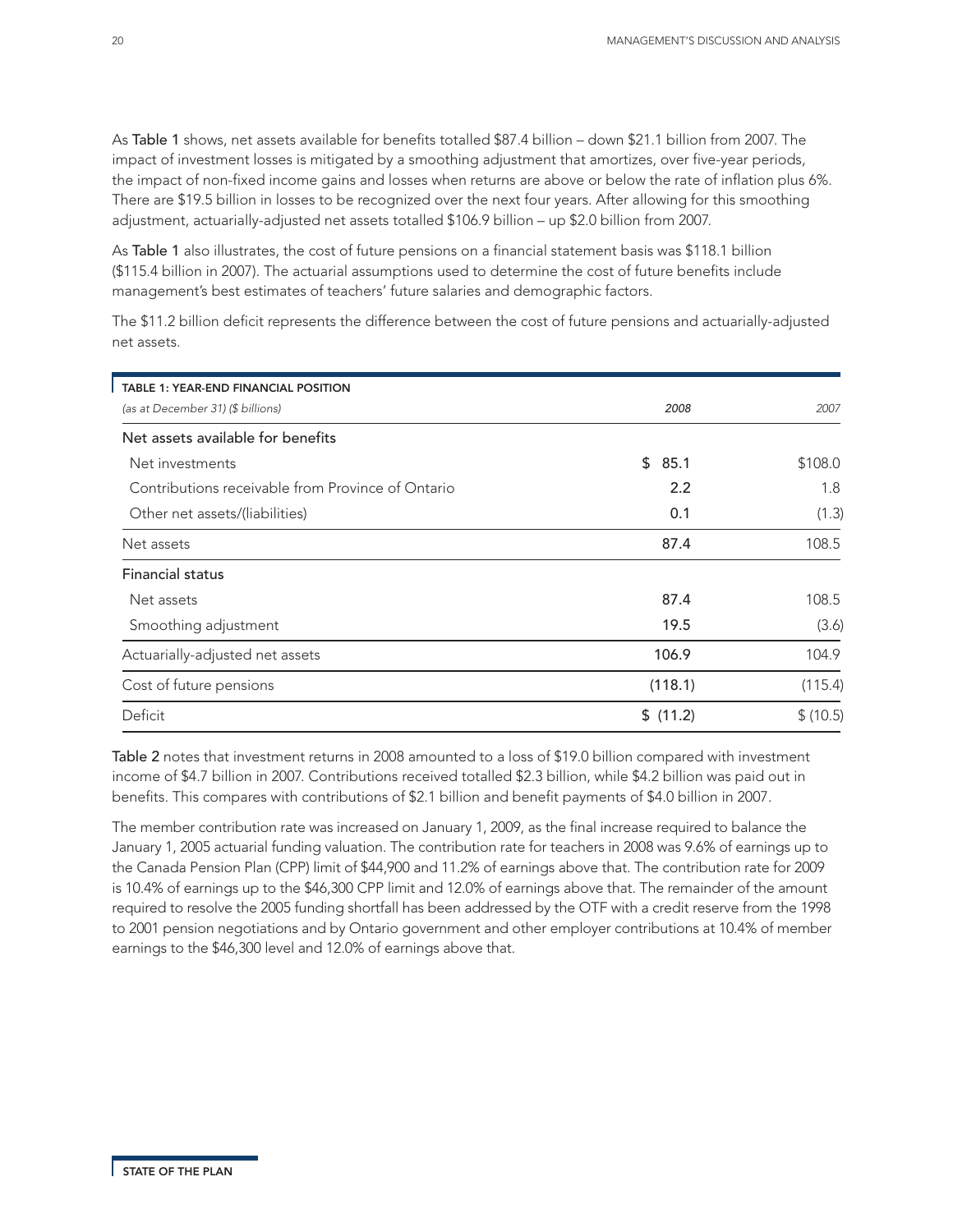ľ

| TABLE 2: CHANGES IN NET ASSETS AVAILABLE FOR BENEFITS    |          |       |
|----------------------------------------------------------|----------|-------|
| (for the year ended December 31) (\$ billions)           | 2008     | 2007  |
| Income                                                   |          |       |
| Investment (loss)/income                                 | \$(19.0) | \$4.7 |
| Contributions                                            | 2.3      | 2.1   |
|                                                          | (16.7)   | 6.8   |
| Expenditures                                             |          |       |
| <b>Benefits</b>                                          | 4.2      | 4.0   |
| Operating expenses                                       | 0.2      | 0.3   |
|                                                          | 4.4      | 4.3   |
| (Decrease)/increase in net assets available for benefits | \$(21.1) | \$2.5 |

The benefits paid shown in Table 3 include the addition of 4,700 retirement pensions and 800 survivor pensions during 2008, as well as a 1.8% cost-of-living increase effective January 1, 2008. The annual cost-of-living adjustment effective January 1, 2009, was 2.5%.

| <b>TABLE 3: ACCRUED PENSION BENEFITS</b>       |         |         |
|------------------------------------------------|---------|---------|
| (for the year ended December 31) (\$ billions) | 2008    | 2007    |
| Accrued pension benefits, beginning of year    | \$115.4 | \$110.5 |
| Interest on accrued pension benefits           | 5.3     | 5.1     |
| Benefits accrued                               | 3.5     | 3.3     |
| Benefits paid                                  | (4.2)   | (4.0)   |
|                                                | 120.0   | 114.9   |
| Changes in actuarial assumptions               | (2.3)   | 0.5     |
| Experience losses                              | 0.4     |         |
| Accrued pension benefits, end of year          | \$118.1 | \$115.4 |



David McGraw, CA, MBA, ICD.D Senior Vice-President and Chief Financial Officer

Barbara Zvan, M.Math, FSA, FCIA Senior Vice-President, Asset Mix and Risk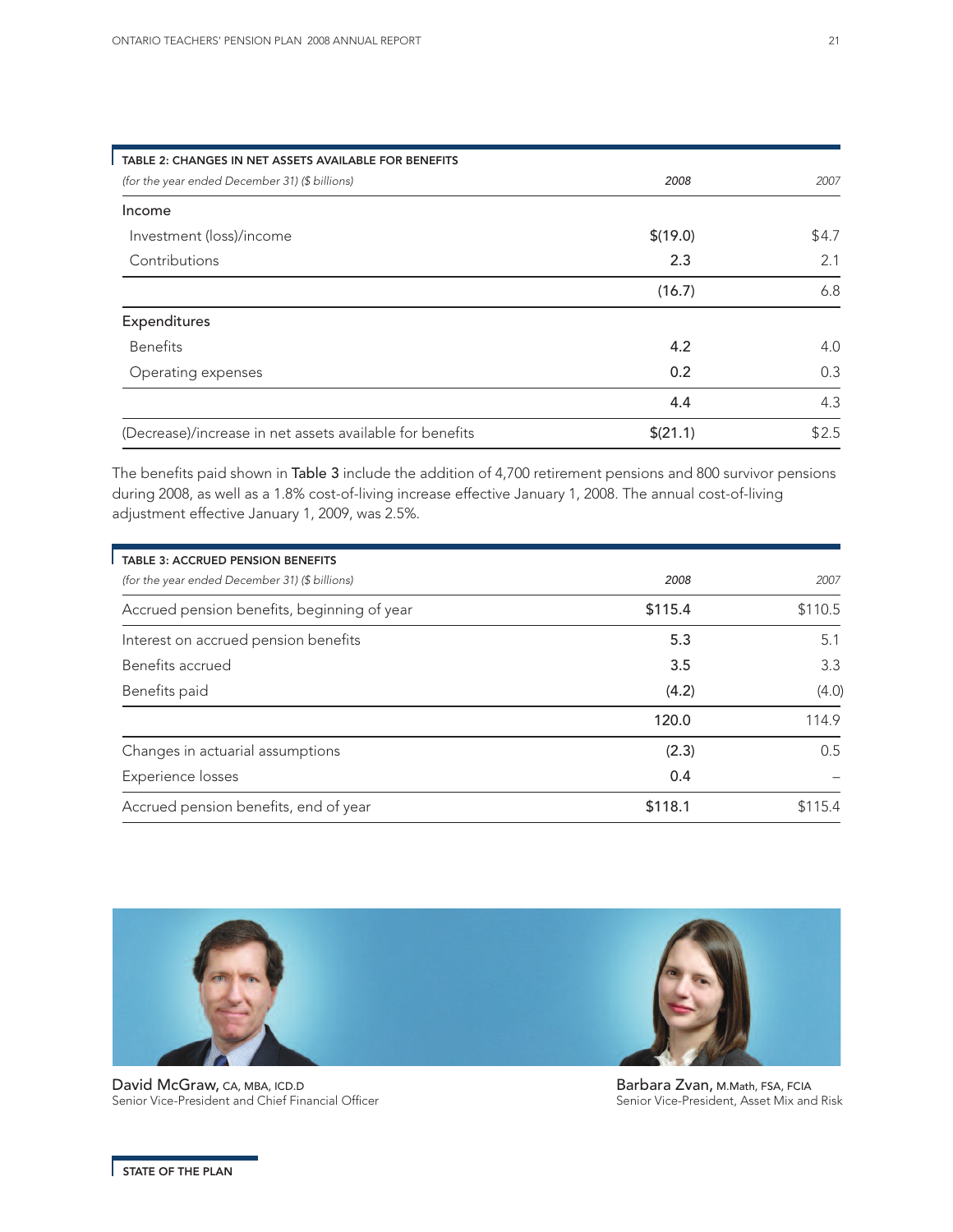### Funding valuation history

Funding valuations must be filed with the pension regulator at least every three years. Valuation dates and voluntary filings are determined by the OTF and the Ontario government. Filings must show the plan has sufficient assets to pay all future benefits to current plan members. For reference, all previously filed funding valuations and decisions made to use surplus or address shortfalls are detailed in this section. Assumptions used for each valuation are also reported below.

| FILED FUNDING VALUATIONS                       |             |            |           |           |           |           |           |           |           |                       |
|------------------------------------------------|-------------|------------|-----------|-----------|-----------|-----------|-----------|-----------|-----------|-----------------------|
| (as at January 1) (\$ billions)                | 2008        | 2005       | 2003      | 2002      | 2001      | 2000      | 1999      | 1998      | 1996      | 1993                  |
| Net assets                                     | \$108.5     | \$<br>84.3 | \$66.2    | \$69.5    | \$73.1    | \$68.3    | \$59.1    | \$54.5    | \$40.1    | \$29.4                |
| Smoothing adjustment                           | (3.6)       | (1.5)      | 9.7       | 3.0       | (4.3)     | (7.3)     | (5.1)     | (6.0)     | (1.8)     | -                     |
| Value of assets                                | 104.9       | 82.8       | 75.9      | 72.5      | 68.8      | 61.0      | 54.0      | 48.5      | 38.3      | 29.4                  |
| Future contributions                           |             |            |           |           |           |           |           |           |           |                       |
| Current members                                | 23.6        | 16.7       | 14.7      | 13.7      | 14.4      | 13.4      | 12.0      | 12.6      | 14.5      | 14.3                  |
| Special contribution<br>increases <sup>2</sup> |             |            |           |           |           |           |           |           |           |                       |
| Current members                                | 4.2         | 4.3        |           |           |           |           |           |           |           |                       |
| Future members                                 | 1.4         | 1.9        |           |           |           |           |           |           |           |                       |
| Special payments <sup>3</sup>                  |             |            |           |           |           |           | 3.7       | 8.5       | 8.4       | 8.4                   |
| Actuarial assets                               | 134.1       | 105.7      | 90.6      | 86.2      | 83.2      | 74.4      | 69.7      | 69.6      | 61.2      | 52.1                  |
| Future benefits                                |             |            |           |           |           |           |           |           |           |                       |
| Current members                                | $(134.1)^4$ | (105.6)    | (89.1)    | (84.3)    | (76.4)    | (69.8)    | (66.2)    | (62.8)    | (60.5)    | (50.6)                |
| Surplus                                        | \$<br>0.0   | \$<br>0.1  | \$<br>1.5 | \$<br>1.9 | \$<br>6.8 | \$<br>4.6 | \$<br>3.5 | \$<br>6.8 | \$<br>0.7 | $\mathfrak{L}$<br>1.5 |

<sup>1</sup> Valuation filings determined by the plan sponsors.

 $^2$ The preliminary 2005 funding valuation showed a \$6.1 billion shortfall. The plan sponsors introduced special contribution increases to 2021 to address the shortfall, allowing a balanced funding valuation to be filed as required by the Ontario Pension Benefits Act.

 $^3$ Owed by the Ontario government to pay off the plan's initial unfunded liability in 1990. The government used its portion of plan surpluses in the 1990s to eliminate the remaining payments.

4 Assumes 100% inflation protection.

| ASSUMPTIONS USED FOR FILED VALUATIONS |      |       |      |      |      |      |      |      |      |               |
|---------------------------------------|------|-------|------|------|------|------|------|------|------|---------------|
| (as at January 1) (percent)           | 2008 | 2005  | 2003 | 2002 | 2001 | 2000 | 1999 | 1998 | 1996 | 1993          |
| Rate of return                        | 5.65 | 6.475 | 6.40 | 6.30 | 6.25 | 6.50 | 7.50 | 7.50 | 8.0  | 8.0           |
| Inflation rate                        | 2.20 | 2.750 | 205  | -90  | 2.20 | 2.25 | 3.50 | 3.50 | 4.0  | $4.0^{\circ}$ |
| Real rate of return                   | 345  | 3725  | 4.35 | 4.40 | 4.05 | 4.25 | 4.00 | 4.00 | 4.0  | $4.0^2$       |

 $^{\circ}$  2.0% per year in 1993 and 1994 (select period) and 4.0% per year thereafter.

<sup>2</sup> After select period.

The real rate of return is an assumption used in the funding valuation. It estimates the real rate (i.e., after inflation) at which the plan's assets will grow in the future and assumes a premium over the yield on long-term Government of Canada Real-Return Bonds (RRBs).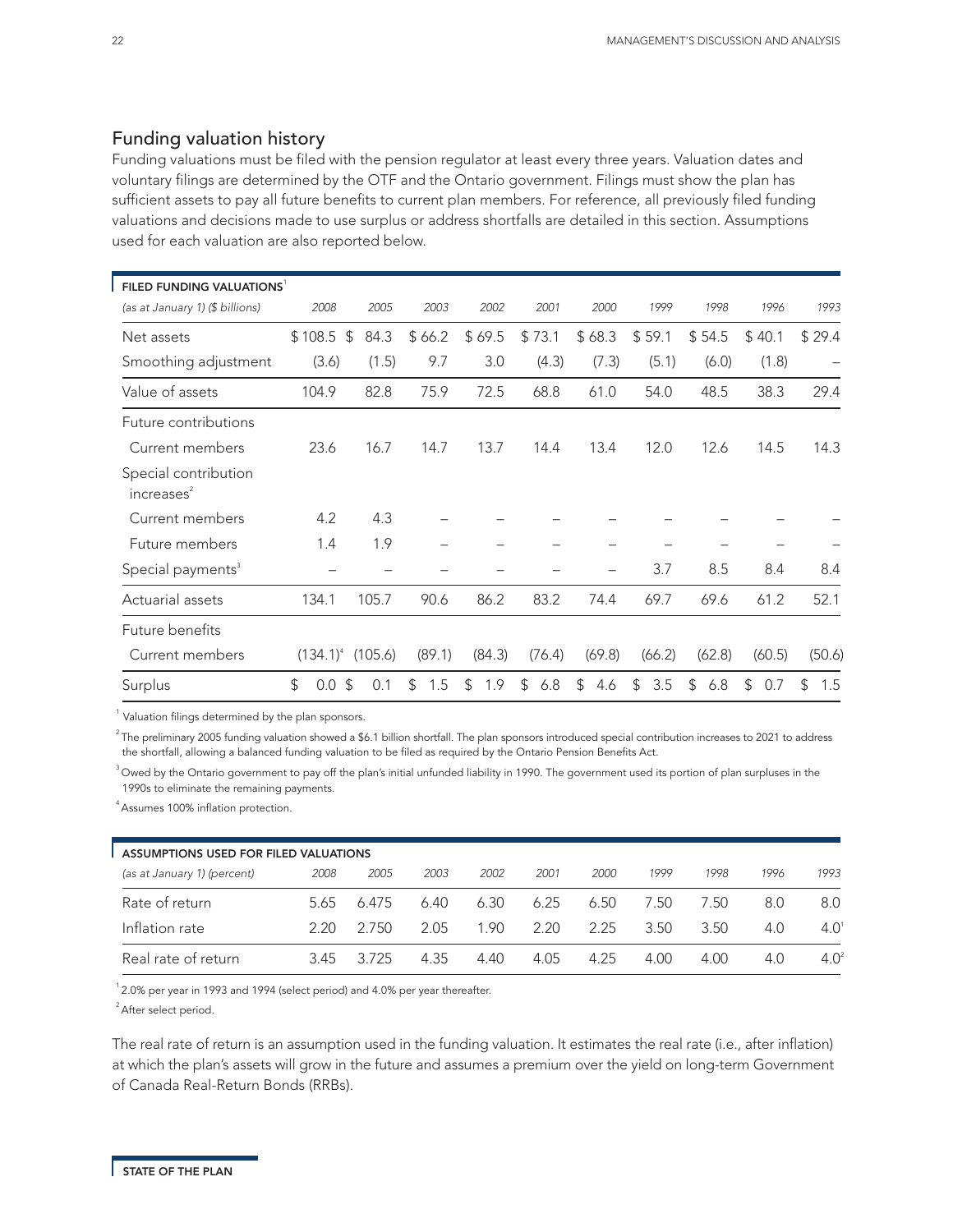### Funding decisions

The plan is sponsored by the Ontario government, through the Ministry of Education, and the Ontario Teachers' Federation (OTF). The plan sponsors jointly decide: what benefits the plan will provide; the contribution rate paid by working teachers and matched by government and other employers; and how any funding shortfall is addressed and any surplus is used. A history of plan funding decisions follows:

1990: Unfunded liability of \$7.8 billion to be amortized over 40 years by special payments from the Ontario government; basic contribution rate increased to 8% from 7%

1993: \$1.5 billion surplus; \$1.2 billion used to reduce government's special payments; \$0.3 billion used to offset government cost reductions in the education sector (social contract days)

1996: \$0.7 billion surplus; \$0.6 billion used to reduce early retirement penalty to 2.5% from 5% for each point short of 90 factor and lower the CPP reduction after age 65 (to 0.68% from 0.7%)

1998: \$6.8 billion surplus; \$2.2 billion to pay for the 85 factor window from 1998 to 2002 and further lower the CPP reduction to 0.6%; \$4.6 billion to reduce the value of special payments owed by the government; OTF and Ontario government agree future surplus would be used to eliminate the government's remaining special payments, and the next \$6.2 billion would be available to the OTF for benefit improvements

1999: \$3.5 billion surplus; \$3.5 billion to eliminate government's remaining special payments

2000: \$4.6 billion surplus; no changes to benefits or contribution levels

2001: \$6.8 billion surplus; \$6.2 billion to pay for benefit improvements: permanent 85 factor; 10-year pension guarantee; reduced pension as early as age 50; lower CPP reduction (to 0.45%); 5-year average Year's Maximum Pensionable Earnings (YMPE) to calculate CPP reduction; pension recalculation based on approximate best-5 salary for older pensioners; and top-up waived for Long-Term Income Protection (LTIP) contributions; of the \$6.2 billion, \$76 million was set aside in a contingency reserve to be used by the OTF at a later date

2002: \$1.9 billion surplus; no changes to benefits or contribution levels

2003: \$1.5 billion surplus; no changes to benefits or contribution levels; Funding Management Policy adopted by plan sponsors

2005: \$6.1 billion preliminary funding shortfall resolved, leaving plan with a \$0.1 billion surplus; plan sponsors introduced special contribution rate increases until 2021, totalling 3.1% of base earnings by 2009, for teachers, the Ontario government and other employers; the OTF used the \$76 million contingency reserve set aside in 2001 to reduce contribution rate increases for members in 2008

2008: \$12.7 billion preliminary funding shortfall resolved, leaving the plan in a balanced position; plan sponsors introduced a change in the plan's cost-of-living provision for pension benefits earned after 2009 and increased the basic contribution rate to 9% from 8%. (The January 1, 2009 scheduled contribution rate increase remains in effect.)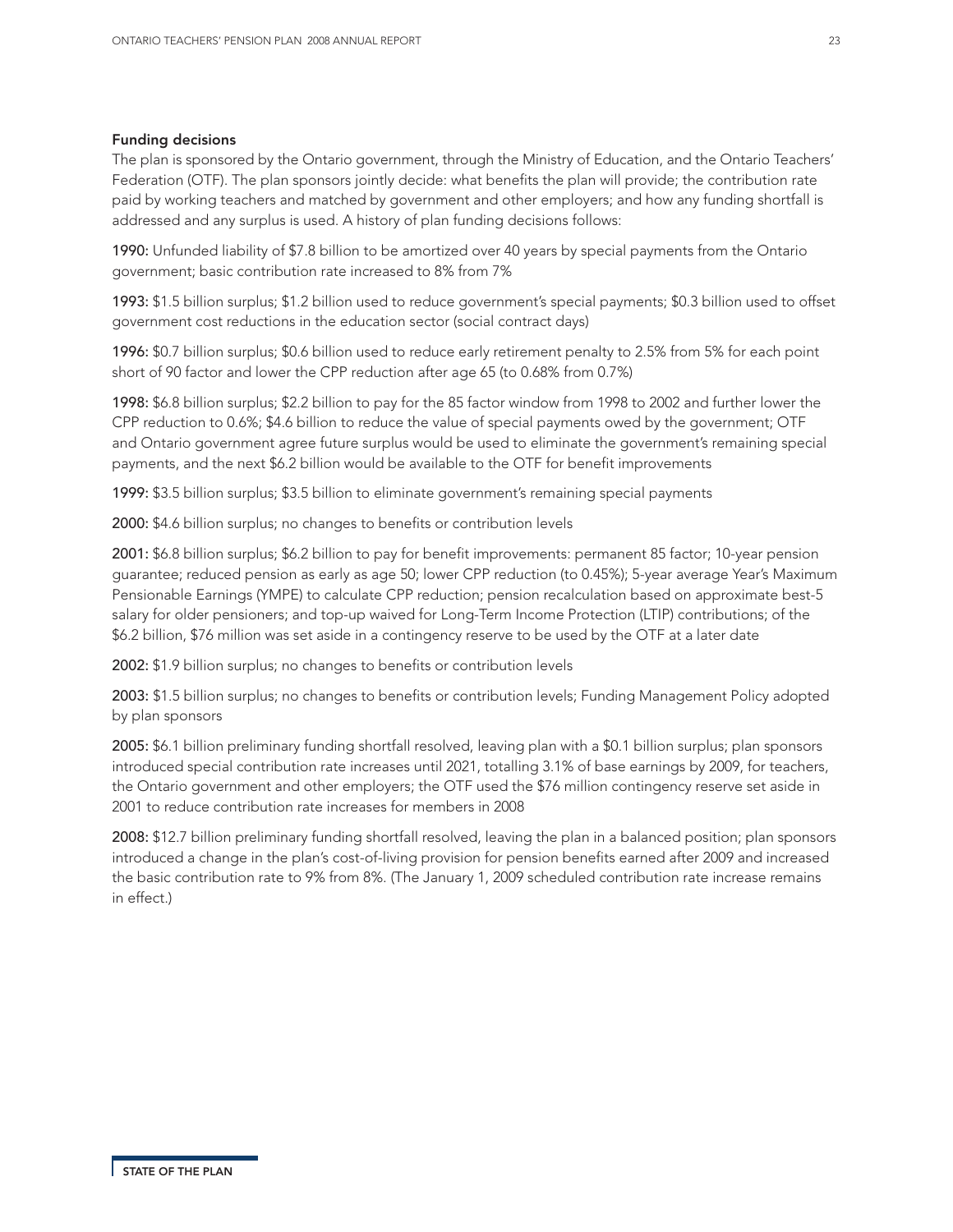# Investments

With a global recession underway, the pension fund lost 18.0% in 2008, only the third loss in Teachers' 18-year history. Since the investment program began in 1990, our average annual return is 9.6%.

The collapse of global equity markets and exposure to global credit markets were the primary causes of our investment losses, which exceed fund benchmark returns.



Global market performance

- Broad market collapse in 2008 was unprecedented
- Worst year for global equity markets since 1931
- Markets for nearly all major asset classes dropped, as the financial crisis triggered an economic crisis resulting in a global recession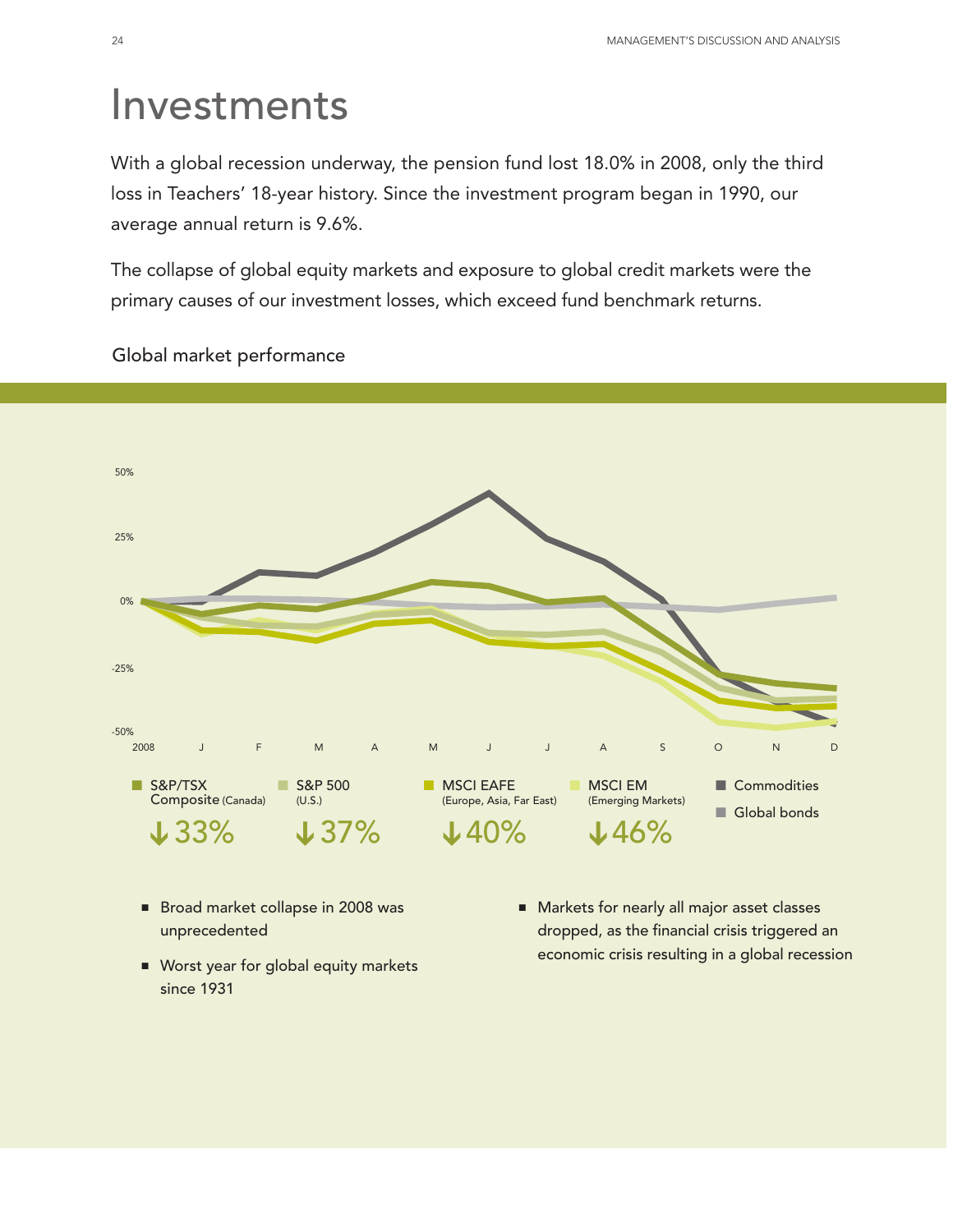### Investment losses and gains **Investment losses** and gains **Losses** exceed fund benchmark

# \$12.5 billion loss **➔** in equities \$6.7 billion loss **➔** in fixed income \$200 million gain **➔** in inflation-sensitive investments

# \$19.0 billion total loss **➔**



-18.0% **➔** Fund return

-9.6% **➔** Fund benchmark return

- -18.4% average loss for Canadian pension funds greater than \$1 billion. (Source: RBC Dexia)
- Underperforming the fund's composite benchmark by 8.4 percentage points – or \$9.2 billion – cost us the extra value we had added above market benchmarks over the past three years.
- Much of our below-benchmark performance resulted from credit products held in our fixed income asset class.
- We have reduced our equities exposure and changed our fixed income strategy, returning to more traditional assets.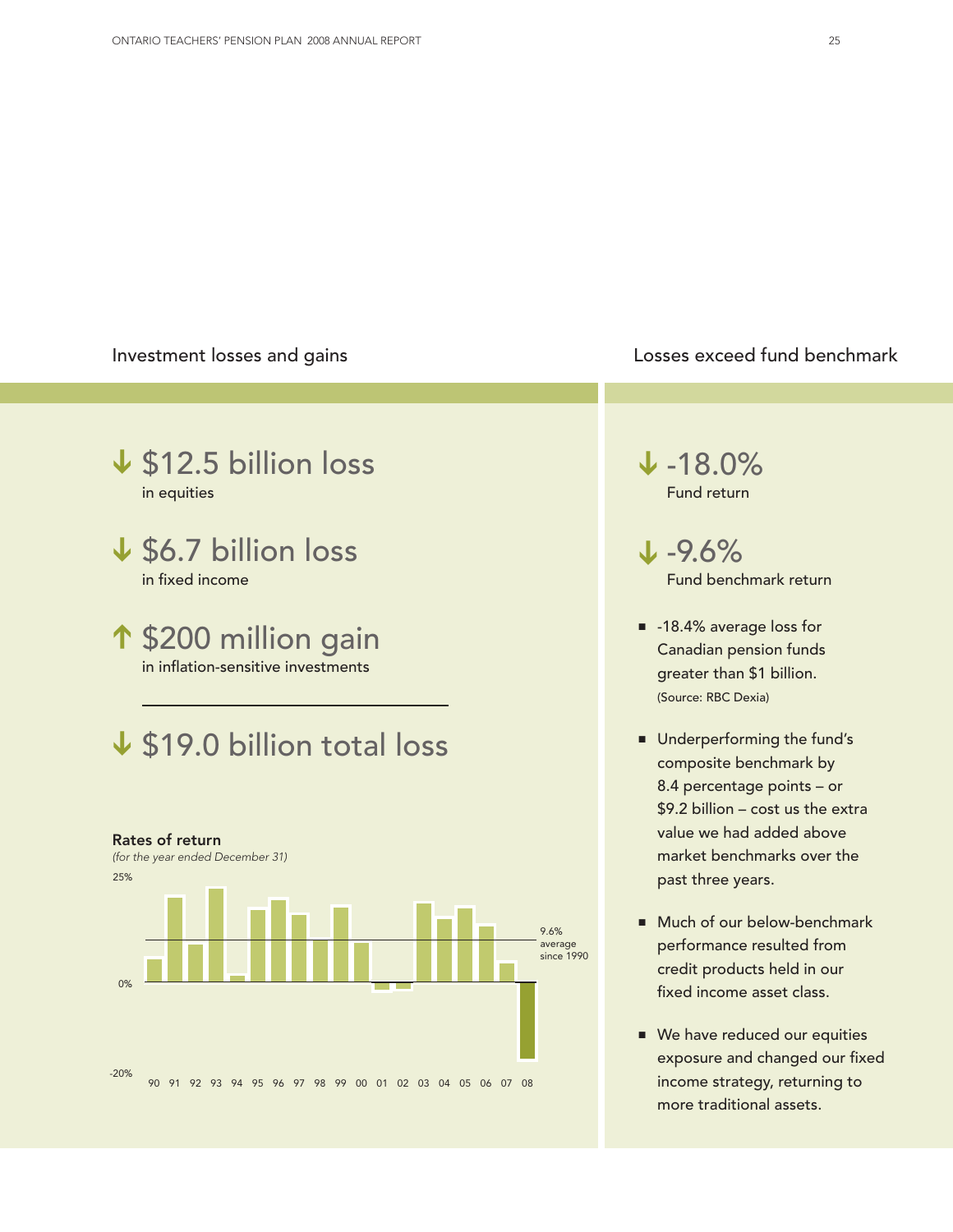# Goals

The investment program exists to earn returns to meet the plan's long-term funding requirements. We manage risk carefully and have built investment expertise to increase the chance of outperforming market benchmarks over the long term. Paying close attention to the job of maximizing returns at an appropriate level of risk helps to offset challenges presented by a maturing plan membership and attempts to minimize contribution rate volatility and other plan changes.

Contribution rate stability can best be achieved by minimizing the difference between asset values and liability costs. The intent is to generate strong enough investment performance so that, together, plan assets and contributions equal the cost of promised benefits over the long term at an affordable contribution rate.

### OUR STRATEGY HAS THREE COMPONENTS:

Determine a level of investment risk acceptable for the plan's membership profile

Select the most appropriate asset mix for providing investment income and protecting the fund from undue losses

Use active management and innovative thinking to add value above the returns available from passive investing

# Managing for Value

The investment team must consider and balance a number of variables in establishing our priorities and executing our strategy. Guiding our efforts at all times is our duty to manage the investment fund prudently, in the best interest of present and future plan members and their survivors.

### Understanding risk

Risk plays a critical role in our investing activities. We spend considerable resources determining the optimal level of risk and ensuring the types of risk we take are appropriate. As part of the investment process, investment managers must be as concerned about the potential for loss from an investment as they are about how much could be earned.

With this in mind, the plan's investment managers perform an ongoing balancing act between the need to fund promised benefits and the need to control the risk of a loss that would have to be covered by increasing contribution rates, invoking conditional inflation protection, reducing other benefits for future service, or a combination of these measures.

### Setting asset-mix targets

This understanding of risk is used to determine our asset mix. We use an asset-liability model that incorporates long-term historical data and current economic outlooks along with decisions to be made by the plan sponsors on contribution and benefits levels, according to the Funding Management Policy. Using this model, together with management experience and judgment, we establish a weighting for each asset class that reflects its longterm risk and return trade-offs in relation to those of the other classes.

As the ratio of active-to-retired members declined, the portfolio's asset mix was adjusted to reflect a lower tolerance for risk. While protecting the fund from undue loss in equity markets, this more conservative asset mix:

- 1. may not achieve the level of returns needed over the long term to meet the future cost of benefits; and
- 2. may cause the fund's investment returns to lag behind those of other investors capable of taking on more risk, especially during periods of large market gains.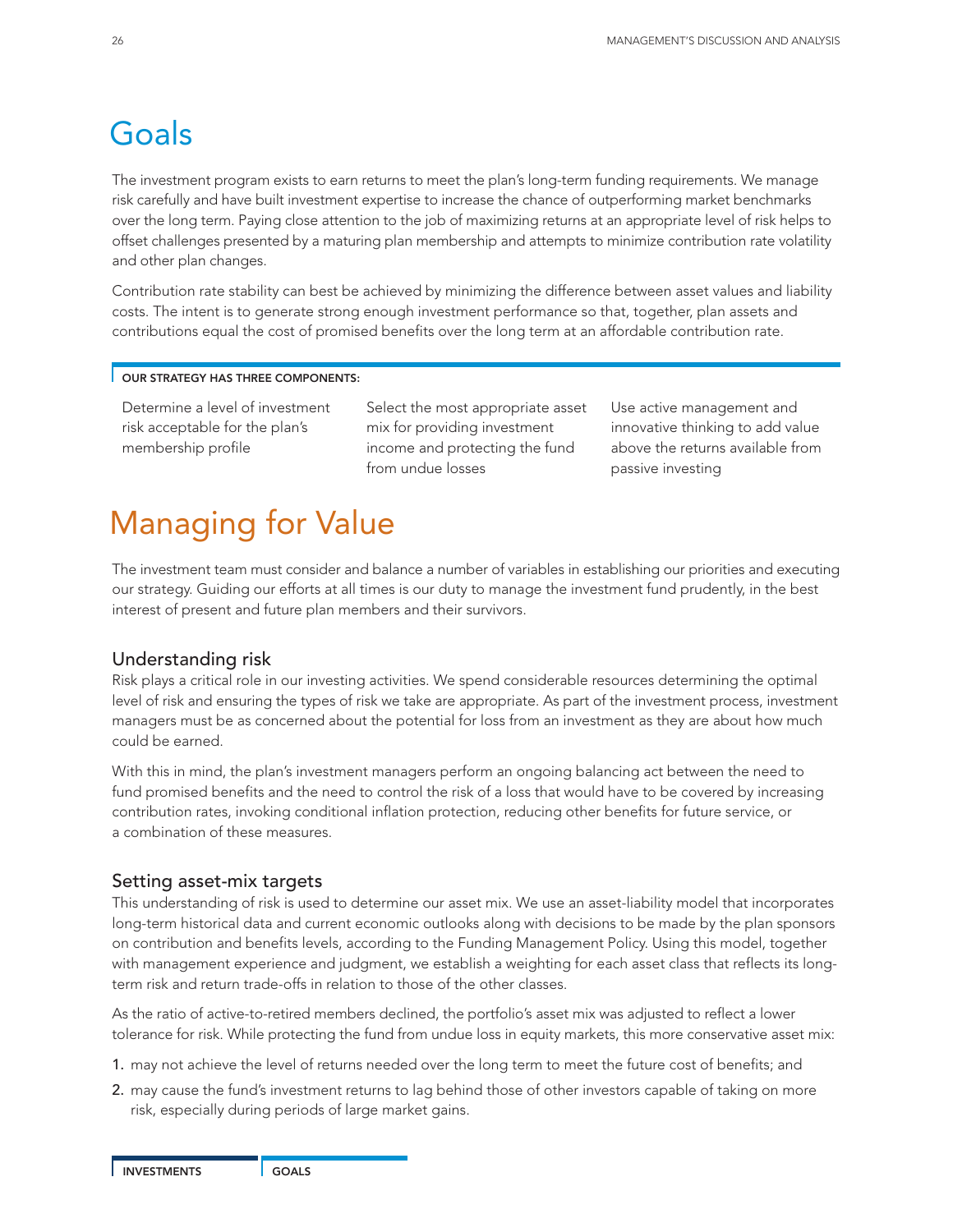As discussed on page 15, the plan sponsors introduced conditional inflation protection for benefits earned after 2009. This will increase the plan's tolerance for asset-mix risk and, over time, should enable investment managers to generate higher returns. Risk cannot be avoided but is being managed as much as possible through the search for enhanced returns from the active management strategies discussed below.

The board members approve the asset-mix policy annually, making modifications as required and giving management discretion to adjust the equities weighting by up to 5% in either direction to take advantage of investment opportunities as they arise. The fund's overall exposure to equities was reduced in the late 1990s, reflecting the lower risk tolerance required to avoid unduly burdening the declining proportion of working teachers.

It was further reduced at the beginning of 2009 (as shown). The steep drop in equity markets during late 2008 underweighted the fund to its 45% equities policy target. We decided to remain underweight to equities given the uncertainty in these markets. At the same time, we saw excellent opportunities to buy real-return bonds (which are a good match to paying pensions) at attractive yields. Accordingly, we ended the year underweight to equities and overweight to inflation-sensitive assets. Management subsequently recommended changes to the asset-mix policy and a new policy was approved for January 2009.



Our equities portfolio declined in proportion to the total fund due to market declines. We decided to stay underweight to our equities target in late 2008, and the asset-mix policy was changed for 2009 in light of continuing uncertainty in equity markets.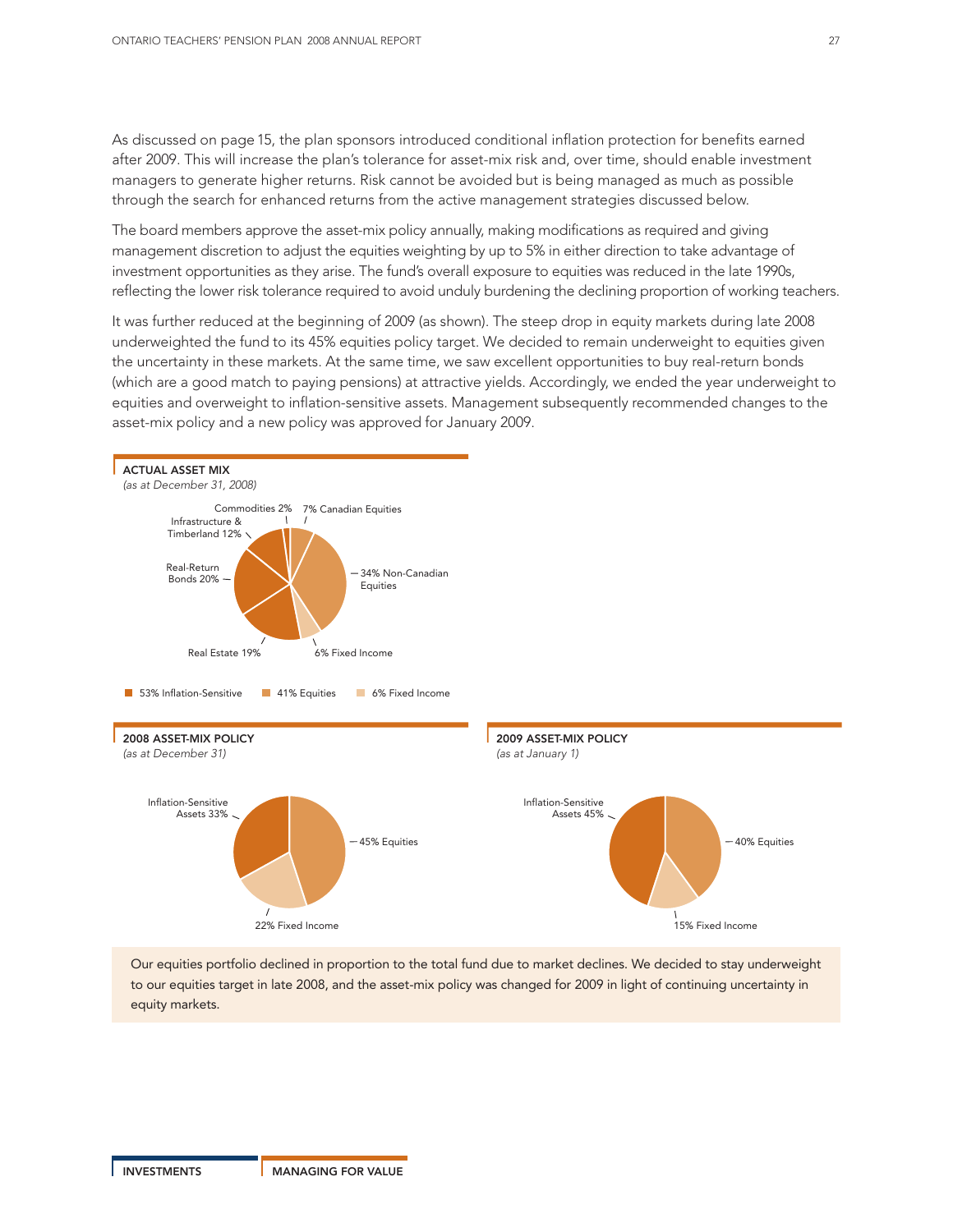| NET INVESTMENTS BY ASSET CLASS                 |        |         |
|------------------------------------------------|--------|---------|
| (for the year ended December 31) (\$ billions) | 2008   | 2007    |
| Equities                                       | \$34.9 | \$50.0  |
| Canadian                                       | 6.2    | 13.7    |
| Non-Canadian                                   | 28.7   | 36.3    |
| Fixed income <sup>1</sup>                      | 5.3    | 18.7    |
| <b>Bonds</b>                                   | 11.5   | 20.0    |
| Absolute return strategies and hedge funds     | 14.9   | 12.3    |
| Money market and related liabilities           | (21.1) | (13.6)  |
| Inflation-sensitive investments                | 44.9   | 39.3    |
| Real estate                                    | 16.2   | 16.4    |
| Real-return bonds                              | 17.4   | 11.1    |
| Infrastructure and timberland                  | 10.0   | 8.8     |
| Commodities                                    | 1.3    | 3.0     |
| Net investments <sup>2</sup>                   | \$85.1 | \$108.0 |

 $<sup>1</sup>$  See page 37 for a definition of the fixed income asset class.</sup>

 $^2$  Net investments plus contributions and other net assets (liabilities) equal net assets available for benefits of \$87.4 billion at year-end 2008. Net investments are defined as investments (\$132.0 billion) minus investment-related liabilities (\$46.9 billion) as noted on the Consolidated Statement of Net Assets Available for Benefits and Accrued Pension Benefits and Deficit (page 66).

### Approach to long-term value creation

We use several methods in the attempt to maximize returns by adding value greater than the performance of the markets in which we invest. We also seek to identify new markets and opportunities.

We use a total-fund management style that encourages the sharing of information and movement of capital among managers of asset classes and portfolios to optimize risk-adjusted returns. We reward portfolio managers for maximizing value-added returns within the risk limit on total assets, not just their own portfolios.

Active management is instrumental in the ongoing success of the plan. While our asset mix and risk management processes are aimed at covering the impacts of inflation and portfolio volatility, the focus of the active management process is to earn returns above benchmarks. We strive to generate higher returns than those available from investing passively in a set of established, generally accepted benchmark indexes weighted to match our asset mix.

Active management means selecting securities we believe are undervalued, as well as under- or overweighting various asset classes relative to the asset-mix policy approved by the board members, as opposed to passive management, or simply "buying the index" at policy weights. Our active management goal is to outperform benchmarks and add value. Management is committed to this approach in the belief that passive investing through conventional public equity and fixed income market indexes cannot, with confidence, generate the risk-adjusted returns the plan requires.

We actively manage approximately half of the fund's investments and employ composite indexes for the fund's remaining index weightings, providing the fund with broad market exposure and liquidity.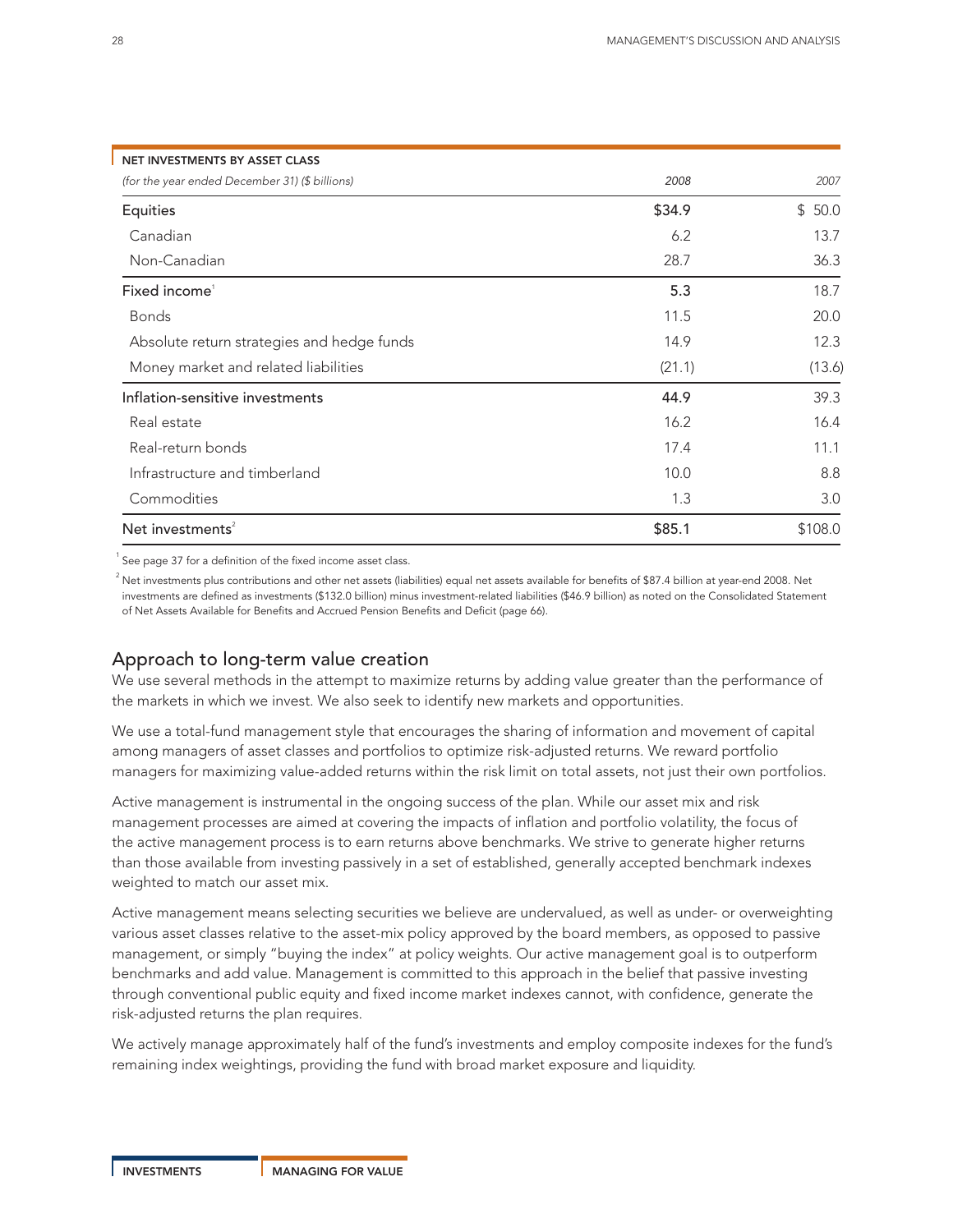We allocate risk to asset classes that can generate superior returns. The fund's largest active risk budgets are found in private equity, public equities and real estate. These assets have earned significant returns above their benchmarks over time. We are able to allocate risk to illiquid assets (such as real estate and private equity) because of our long-term investment horizon.

We also over- or underweight individual index components, a strategy known as overlays, which aims to exploit medium-term investment opportunities. The Chief Investment Officer leads an Investment Planning and Risk Committee that meets regularly to consider over- or underweighting asset classes, sectors and foreign currency positions during the year, based on fundamental and quantitative analysis.

Over the last decade we have added absolute return strategies, including hedge funds, to enhance returns. Their main advantage is that these returns normally have little correlation with those from public equity and fixed income markets. Those markets did not function normally in 2008, however. As a result, this strategy, which had worked well for us from 1996 through 2006, was not successful in 2007 and worked against us in 2008.

### Corporate governance

Finally, we pursue corporate governance activities. As a long-term investor, we believe that adherence to proper corporate governance standards creates long-term shareholder value. Conversely, if corporate governance is compromised, so is shareholder value.

To encourage improved corporate practices in public companies, we publish our recommended corporate governance policies and proxy voting guidelines each year. As well, proxy voting decisions are posted in advance on our website and we communicate regularly with boards of directors to advance the interests of our plan members. Teachers' is active in the Canadian Coalition for Good Governance (Wayne Kozun, Senior Vice-President, Public Equities, was named to the coalition's board last year), the Global Institutional Governance Network, the International Corporate Governance Network, the U.S. Council of Institutional Investors, the Institute of Corporate Directors and the corporate governance subcommittee of the Pension Investment Association of Canada.

In late 2008, we distributed our updated proxy voting guidelines to the boards of the major companies in which we invest, with an explicit reminder not to reprice existing stock options and other forms of equity-based compensation in response to slumping markets. We also added a new voting guideline on 'say on pay' proposals and revised our guidelines on board independence, the separation of board and management roles, purchase transactions, increases in authorized shares, and stakeholder proposals, all of which are described in detail on our website.

In 2007, Teachers' acquired Glass, Lewis & Co., LLC, a highly respected San Francisco-based global proxy-voting advisor. In 2008, the company established an international panel of advisors on governance that, among other things, guides the development of Glass Lewis' separate and independent proxy voting policies and guidelines. We encouraged this initiative, but played no role in selecting its members, to ensure its independence.

We also have a longstanding record of recovering losses on behalf of the fund and other shareholders through the courts. In 2008, we focused on U.S. class action lawsuits alleging lack of proper disclosure by American International Group, Inc. (AIG) and Washington Mutual, Inc. (WaMu). We were approved as lead plaintiff in the class action against WaMu.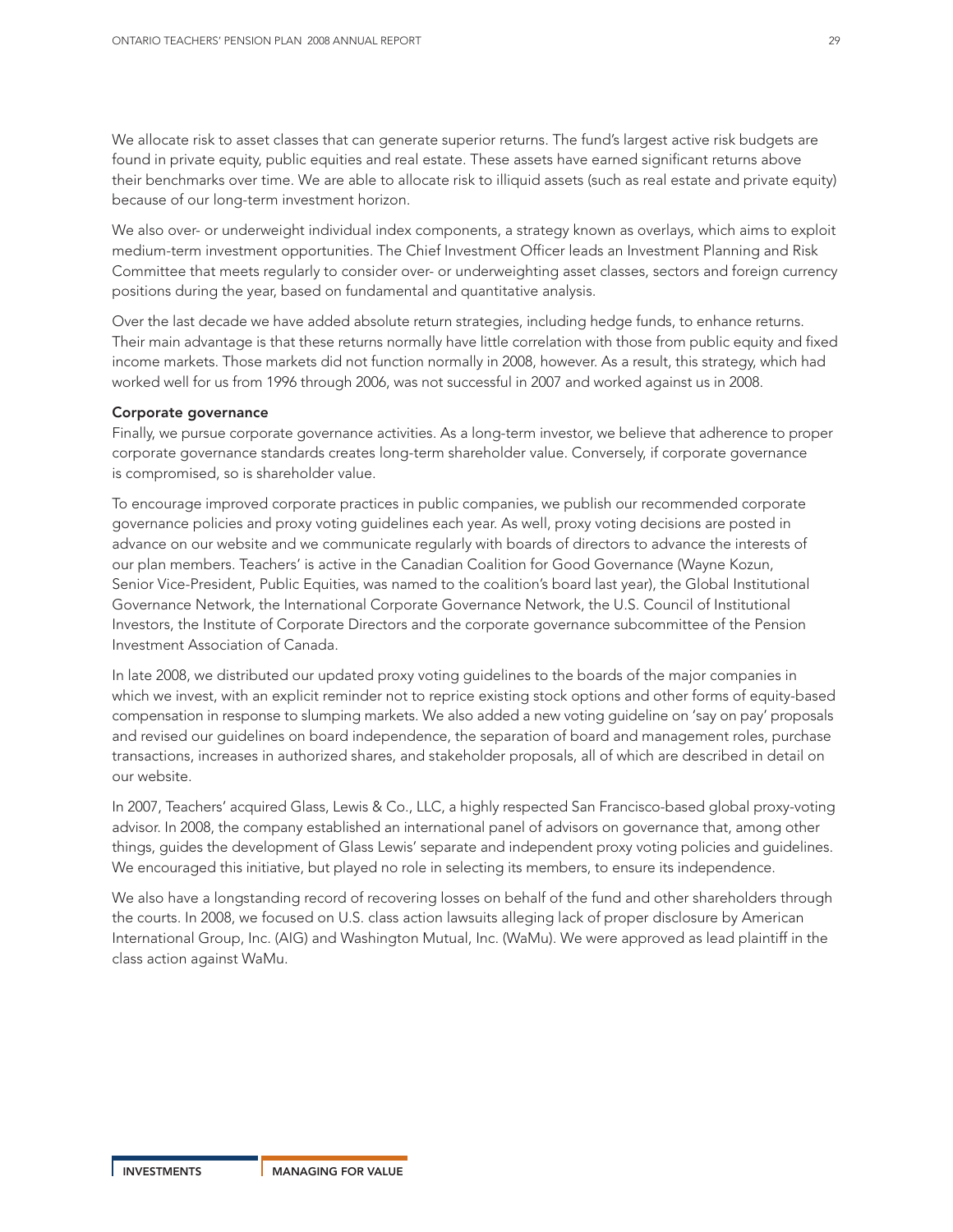### Looking after members' best financial interests

The investment program exists to secure the pension income of Ontario's teachers. We base our investment decisions on an assessment of each investment's risk factors and potential return. Like other Canadian pension plans, we are required under Ontario's Pension Benefits Act to invest prudently with members' best financial interests in mind, and cannot select or exclude investments solely on the basis of political, social, environmental or any other non-financial criteria.

We believe companies that are responsible, well governed, and compliant with social and industry standards and regulations make good long-term investments. Our analysis and due diligence process takes environmental, social and governance considerations into account. This helps us understand how a range of issues could affect a company's long-term performance and potentially impact its long-term value.

We also subscribe to information from two social investment monitoring services that cover Canadian and U.S. companies to ensure we are aware of emerging issues and how companies are responding. In addition, we are signatories to the U.K.-based Carbon Disclosure Project and the Extractive Industries Transparency Initiative. We support these initiatives because of their focus on enhanced disclosure for investors, which assists us in understanding all the risks that could impact the value of the fund's investments.

### Managing risk

The shaded area of this MD&A represents a discussion of risk management policies and procedures relating to credit, market and liquidity risks as required under the Canadian Institute of Chartered Accountants (CICA) Handbook Section 3862, *Financial Instruments – Disclosures*, which permits these specific disclosures to be included in the MD&A. It forms an integral part of the audited consolidated financial statements for the year ended December 31, 2008.

Our goal always is to maintain market and credit risks at both the overall fund and individual portfolio levels within the allowable ranges set by members of our board for the fund and by senior management for individual portfolios.

We manage investment risk on a daily basis in accordance with our investment objectives and policies. The responsibility for risk management is enterprise-wide. The overall investment risk exposure is monitored by the Investment Committee of the board, which comprises all board members and meets a minimum of 10 times a year. The board members review and approve risk management policies that affect the total portfolio and new investment programs that introduce incremental risk to the plan.

Our risk management activities concentrate on the ultimate risk facing the plan – the risk that the plan's assets will fall short of its liabilities (i.e., benefits owed to members). We recognize that funding risk can come from assets or liabilities; a 1% decline in real interest rates increases liabilities by 21% on a funding basis, and by 17% on a financial statement basis. The biggest risk to plan assets is a decline in equity markets.

We have developed a robust risk system that provides the investment managers with the flexibility to examine and compare a wide range of strategies and different asset classes, and to calculate the benefits of diversification across strategies, asset classes, departments and portfolios.

We use risk budgeting to allocate risk across the fund's asset classes. The risk budget is presented to board members annually for review and approval. To understand the long-term dynamics of the total risk in the plan, we also review the economic conditions for the different asset classes and maintain a comprehensive asset-liability model.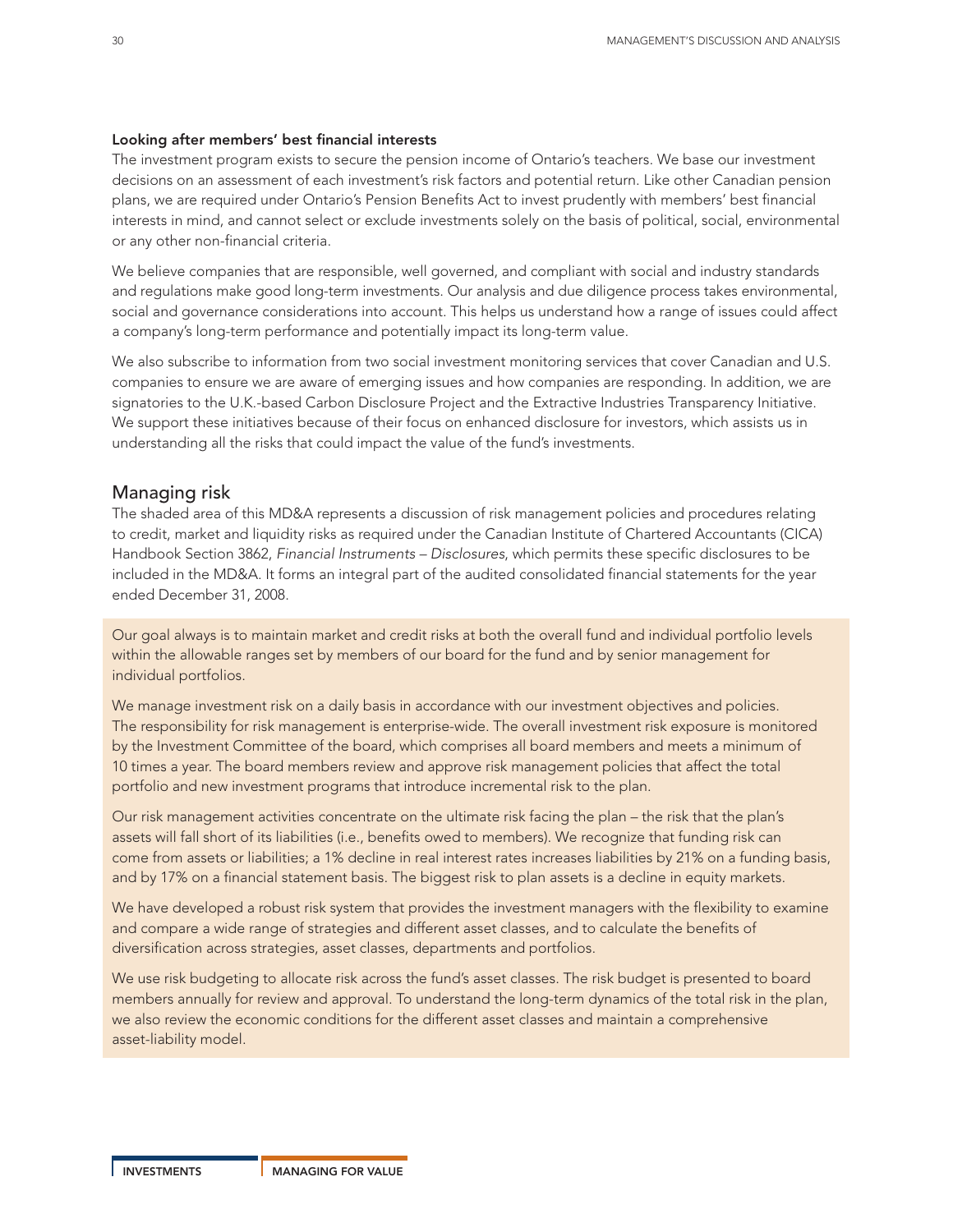Through our risk system, we measure the potential loss within each portfolio, series of portfolios, across departments, across asset classes and finally at the total fund level. Risk calculations are also computed relative to the plan's liabilities and benchmarks. We monitor and report the observed risk values against those budgeted.

The fund's current liquidity position is governed by the plan's liquidity policy and reported regularly to the Investment Committee and the board members. Sufficient liquidity is necessary to meet short-term mark-tomarket payments resulting from the plan's derivative exposure and to allow the plan to adjust the asset mix in response to market movements. The fund's liquidity position is analyzed daily and periodically tested by simulations of major events such as significant movements in the markets.

We enhanced our risk management system in 2008, and more enhancements are planned to ensure the system is keeping pace with investment product complexities and loss probabilities.

More information on our risk management activities is provided in note 2 to the consolidated financial statements.

### Investment expertise is key

Managing the pension fund is a complicated task. The most important factor in our success is our ability to attract and retain innovative and effective investment professionals.

This team works within a culture of disciplined investment management and innovation. Teachers' embraced the concept of in-house pension investment management early. Now, as one of Canada's largest pension funds, we provide the resources, expanded training and advancement opportunities for our people to seek, and meet, the highest professional standards. These are all important factors in our ability to attract and retain leading investment professionals.

Our commitment to cultivating talent internally was demonstrated during 2008 as the Investment Division underwent a significant leadership change: Wayne Kozun was promoted to Senior Vice-President, Public Equities; Ron Mock was promoted to Senior Vice-President, Fixed Income and Alternative Investments; and Stephen Dowd was promoted to Senior Vice-President, Infrastructure. Six others were promoted to vice-president positions in fixed income, infrastructure and timberland, private capital and tactical asset allocation. Three of these new vice-presidents have more than a decade of experience at Teachers'. Finally, at the end of the year, Group Senior Vice-President Neil Petroff succeeded retiring Bob Bertram as Executive Vice-President, Investments and Chief Investment Officer.

Also very important to our success are the business leaders and professionals who serve as Teachers' board members. They offer a wealth of experience in finance, business management, accounting, economics and actuarial science.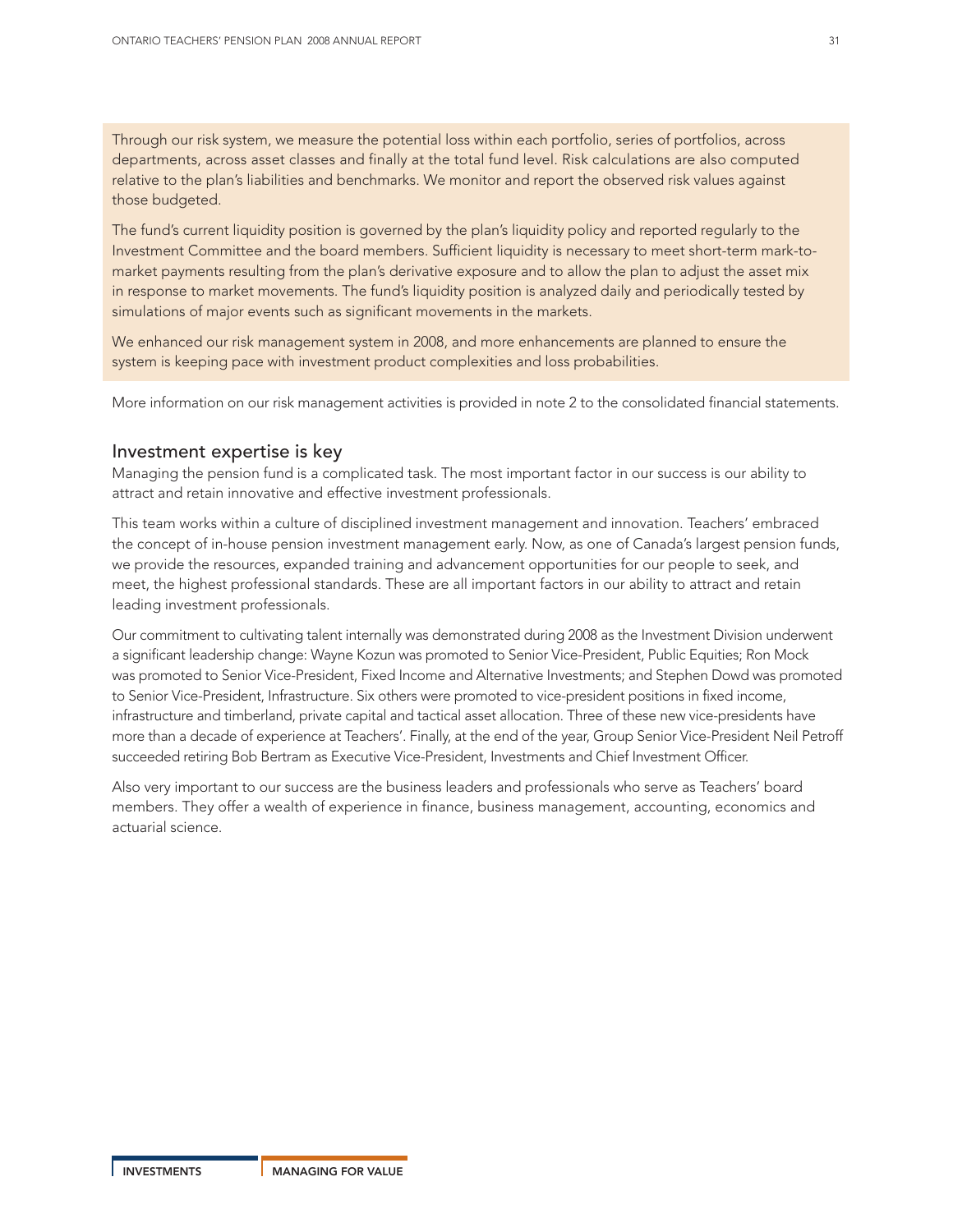# Investment Performance

### GOAL

Produce value-added returns above the policy asset-mix benchmark within our total fund risk limits

### MANAGING FOR VALUE

Define asset-mix policy and investment plan for the year and manage within market conditions

### PERFORMANCE

Underperformed the fund's composite benchmark amid crisisdriven capital market conditions

### Market overview

There were three powerful financial market drivers in 2008. Emanating from the United States, they spread worldwide, sparking a particularly sharp fourth quarter sell-off. The drivers were: (1) the impact of the 2007 subprime credit crisis continued, as eroded investor confidence in credit-based products led to a complete freeze of the world's secondary debt markets, which had rapidly grown to finance over half of the world's capital needs; (2) the implications of derivatives exposure among major institutions exceeded all estimates and threatened the financial system. This forced governments and central banks into unprecedented rescues; and (3) recession took hold in the U.S. and economic contraction quickly spread around the globe, affecting even emerging markets, previously thought to be immune.

The year can be divided into two parts: before and after the Lehman Brothers bankruptcy in September. Prior to September, the credit crisis that began in 2007 was being largely controlled by measures put in place by central banks. The economy and debt and equity markets, although weak, were functioning moderately. The failure of Lehman Brothers was the tipping point that propelled the financial crisis worldwide. This rapidly escalated into a global economic crisis, as cash-strapped asset managers sold equities below value to satisfy immediate liquidity needs. Global equity markets plummeted as a result. Real estate and commodities markets were also affected by the economic turmoil, leaving little safe haven beyond government bonds.

Fuelled by concerns about both the financial crisis and recession, volatility was extreme with indexes often moving several percentage points in a single day. Some major stock markets lost 40% to 50% in 2008. Canada fared somewhat better. Buoyed by high prices for oil and other commodities, the S&P/TSX Total Return Index outperformed until the fourth quarter's preoccupation with global recession sent those prices plummeting. The S&P/TSX Composite Index lost 33% for the year.

Global bond markets suffered from growing risk aversion. Credit markets tightened further and the market for credit-based products continued to evaporate, resulting in excess demand for riskless securities (cash and government bonds). In this environment, private sector debt was marked down relative to government debt as funds flowed out of higher risk investments, raising fears of default. To stimulate the economy, the U.S. Federal Reserve cut federal interest rates to near zero and injected substantial liquidity into the banking system. In addition, the Federal Reserve directly supported secondary debt markets in an effort to normalize the flow of liquidity through banks and credit markets and sustain the broader economy.

Commodities – particularly oil and corn – had risen to record highs by mid-summer and then suffered a downward slide that accelerated in the year's final three months. The only exception was gold, which benefited from the rise in risk aversion and concerns about the inflationary impact of massive fiscal aid by the world's central bankers. For much of the year, the rising cost of oil and food drove fears of resurgent inflation.

Inflation fears reversed course toward year's end, as the recession took hold and commodity prices plunged, raising the spectre of deflation instead. On balance, and despite the potential inflationary nature of the government financial stabilization and stimulus programs, the prospect of deflation means that low inflation (in the range of 1% or lower) is probable for the next one to five years.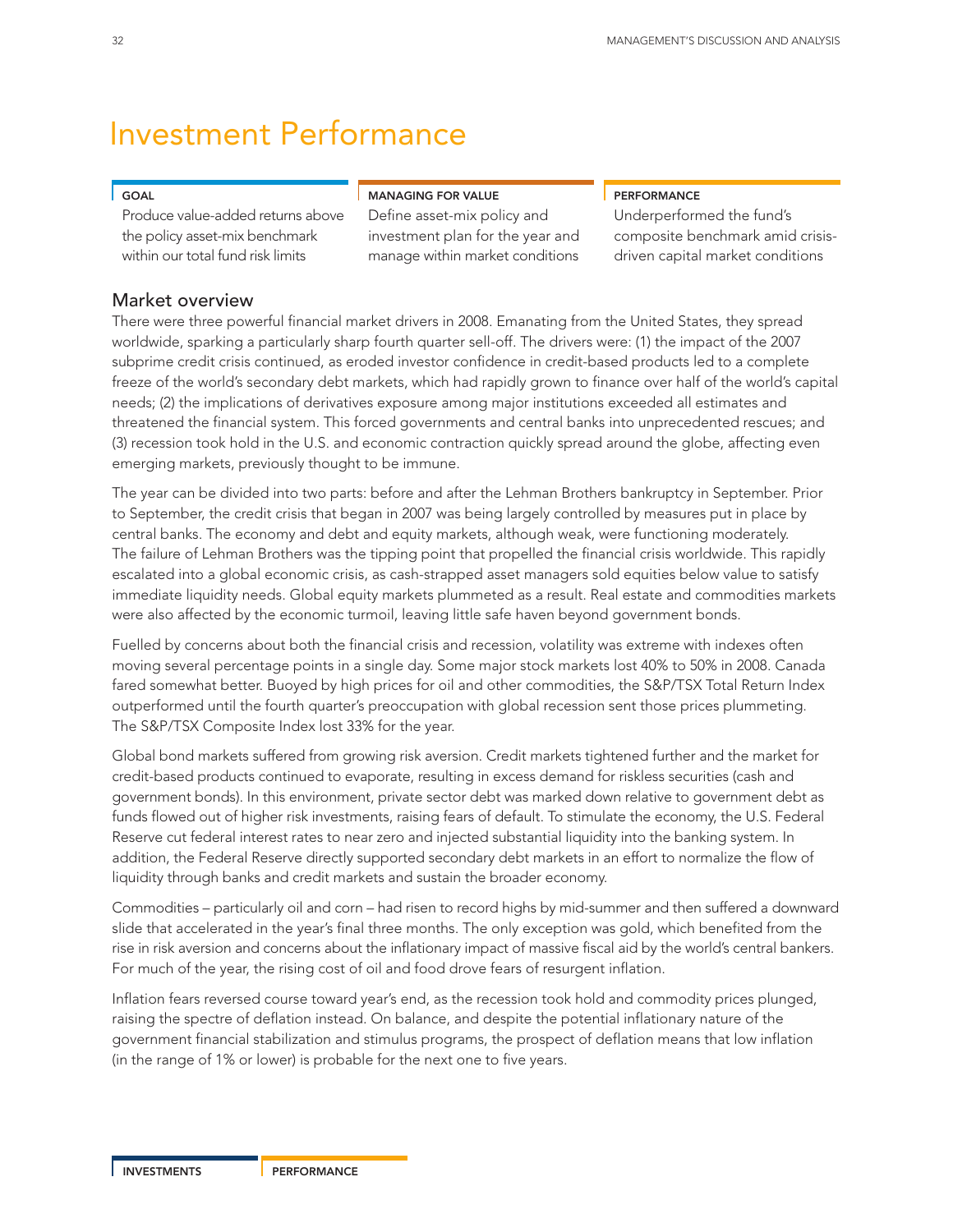Last year's annual report noted that liquidity was a global problem caused by the growing U.S. debt crisis and predicted ongoing volatility as the financial system needed time to recover. This view remains unchanged after 12 months despite unprecedented financial support by governments and central banks around the world. Our current outlook is cautious, as we anticipate that the global policy response to the capital markets crisis – although significant – may not stop a further weakening of the global economy in 2009; rather, economies everywhere will likely continue to shrink. Consequently, we do not expect a recovery to begin before 2010.

The sell-off in capital markets has created opportunities, but the financial crisis has also created some sharp economic risks – deepening recession and the potential for deflation in the near term followed by the spectre of rampant inflation caused by stimulus packages. The fiscal and monetary response to the financial crisis since September 2008 has been swift and powerful. Accordingly, looking forward 10 years, we retain our previously expressed view that major central banks will remain faithful to their inflation target of 2.0%; however, actual inflation rates in the medium term will likely average below that level.

As inflation is a key component of estimating the plan's liabilities, the real returns of stocks and bonds must be compared to determine the impact on the plan's liabilities.

### Consolidated returns

We are a long-term investor. We measure our investment performance against one- and four-year benchmarks for each asset class and the portfolio as a whole within acceptable risk parameters.

| <b>INVESTMENT PERFORMANCE</b>                |         |       |        |         |                   |
|----------------------------------------------|---------|-------|--------|---------|-------------------|
| (percent)                                    | 2008    | 2007  | 4-vear | 10-vear | <b>Since 1990</b> |
| Rate of return                               | $-18.0$ | 4.5   | 3.3    | 6.6     | 9.6               |
| Benchmark                                    | -9.6    | 2.3   | 3.4    | 4.8     | 7.5               |
| Return (below)/above benchmark (\$ billions) | \$(9.2) | \$2.3 | \$0.1  | \$12.3  | \$15.8            |

We lost \$19.0 billion in 2008. Net assets fell to \$87.4 billion from \$108.5 billion at the end of 2007. As detailed in the accompanying table, the fund returned -18.0% for 2008. That was 8.4 percentage points below the return for the composite benchmark.

Asset declines in 2008 include the impact of significant unrealized losses for assets we continue to hold (primarily due to lower marked-to-market asset values), as well as some realized losses. The reduced asset values largely reflect steep declines in global equity markets during the year, lower real estate valuations worldwide, and widening credit spreads. It has long been our practice to follow rigorous, established procedures, known as mark-to-market accounting, to measure the fair value of the fund's assets at year end. The process includes reviews by third-party advisors.

As shown in the table above, despite this negative year – only our third in 18 years – the fund's long-term performance remains in a strong value-added position.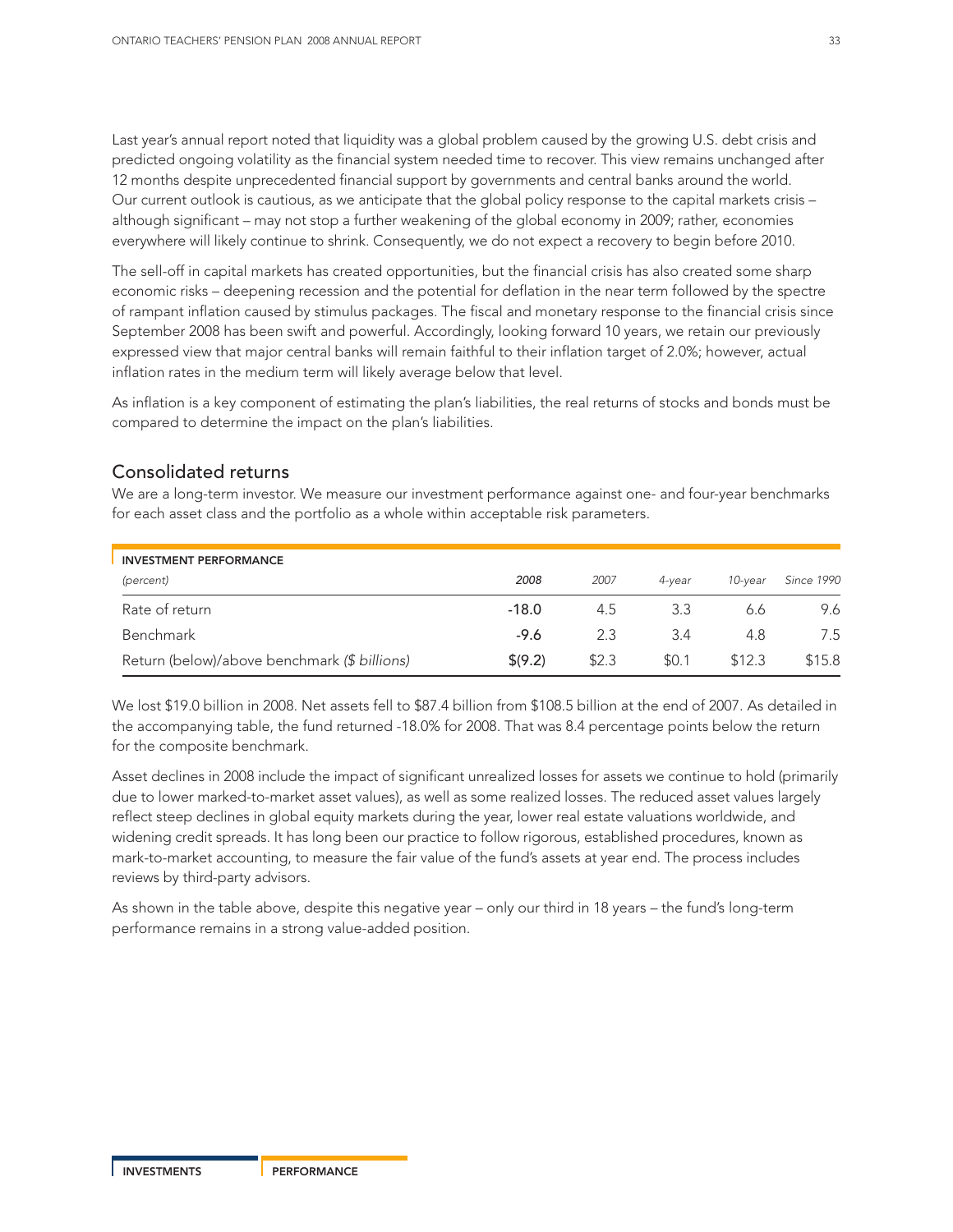| <b>RATES OF RETURN COMPARED TO BENCHMARKS</b> |         |                        |        |                        |
|-----------------------------------------------|---------|------------------------|--------|------------------------|
|                                               | 1-Year  | 1-Year                 | 4-Year | 4-Year                 |
| (percent)                                     | Return  | Benchmark <sup>*</sup> | Return | Benchmark <sup>*</sup> |
| Equities                                      | $-23.2$ | $-26.4$                | 2.1    | $-0.1$                 |
| Canadian equities                             | $-27.5$ | $-31.2$                | 5.3    | 2.4                    |
| Non-Canadian equities                         | $-23.0$ | $-26.4$                | $-0.4$ | $-2.3$                 |
| Fixed income                                  | $-43.6$ | 12.0                   | $-7.6$ | 8.6                    |
| Inflation-sensitive investments               | 0.2     | 6.8                    | 7.8    | 5.3                    |
| Real estate                                   | $-4.3$  | 7.0                    | 11.7   | 6.8                    |
| Real-return bonds                             | 4.4     | 6.2                    | 3.7    | 4.1                    |
| Infrastructure and timberland                 | 6.3     | 13.5                   | 9.7    | 5.1                    |
| Commodities                                   | $-33.1$ | $-33.1$                | $-6.1$ | $-6.1$                 |
| Total fund**                                  | $-18.0$ | $-9.6$                 | 3.3    | 3.4                    |

\*The return available from passive indexed investing. The total fund benchmark is weighted according to the asset-mix policy.

\*\*Total fund return includes Investment Planning and Risk Committee returns, which are not attributable to an asset class.

| BENCHMARKS USED TO MEASURE FUND PERFORMANCE |                                                                                                                                                                                                                                                                                                                                                                            |
|---------------------------------------------|----------------------------------------------------------------------------------------------------------------------------------------------------------------------------------------------------------------------------------------------------------------------------------------------------------------------------------------------------------------------------|
| Equities                                    | S&P/TSX Composite Total Return Index (Jan. – Feb.)<br>S&P/TSX 60 (Mar. $-$ Dec.)*<br>S&P 500 Total Return Index<br>MSCI EAFE+EM Total Return Index<br>MSCI All Country World ex Canada Total Return Index<br>MSCI Emerging Markets Total Return Index<br>Custom Non-Canadian National Total Return Index**<br>Custom Global Private Capital Benchmark Total Return Index** |
| Fixed income                                | Custom Canada Bond Universe Total Return Index**<br>Custom Currency Policy Hedge Index (Jan. – Feb.)**<br>Custom Long Duration Index (Mar. - Dec.)*                                                                                                                                                                                                                        |
| Inflation-sensitive investments             | Real Estate: CPI plus 5%<br>Infrastructure and Timberland: Local CPI plus 4% plus country risk premium<br>Scotia Capital Real-Return Bond Total Return Index<br>Custom U.S. Treasury Inflation Protected Securities Index**<br>S&P Goldman Sachs Commodities Total Return Index                                                                                            |

\*Benchmarks changed effective March 1, 2008 to reflect changes in portfolio composition.

\*\*Weighted average of published indexes and bond data.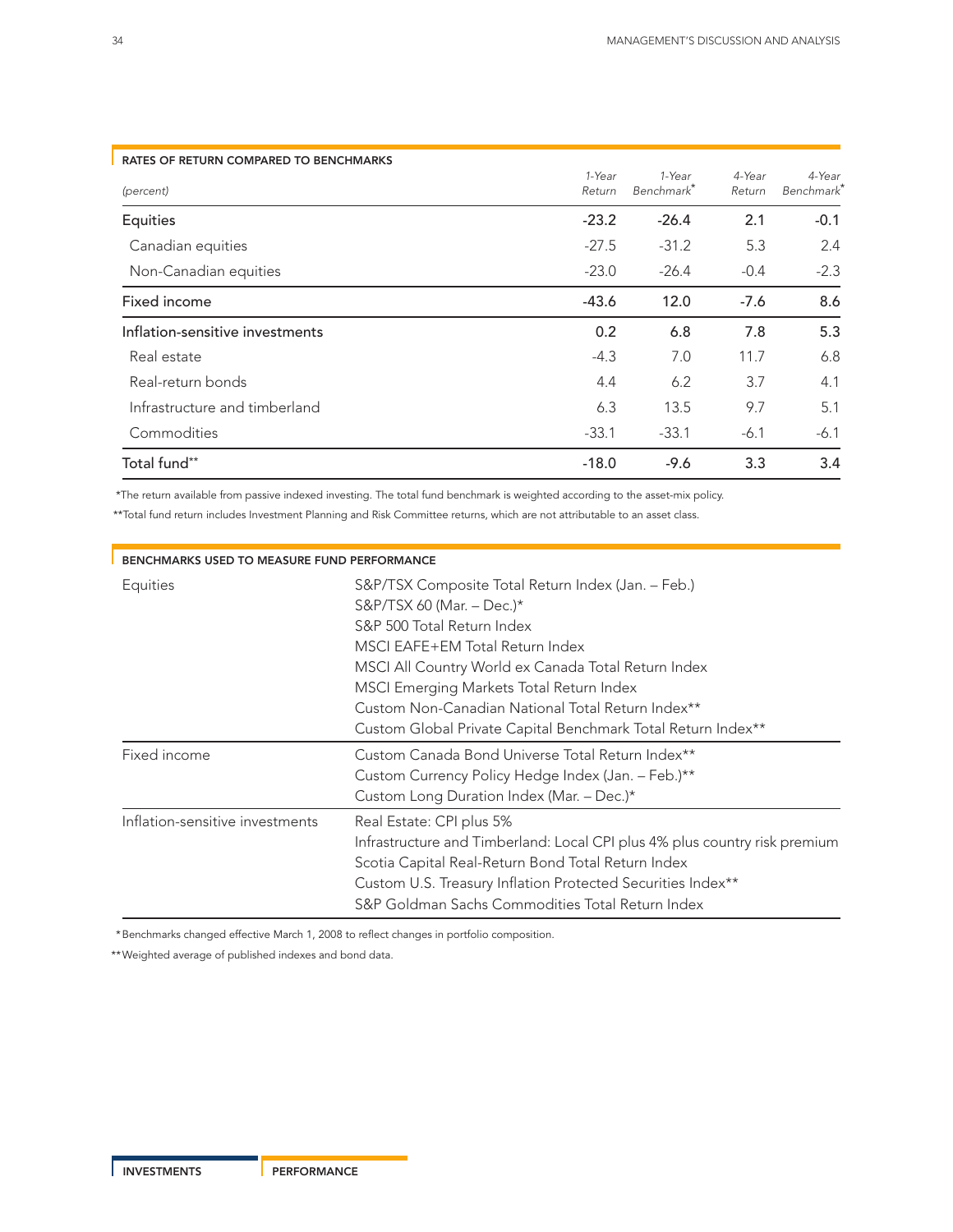Asset class gains and losses in dollars are as follows:

- \$12.5 billion loss in equities, largely due to steep declines in global equities markets (includes stocks held in other portfolios)
- \$6.7 billion loss in the fixed income asset class, primarily due to exposure to credit markets and hedge funds
- \$200 million gain in inflation-sensitive investments, because gains from infrastructure and real-return bonds more than offset drops in commodities markets and depressed values for real estate

The past year was unusual for capital markets and the fund itself. Among other things, it was a year when the benefits of portfolio diversification were largely lost as virtually all asset classes fell amid the worst global financial crisis since the Great Depression of the 1930s.

Credit markets were frozen for much of the year and equity markets plummeted, a casualty of the loss of investor confidence and a severe shortage of liquidity. As the worldwide economic crisis deepened in 2008, other asset classes were impacted; real estate values and commodity markets dropped, and valuations for businesses in our infrastructure and private equity portfolios were affected. High-quality government bonds stood out as the only investment class that fared well.

We underperformed the fund's composite benchmark as well as benchmarks for most asset classes and individual portfolios. This was due primarily to underestimating the severity and global contagion of what started as a U.S. credit crisis.

Decisions we made several years ago for our fixed income portfolio hurt the fund's performance against our composite benchmark. Those decisions were made when interest rates for government bonds were at or near historic lows and the pension plan was experiencing funding shortfalls. While we had no material exposure to asset-backed commercial paper (ABCP) covered by the Montreal Accord, we invested in hedge funds and fixed income credit products (commercial mortgage-backed securities (CMBS) swaps, credit default swaps and other structured products) to earn above-benchmark returns to help meet rising pension obligations and close the funding gap.

This strategy was working as expected, surpassing market benchmarks significantly for several years running, but was fundamentally affected by the credit crisis that began in 2007. It then became apparent that this strategy could not continue to produce sustainable value-added results for the fund. We started unwinding these exposures when the subprime mortgage crisis emerged in late 2007, but could not completely get out of these investments before the credit markets closed. The resulting losses in the fixed income asset class represented more than half of our below-benchmark performance.

In 2008, we further revised our fixed income strategy to return to more traditional, fixed income products. We also changed the leadership team to manage this more traditional portfolio.

While the value of the fund was negatively impacted by market turbulence in 2008, the pension fund continues to be solidly built on a diversified portfolio with high-quality assets. Throughout 2008, we maintained adequate liquidity (cash and other assets that could be easily sold) for trade settlements and pension payments, and solid collateral. As a result, we were never in a position of selling good assets at a loss to cover liquidity needs. Consequently, the pension fund continues to hold valuable assets and is well-positioned for the next market cycle, with an investment strategy that remains defensive, but flexible enough to take advantage of market opportunities as they present themselves.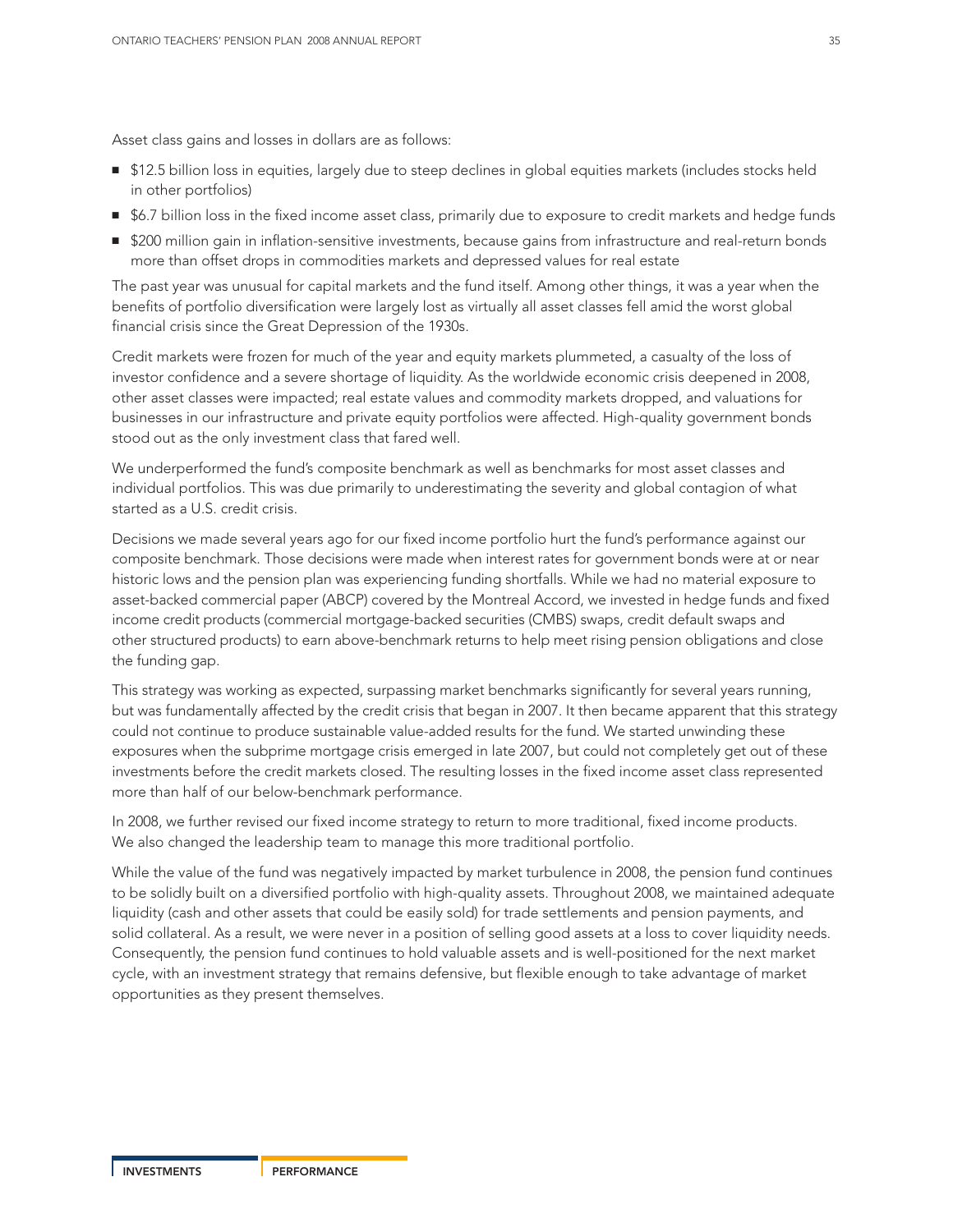### Performance by asset class Equities

Equities (both public and private) totalled \$34.9 billion at year end compared to \$50.0 billion at December 31, 2007. They returned -23.2% compared to a benchmark return of -26.4%, or \$1.2 billion in value added above market benchmarks. On a four-year basis, equities generated a 2.1% compound annual return, outperforming this category's four-year benchmark by 2.2 percentage points for \$3.0 billion in total value added. This asset class includes public and private equity investments made by Teachers' Private Capital, discussed below.



Losses in equities (mostly unrealized) were mitigated by the decline of the Canadian dollar against the U.S. dollar. The lower Canadian dollar reduced losses on foreign assets when home country performance was expressed in Canadian currency. For example, the S&P 500 – which reflects major U.S. companies – lost 37.0% for 2008, but only 21.2% when expressed in Canadian dollars.



Our most significant currency exposures are to the world's largest economies plus the countries of Brazil, Chile and Australia where we also have some sizeable investments.

### *Canadian equities*

Canadian equities (both public and private) totalled \$6.2 billion at year end compared to \$13.7 billion at December 31, 2007. They returned -27.5% compared to a benchmark return of -31.2%. On a four-year basis, these equities generated a 5.3% compound annual return, outperforming this category's four-year benchmark by 2.9 percentage points for \$0.8 billion in total value added.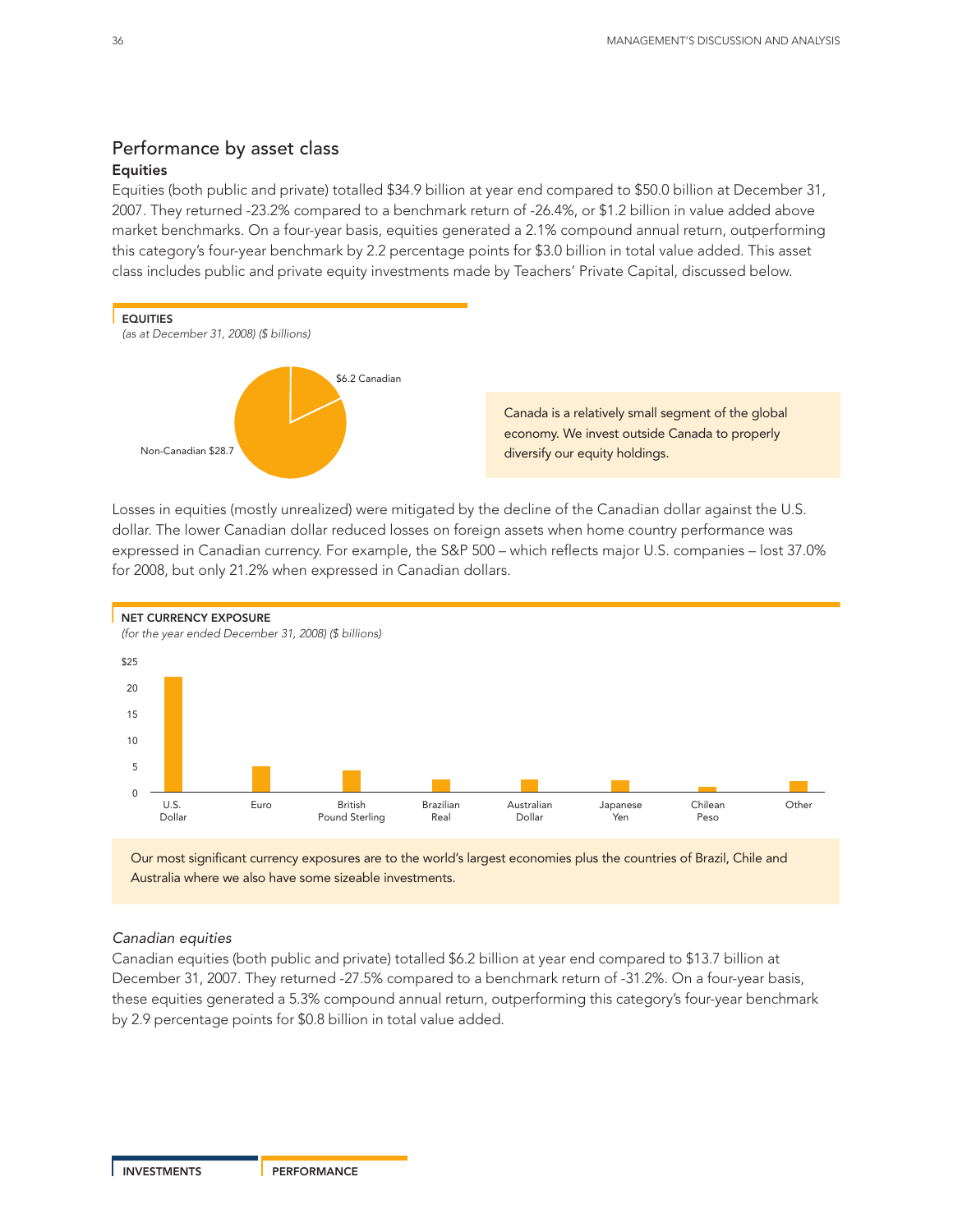### *Non-Canadian equities*

Non-Canadian equities (both public and private) totalled \$28.7 billion at year end compared to \$36.3 billion at December 31, 2007. They returned -23.0% compared to a benchmark return of -26.4%, adding \$1.3 billion in value. On a four-year basis, these investments generated a -0.4% compound annual return, outperforming this category's four-year benchmark by 1.9 percentage points for \$2.2 billion in total value added.

Our non-Canadian equities – in the U.S., Europe, Asia, the Far East and emerging markets – are overseen by both internal and external managers using a combination of active strategies and derivative-based index funds. In 2008, we continued to diversify our equity portfolio by reducing our bias to Canadian stocks. We increased our exposure to emerging markets in 2008 and graded the various countries to recognize that the emerging markets now vary widely in terms of their stage of development and prospects.

Our largest emerging markets exposure is to Brazil. After extensive due diligence, we began acquiring Brazilian resource equities, real estate and bonds in 2005. A boom that began in 2005 has propelled millions of Brazilians into the middle class and the country is now the world's 10th largest economy.

Brazil is not only resource-rich, but the government's fiscal affairs are in order and, at US\$200 billion, its foreign reserves almost equal those of all other Latin American countries combined. Brazil's debt was rated investment grade in 2008, one year sooner than we expected and three years earlier than the general view of other major investors.

### *Teachers' Private Capital*

Private equity investments (included in the above totals for Canadian and non-Canadian equities) totalled \$9.9 billion at year end compared to \$9.0 billion at December 31, 2007. Teachers' Private Capital returned -12.7% compared to a benchmark return of -19.3%, adding \$137 million in value. On a four-year basis, these assets generated a 12.0% compound annual return, outperforming this category's four-year benchmark by 7.9 percentage points for \$1.7 billion in total value added.



### Fixed income

Our fixed income asset class includes more than government bonds and treasury bills. It also includes corporate bonds, absolute return strategies, external hedge funds and money-market securities. In addition, this asset class provides funding for investments in other asset classes, equivalent to a treasury department in a corporation.

Assets in this category (net of related liabilities) totalled \$5.3 billion at year end compared to \$18.7 billion at December 31, 2007. They returned -43.6% compared to a benchmark return of 12.0%. On a four-year basis, these assets generated a -7.6% compound annual return, underperforming this category's four-year benchmark by 16.2 percentage points.

The rate of return is calculated on the broad activities of the asset class, including its funding obligations. (The return specifically for bonds was 6.4% as explained on page 38.) Benchmark underperformance is largely explained by losses incurred through credit market and hedge fund exposures.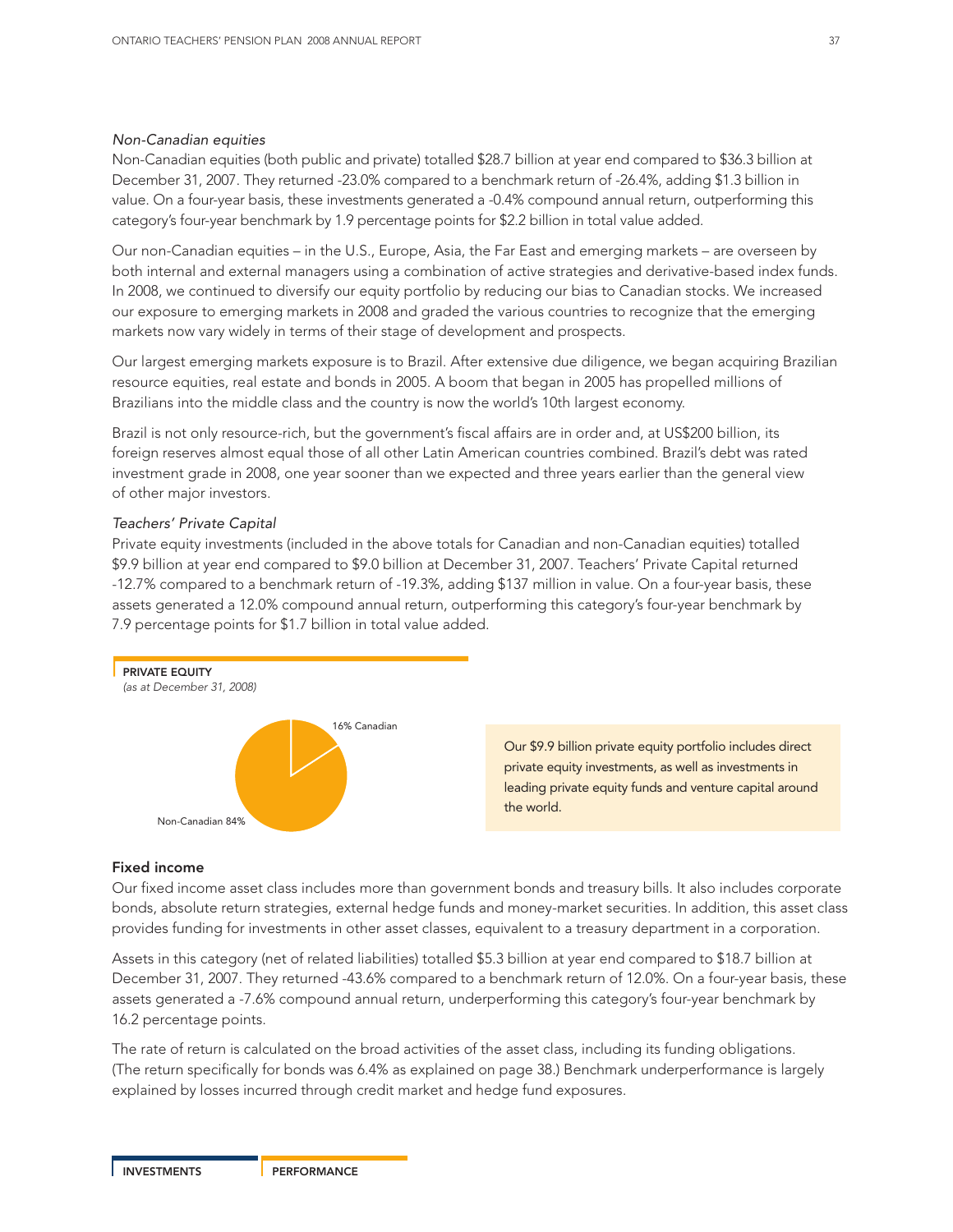### *Assets net of related liabilities*

Net holdings for the fixed income asset class declined primarily for four reasons: (1) credit markets froze causing losses on credit products; (2) the cost of funding assets in other asset classes (such as the purchase of real-return bonds explained below); (3) payment obligations on derivatives; and (4) net pension payments of \$1.9 billion.

| <b>FIXED INCOME ASSET CLASS</b>      |        |        |
|--------------------------------------|--------|--------|
| (\$ billions)                        | 2008   | 2007   |
| <b>Bonds</b>                         | \$11.5 | \$20.0 |
| Hedge funds                          | 7.8    | 9.9    |
| Absolute return strategies           | 7.1    | 2.4    |
| Money market and related liabilities | (21.1) | (13.6) |
| Total                                | \$5.3  | \$18.7 |

This asset class holds our traditional fixed income investments as well as credit products and hedge funds that incurred losses in 2008. We are returning to more traditional fixed income investments.

### *Bonds*

These assets totalled \$11.5 billion at year end compared to \$20.0 billion at the end of 2007. The debt on the plan's real estate assets, valued at \$2.7 billion at year end compared to \$2.9 billion in 2007, is deducted from the bond portfolio. Bonds include Government of Canada bonds, Province of Ontario debentures, and highyield corporate debt, emerging market, mezzanine and private debt. Bond holdings earned income of \$1.2 billion in 2008, returning 6.4%.

### *Absolute return strategies and hedge fund assets*

Absolute return strategies, which are managed internally, and external hedge funds totalled \$14.9 billion at year end compared to \$12.3 billion at the end of 2007. Some assets were reclassified from the previous year to be included in absolute return strategies, which explains the increased value shown despite losses. The goal of these strategies is to generate positive returns regardless of movements in the broad markets. We include absolute return strategies in this asset class because they *normally* provide steady income, similar to bonds, but with an additional risk allocation aimed at adding value above the benchmark; however, these strategies were the main contributor to losses and underperformance in 2008.

Losses of \$3.7 billion on absolute return strategies resulted mainly from credit products, including commercial mortgage-backed security (CMBS) swaps, credit default swaps, and other structured credit products. All of these strategies were exposed to credit markets at the beginning of 2008. During the year, credit spreads reached extraordinary levels in all sectors of the market including investment-grade securities. We took steps to reduce our credit and hedge fund exposures early in the year, which prevented larger losses. We expect that we could see further volatility in our returns in this portfolio as credit markets continue adjusting to global liquidity problems.

External hedge fund assets were valued at \$7.8 billion at year end compared to \$9.9 billion at the end of 2007. These assets are managed both directly and in fund-of-funds structures, and are designed to earn consistent market-neutral returns while diversifying risk across multiple managers, strategies and styles. During the year, we repatriated \$2.0 billion from external managers to reduce our overall hedge fund exposure. Even with these mitigating actions, \$0.9 billion in losses were incurred.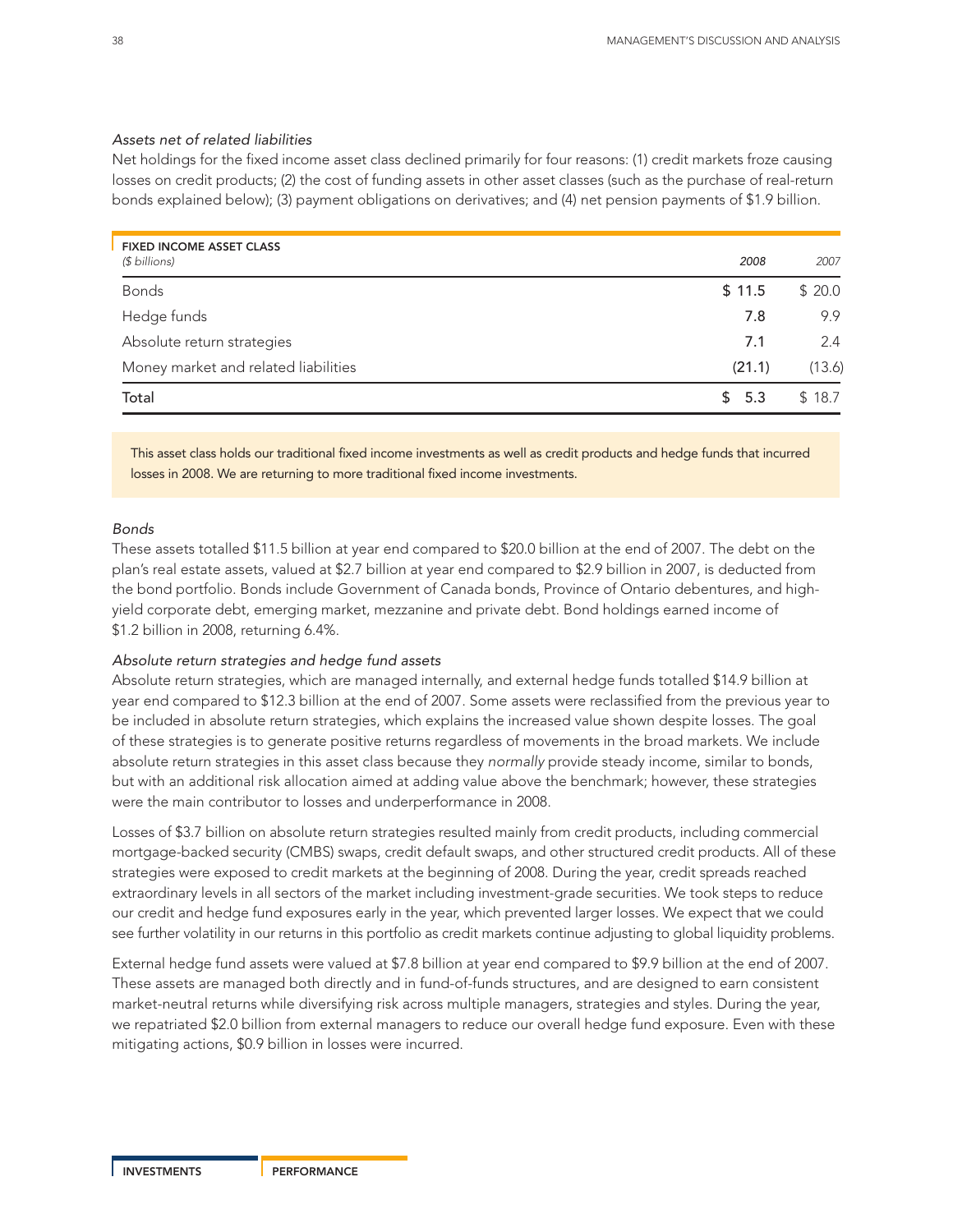### *Money market and related liabilities*

We held \$3.1 billion in treasury bills and short-term debentures at year end to meet the plan's short-term liquidity needs. The plan's liquidity position is governed by a policy and reported regularly to the board.

Repurchase agreements and swaps that are used for funding other asset classes are reported in the fixed income asset class and rate of return, totalling \$24.2 billion at year end. Historically, we have reported this amount as part of our combined money-market and bond holdings. Due to the size of these liabilities at the end of 2008, we are providing additional information in our MD&A to explain their impact on the net value of this asset class.

Both derivative contracts and repurchase agreements for bonds have played a large part in our investment program since the early 1990s. For efficiency reasons, we use derivatives to gain passive exposure to global equity and commodity indexes in lieu of buying the actual securities. We also use repurchase agreements for bonds to fund investments in other asset classes because it is cost-effective and allows us to retain our economic exposure to government bonds.

These related liabilities increased in 2008 as we took advantage of opportunities to buy real-return bonds at attractive yields. The liabilities are reported here and the value of real-return bonds is reported in the inflationsensitive asset class because they are an inflation hedge. Throughout the year, these liabilities also increased as a proportion of the total fund as declining equity and credit markets decreased the plan's net assets.

In 2008, due to the Canadian dollar's decline against foreign currencies, as well as interest rate movements, we suffered an additional \$3.3 billion loss primarily on two fronts: (1) settling swap contracts for equities and commodities that are payable in U.S. dollars; (2) our 50% policy currency hedge.

For several years, we have applied a 50% policy currency hedge to mitigate certain foreign exchange risks for our foreign investments. During 2008, we removed the hedge (currency is now actively managed) but not before losses were incurred due to the weakening of the Canadian dollar against many global currencies. The removal of the hedge policy proved to be a good decision as losses could have been much larger had the program remained in place for the entire year.

### *Change in strategy*

Consistent with our revised strategy for the fixed income asset class, we are reducing the risk allocation and are returning to more traditional fixed income investments.

### Inflation-sensitive investments

The inflation-sensitive portfolio includes real estate, infrastructure and timberland, real-return bonds and commodities. Inflation-sensitive investments totalled \$44.9 billion at year end compared to \$39.3 billion at December 31, 2007. The inflation sensitive benchmark is designed to reflect the fund's long-term return objectives, rather than a comparison to other similar investments as is the case in equities. These assets returned 0.2% compared to a benchmark return of 6.8%, or \$2.6 billion below benchmark. Although performing below benchmark, this asset class earned positive investment income of \$0.2 billion. On a four-year basis, these assets generated a 7.8% compound annual return, outperforming this category's four-year benchmark by 2.5 percentage points for \$2.7 billion in total value added.



At \$44.9 billion, this asset class is now our largest and plays an important role in decreasing risk and meeting our long-term pension obligations.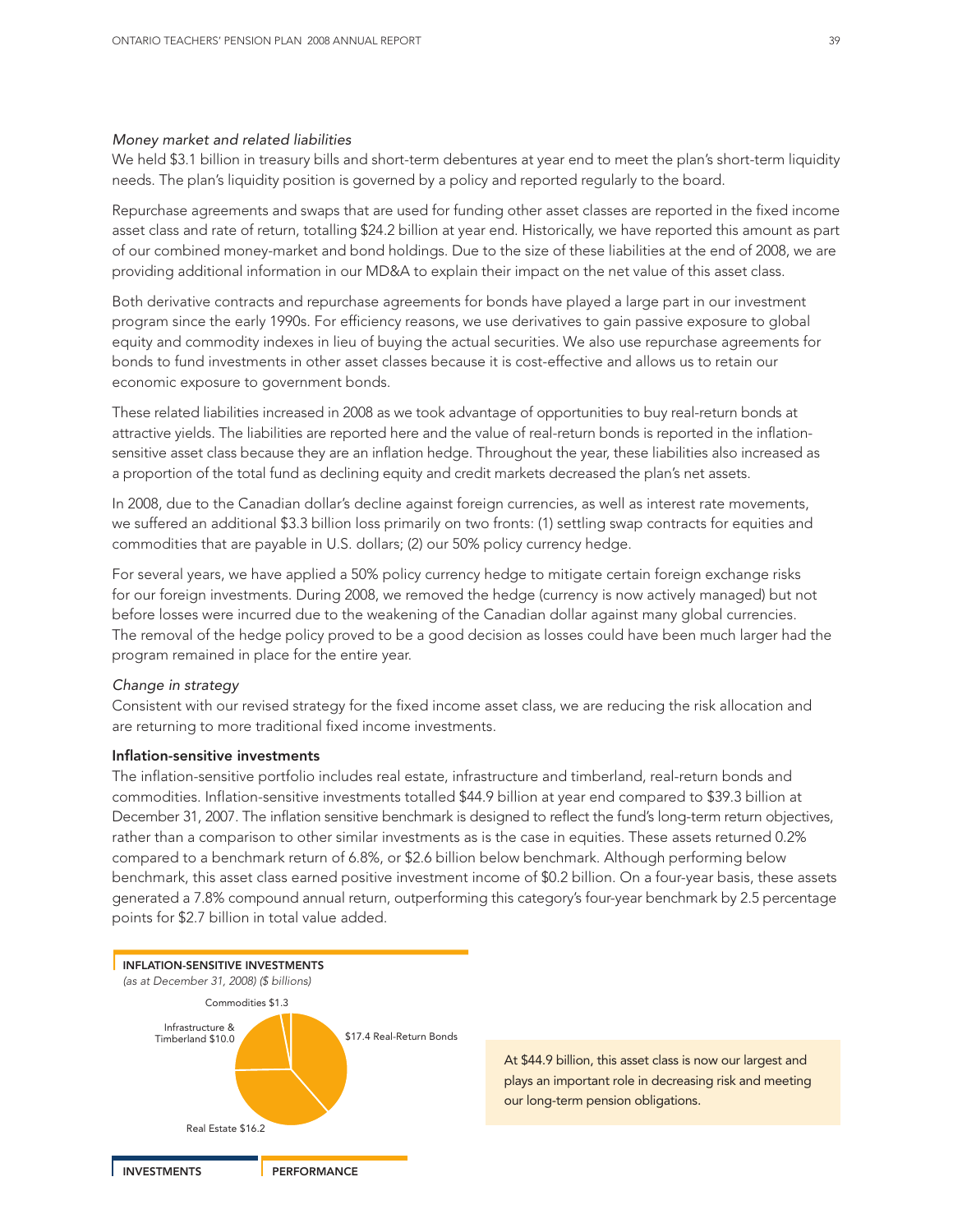Investments that tend to correlate closely with changes in inflation act as a hedge against increases in the cost of future pension benefits. Over the past few years, inflation-sensitive investments have played an increasingly important role in meeting our performance objectives and decreasing risk.

### *Real estate*

The real estate portfolio totalled \$16.2 billion at year end compared to \$16.4 billion at December 31, 2007. The portfolio returned -4.3% compared to a benchmark return of 7.0%, or \$1.8 billion below the benchmark. On a four-year basis, these assets generated an 11.7% compound annual return, outperforming this category's fouryear benchmark by 4.9 percentage points for \$2.1 billion in total value added.

Real estate is considered a good fit for the pension plan because it provides strong, predictable income. These assets are managed by our wholly owned subsidiary, Cadillac Fairview. Its aim is to maintain a well-balanced portfolio of retail and office properties that provides dependable cash flows.



The real estate portfolio earned income of \$936 million in 2008 primarily from lease arrangements for retail and office space. At year end, the occupancy rate of the retail space was 95%, while the office occupancy rate was 94%. In addition, new investments and development activities were undertaken during the year. Despite these results and activities, the overall portfolio value decreased in 2008 as the global slowdown forced property valuations lower worldwide. Publicly-traded real estate investments also declined along with equity markets.



Income from real estate has been steadily increasing over the past several years and is a growing source of cash flow to the pension plan.

### *Infrastructure and timberlands*

Infrastructure and timberland investments totalled \$10.0 billion at year end compared to \$8.8 billion at December 31, 2007. These assets earned \$580 million, returning 6.3% compared to a benchmark return of 13.5%, or \$0.6 billion below benchmark. On a four-year basis, these assets generated a 9.7% compound annual return, outperforming the four-year benchmark by 4.6 percentage points for \$0.8 billion in total value added.

The CPI-related portfolio benchmark reflects high inflation throughout much of 2008 in the countries in which we invest. Returns for infrastructure assets typically lag inflation because rates for regulated utilities and contractual agreements are adjusted for changes in inflation after the fact, which partially explains why the portfolio performed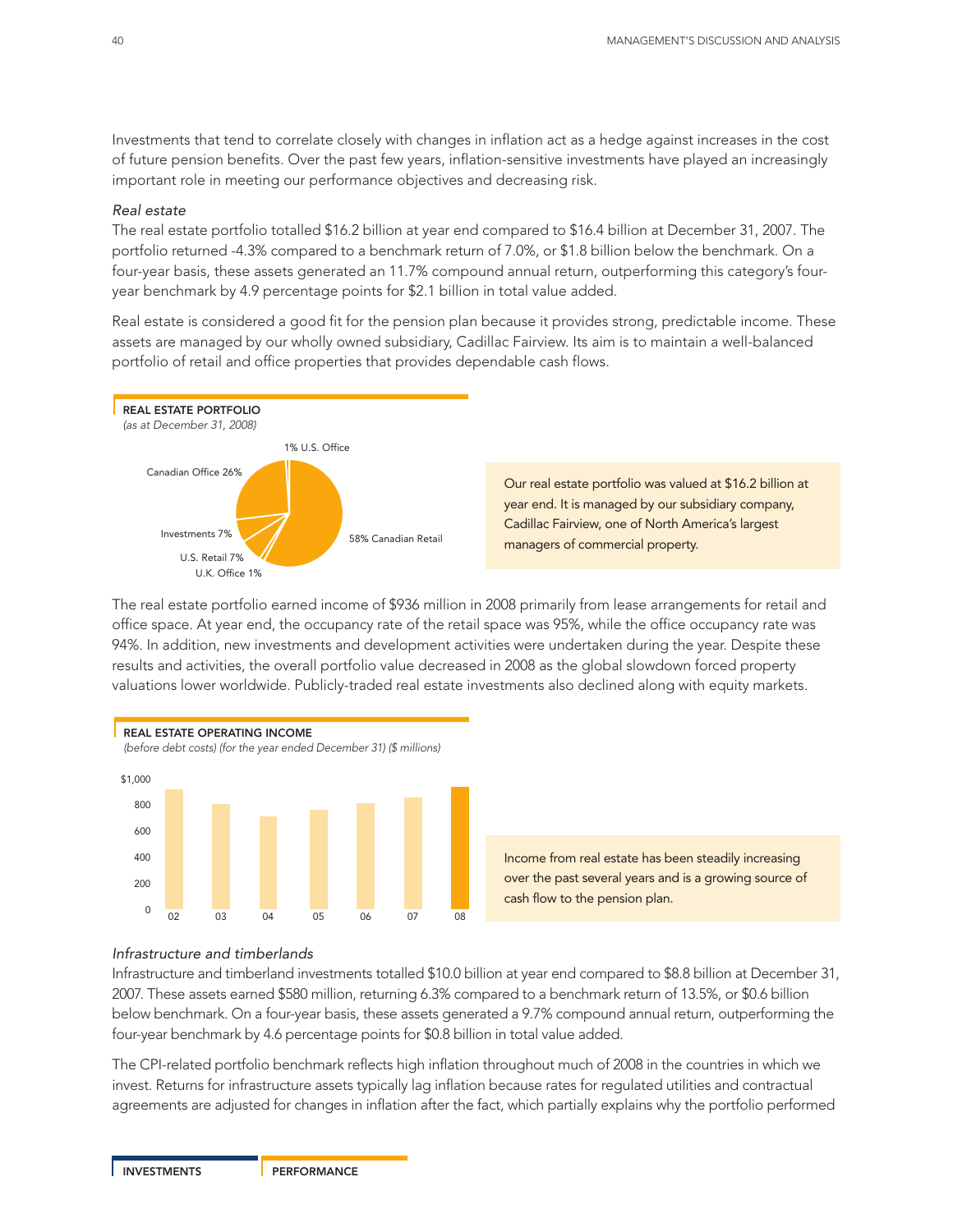below benchmark. Performance against the benchmark was also hurt by the portfolio's publicly listed holdings that were affected by the crash of global equity markets and currency conversions for foreign timberlands.

Infrastructure and timberlands offer stable long-term cash flows. We began building this portfolio – which includes toll roads, airports, pipelines, electrical power generation, water and natural gas distribution systems, marine terminals and managed forests – in 2001. Teachers' is regarded as a "first mover" into this sector among pension funds worldwide.

### *Real-return bonds*

Real-return bonds totalled \$17.4 billion at year end compared to \$11.1 billion at December 31, 2007 as we increased our exposure to real-return bonds at attractive yields. They returned 4.4% compared to a benchmark return of 6.2%. On a four-year basis, these assets generated a 3.7% compound annual return, underperforming this category's four-year benchmark by 0.4 percentage points, or \$0.2 billion below benchmark. We took advantage of a brief spike in real interest rates late in the year to increase our holdings of Canadian and U.S. real-return bonds.

These securities pay returns that are indexed to inflation, as measured by the Consumer Price Index. Our holdings include real-return bonds issued by the Ontario, Quebec, Canadian and U.S. governments, and the manager of Highway 407 in Ontario. We also hold inflation-linked mortgages guaranteed by Canada Mortgage and Housing Corporation.

### *Commodities*

Investments in commodities totalled \$1.3 billion at year end compared to \$3.0 billion at December 31, 2007. They returned -33.1%, equalling the benchmark return. On a four-year basis, these assets generated a -6.1% compound annual return, also matching the four-year benchmark.

We invest in commodities through swap agreements linked to the Standard & Poor's Goldman Sachs Commodity Index. Though diversified across industrial metals, precious metals, agricultural crops and livestock, this index has a weighting of approximately 70% in energy. It rose through the first half of 2008, but then went into steep decline as the financial crisis spread from the U.S. throughout the world. We sold significant exposure to commodities in the summer prior to market declines. The roller coaster nature of commodities returns – up 21.6% in 2005, down 15.1% in 2006, up 12.8% in 2007 and down 33.1% in 2008 – demonstrates why we place more emphasis on long-term performance than any one year's return.

### Investment costs

Total investment management costs were \$155 million, compared to \$229 million in 2007. This is equivalent to 15 cents per \$100 of average net assets, compared with 22 cents in 2007. These costs exclude the commissions paid when trading securities, and management and performance fees for private equity and certain other externally managed funds. However, all such costs are deducted in determining net investment returns.



Neil Petroff, MBA Executive Vice-President, Investments and Chief Investment Officer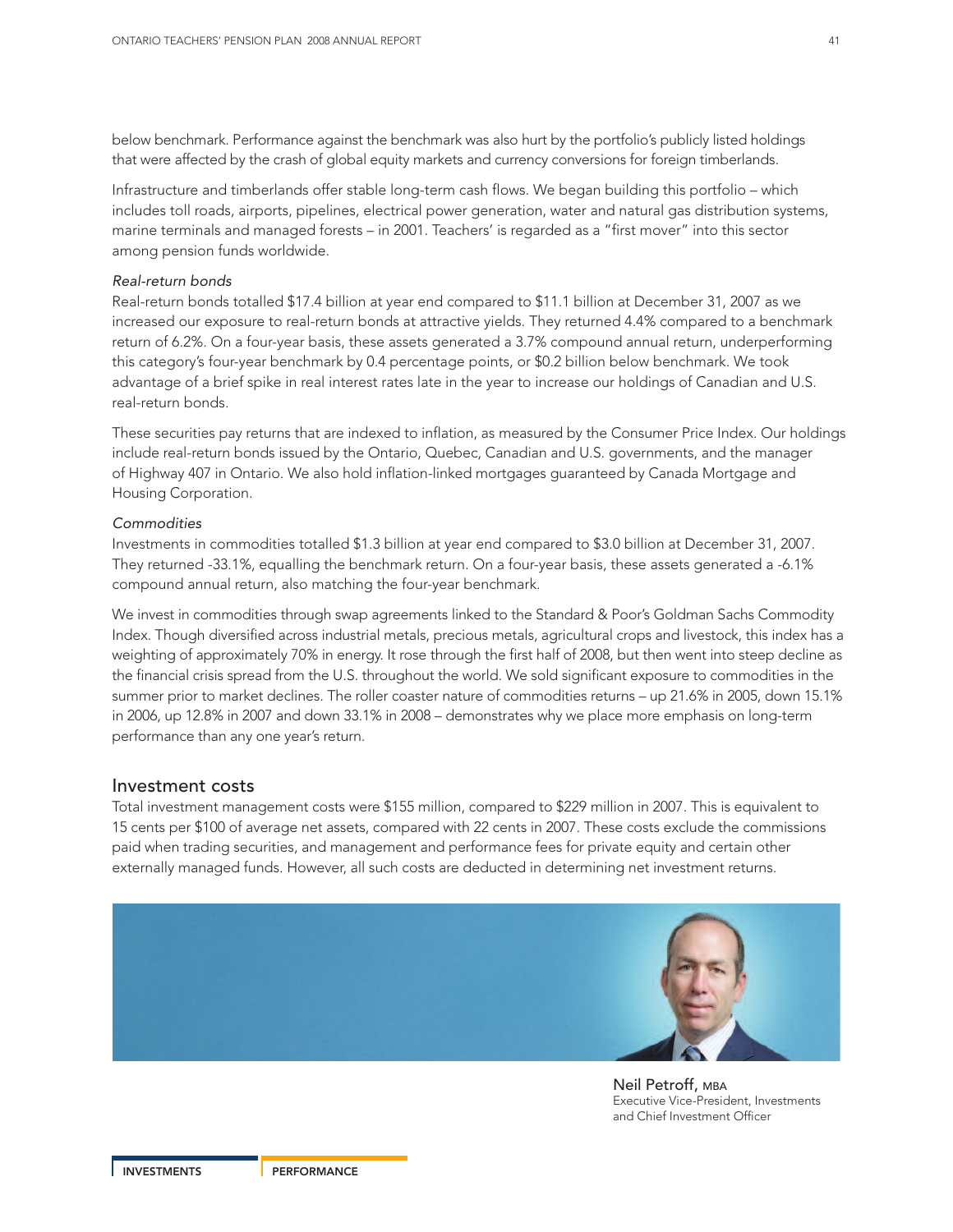# Member Services

We are committed to providing Ontario's working and retired teachers with prompt, reliable pension services and information. And, in 2008, members continued to rate our services at the top of the scale.

We strive to provide outstanding service through our professional staff and our convenient and secure member website, *i*Access web. To assess how we're doing, we ask members to rate our services and compare ourselves to major plans around the world.

We placed first for service in our peer group and we tied for first internationally in the 2008 CEM Benchmarking survey, an independent evaluation of the costs and services of 58 major pension plans around the world.

### #1 for pension service **High marks for service quality and cost**

# **9** of 10

Members continued to rate our services at the top of the scale. The Quality Service Index (QSI) measures members' satisfaction with our services. Our **9 out of 10** rating in 2008 is based on surveys with members conducted by a third party, using a scale of zero to 10.

Cost per member served

*(for the year ended December 31)*



We challenge ourselves every year to improve service levels while managing costs. Our cost per member served was \$122 in 2008, down slightly from \$123 in 2007.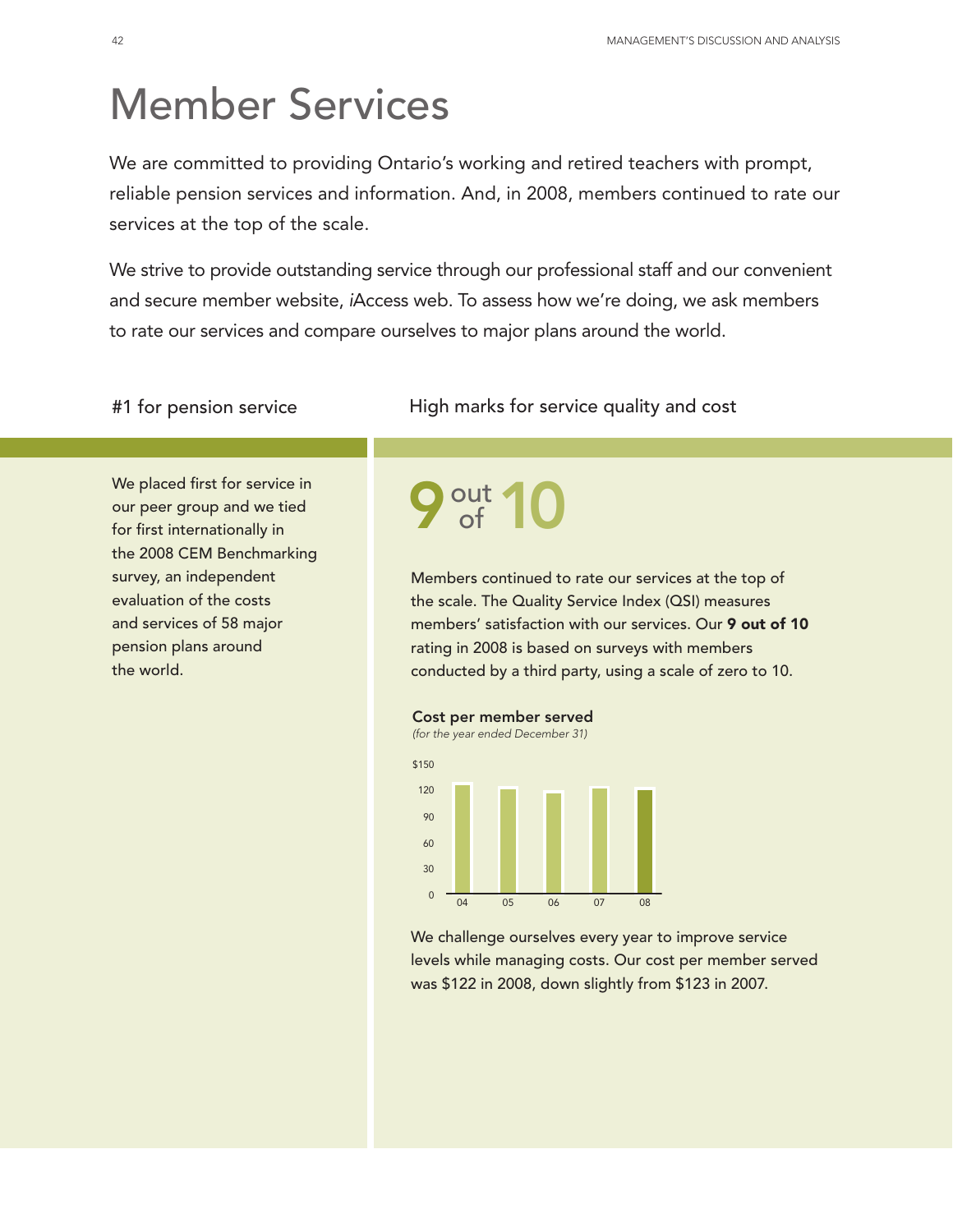Service to include more customization, more counselling and more choice

activities on *i*Access web

handled by staff

As members continue to access pension services and information online, we have redefined our long-term service delivery strategy. We will continue using resources freed up by technology to tailor services to our members' individual needs.



\* Member requests lower due to work stoppage.

Growing use of online services

In 2008, we successfully communicated plan changes to members and experienced:

7% **➔**increase in visits to *i*Access web, our secure members-only website

## 13%

increase in online pension applications, with 81% of teachers retiring online last June

71% **➔➔**

increase in use of online T4As

5% **➔**

decrease in telephone calls as more members opt for online self-service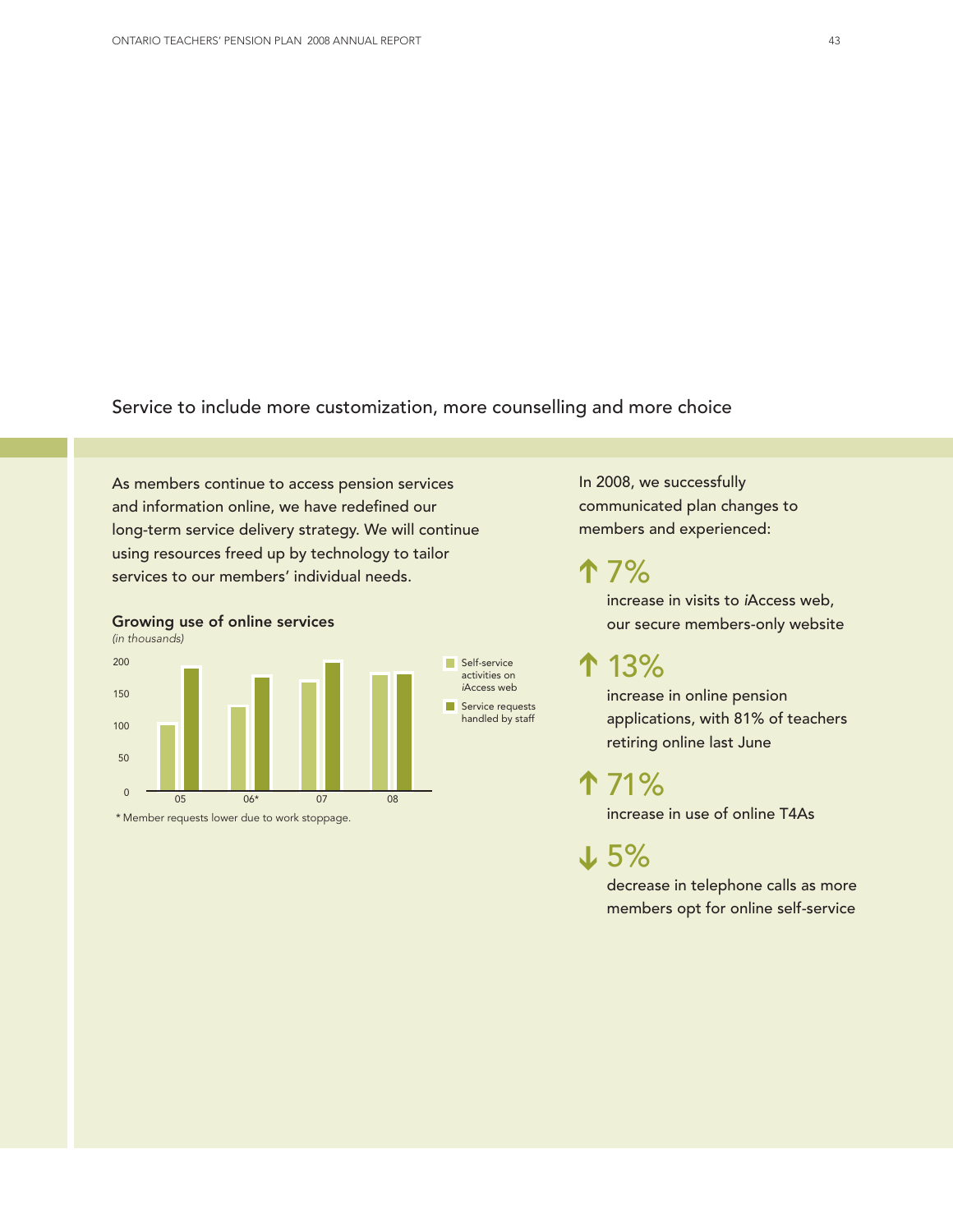# **Overview**

The Member Services division interacts with pensioners, working teachers, inactive members, school boards and other designated employers: our customers. To them, this team is the face of the Ontario Teachers' Pension Plan.

This team is also an information powerhouse, taking in and processing billions of dollars of contributions and millions of pieces of personal information every year while administering the timely payment of pensions to 111,000 retirees and survivors – one of Canada's largest payrolls.

With pensioners living longer, pensions are being paid over a longer period than before. The average age at retirement was 58 for new retirees in 2008, with an expected 30 years on pension and a survivor pension paid for an additional five years. This implies that half the teachers who retire each year will live at least into their late eighties. Currently there are approximately 9,800 pensioners in their eighties, 2,200 pensioners in their nineties, and 78 are age 100 or older.



The average age for pensioners was 68 and for teachers was 42 at year end.

We expect 57,100 teachers to retire over the next 12 years. The number of pensioners will continue to grow, both in absolute terms and as a percentage of total plan membership. The ratio of active members to retirees could reach 1.2:1 in a decade.

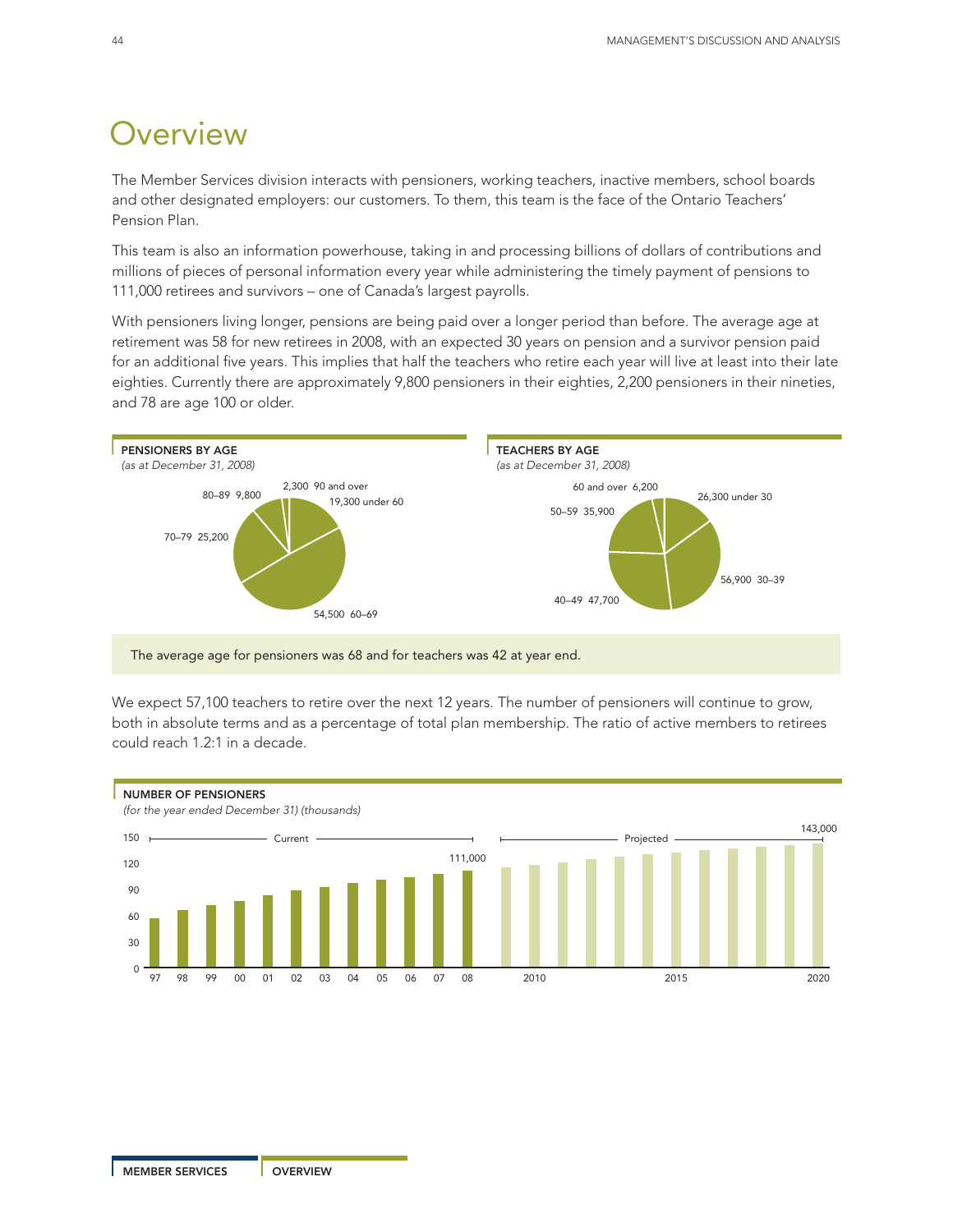Plan membership totalled 356,000 at year end, including 173,000 working teachers, 111,000 retirees and survivors, and 72,000 inactive members. Last year, 9,400 teachers entered the profession or were re-hired during the year, and 4,700 new retirees began collecting retirement or disability pensions. The number of pensioners has grown every year since 1917, when a pension plan for Ontario teachers was created. The average pension for a teacher retiring at the 85 factor – age plus years of eligible service – was \$42,000 in 2008.



In 2008, we located 5,100 inactive members who taught briefly between 1950 and 2005 and moved without informing us so we could give them refunds or commuted value payments. There is no legal requirement to track down these people, and most pension plans don't, but we have decided that it is part of our commitment to excellent member service.

Teachers' deals with about 200 school boards and designated employers, whose administrative systems vary widely in practice and sophistication. In 2004, we began asking school board finance officers to certify that contributions and information delivered to us were correct both in terms of timely remittance and application of the plan's rules – just as a public company's CEO and CFO would certify its financial statements. This proved invaluable in getting administrators to focus on what, to them, is simply one payroll deduction.

We have changed our organizational structure so that each employer has a designated Teachers' contact similar to the account representative model. This person gains detailed understanding of the employer's payroll system and practices, and serves as a conduit for feedback. This past year, we continued to focus on programs for employers, conducting six workshops and 24 employer visits compared to eight workshops and 13 employer visits in 2007. Teachers' employees hold these sessions throughout Ontario, helping employer personnel master the pension reporting requirements and online technology we provide. Employers – particularly those under staffing and funding constraints – appreciate this hands-on assistance, rather than a constant barrage of memos and information validation requests. This program, in combination with system enhancements, has increased online use and improved efficiency by reducing the time required to obtain accurate, up-to-date data.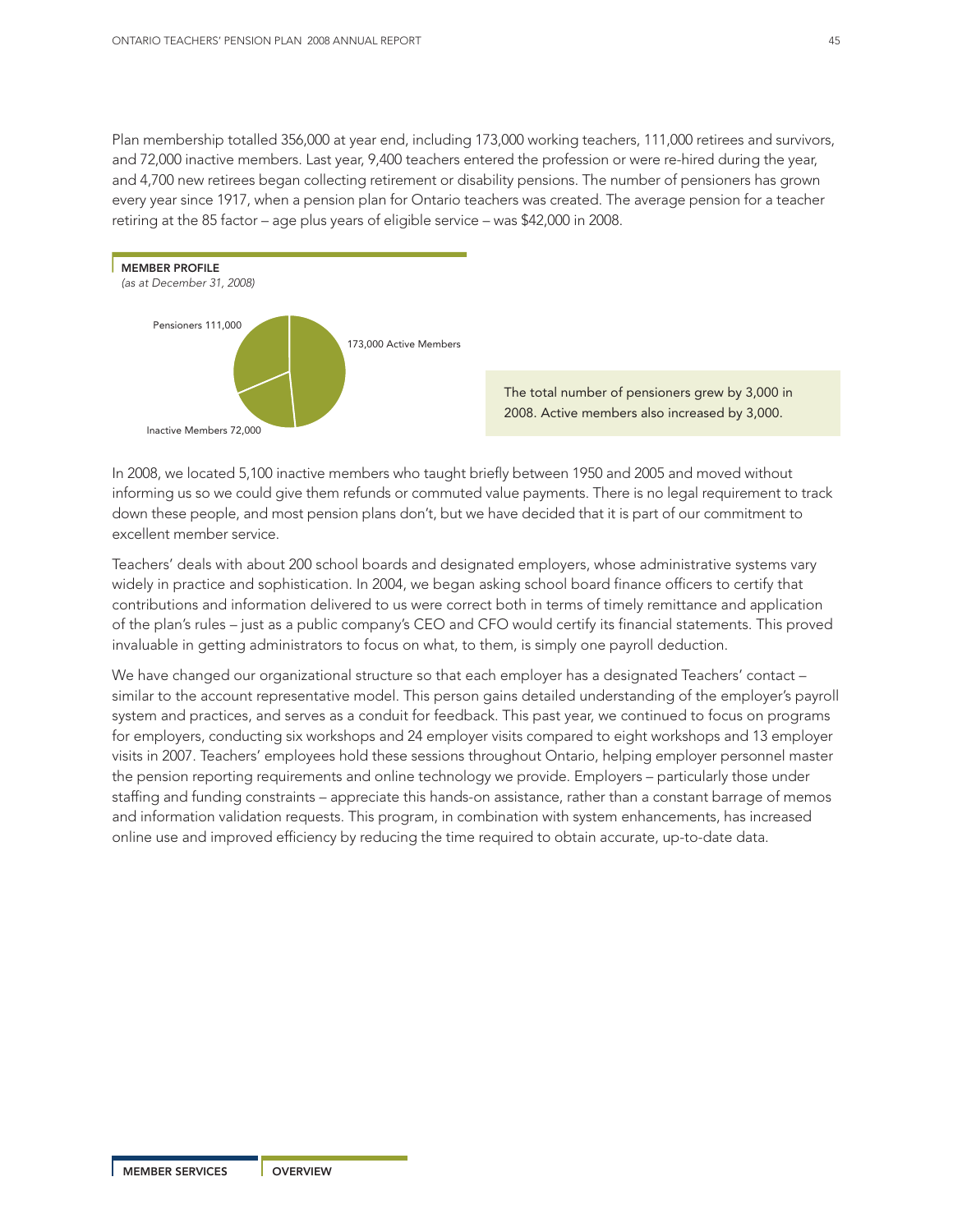# Goals

Our overall objective is to provide outstanding personalized service to pension plan members, while managing our costs to the previous year's level plus inflation. Each year we set specific goals designed to move us further along that continuum of service. We gauge our success against an international peer group, and the service satisfaction ratings we receive from plan members. Details are available in the Performance section on page 48.

### IN 2008, WE MEASURED OUR PERFORMANCE AGAINST FOUR MAJOR GOALS:

Enhance member service through personalization

Optimize business processes to reduce complexity and improve immediate service

Improve internal controls and processes Enhance staff development

# Managing for Value

The technology platform required to meet our four major goals has been substantially expanded and upgraded in recent years. Enhanced technology has increased the automation of routine transactions and requests. Members have enthusiastically embraced our secure website, and a rapidly growing number now answer their own questions and update personal information online. As a result, staff resources are now available to provide more value-added services.

In 2008, using resources freed up by enhanced technology, we launched an ambitious program to deepen the level of member service, tailoring it more to individual needs. We also identified the initial areas in which we will provide value-added counselling to individual members.

Counselling is a considerable leap forward in meeting a demand that members have long expressed. The benefits and rules of the Ontario Teachers' Pension Plan are complex and the decisions made by an individual have lifetime ramifications. Members often turn to us for help. Our current approach can be described as full disclosure. We simply cite and explain the applicable options under the plan, leaving it entirely to the member to weigh the alternatives and make his or her choice.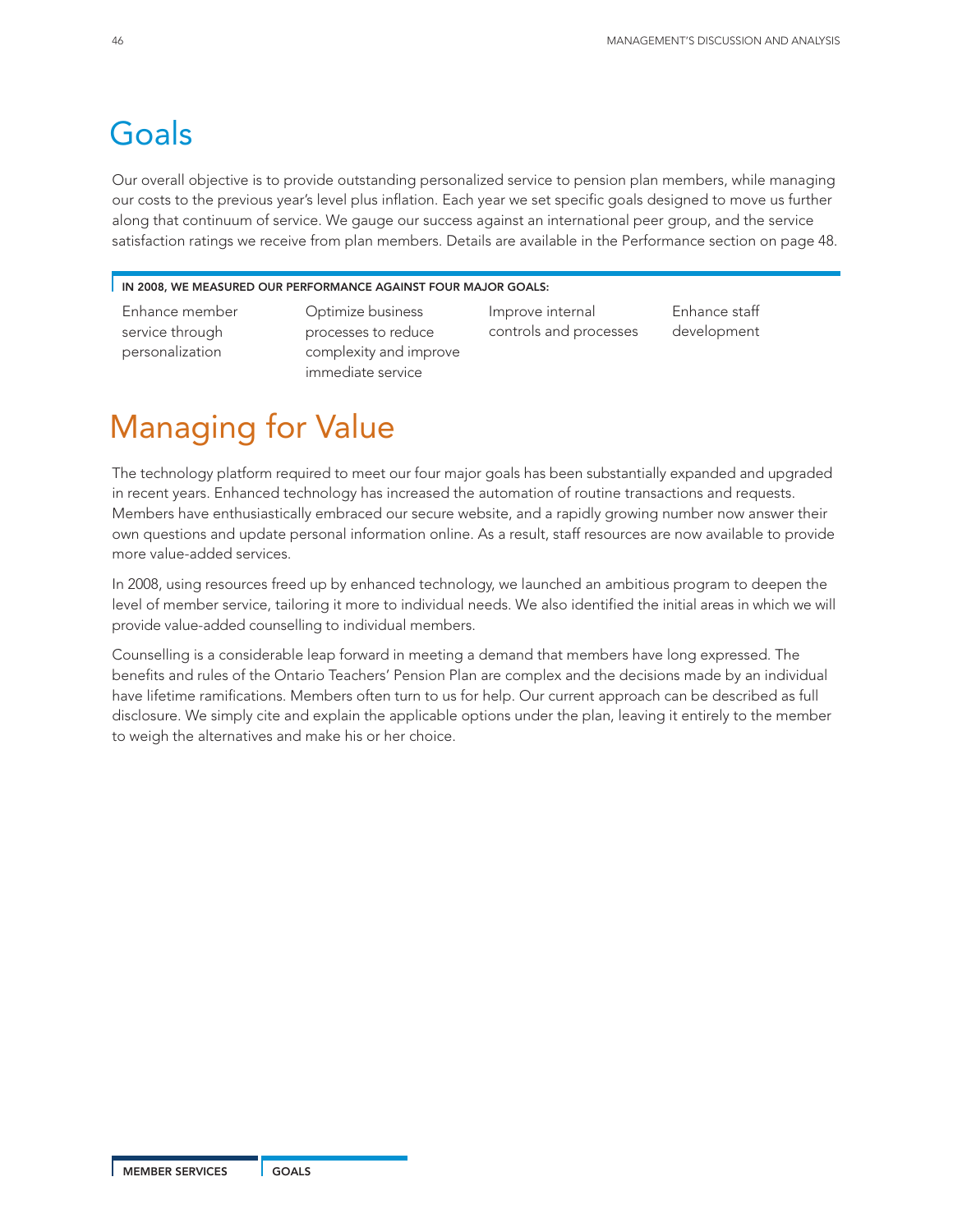Over the next year, we plan to produce the materials and training programs that will enable pension benefit specialists to delve more deeply into a member's circumstances, discuss benefit options in more detail and do more to help the member make informed choices, taking into account his or her circumstances. The intent is to add value by offering greater access to the pension experience of our staff.

### Key performance drivers

| THE FOLLOWING FOUR KEY PERFORMANCE DRIVERS ENABLE MANAGEMENT TO IMPLEMENT THE STRATEGY: |           |         |           |  |
|-----------------------------------------------------------------------------------------|-----------|---------|-----------|--|
| Technology                                                                              | Expertise | Service | Processes |  |

As demonstrated in the previous narrative, three of our key performance drivers are technology, expertise and the desire to provide outstanding, value-added service. The fourth driver is efficient and effective processes.

This year we made permanent a process improvement team that was originally created for temporary use during a large-scale effort throughout Teachers' to review and document internal controls. This team is now a standalone group of three highly experienced Member Services staff who are examining every aspect of our business from the members' viewpoint. We are reviewing every interaction with members in an attempt to reduce processing time and effort, as well as anticipating and filling any real or potential cracks that are discovered.

In October, the plan sponsors changed re-employment rules that will produce efficiency gains in the future. Starting January 1, 2009, pensioners who teach more than 95 days in a school year will no longer have to make pension contributions. Before the change, we received such contributions from working pensioners and later refunded them with interest to all but a few members, a time-consuming and inefficient process.

All four drivers – technology, expertise, service and processes – are fuelled by a commitment to continuous improvement.

We invest in people. According to our research, we invest more in training, coaching and staff development than our peer organizations do. We enhanced the training program this year by offering each employee five days of instruction in a skill or subject that is not required for his or her current job, but might be of use in career development at Teachers'. For example, a pension benefit specialist from our contact centre might elect to be trained in managing and using spreadsheets. This is in addition to normal in-service training, and has become very popular among the staff.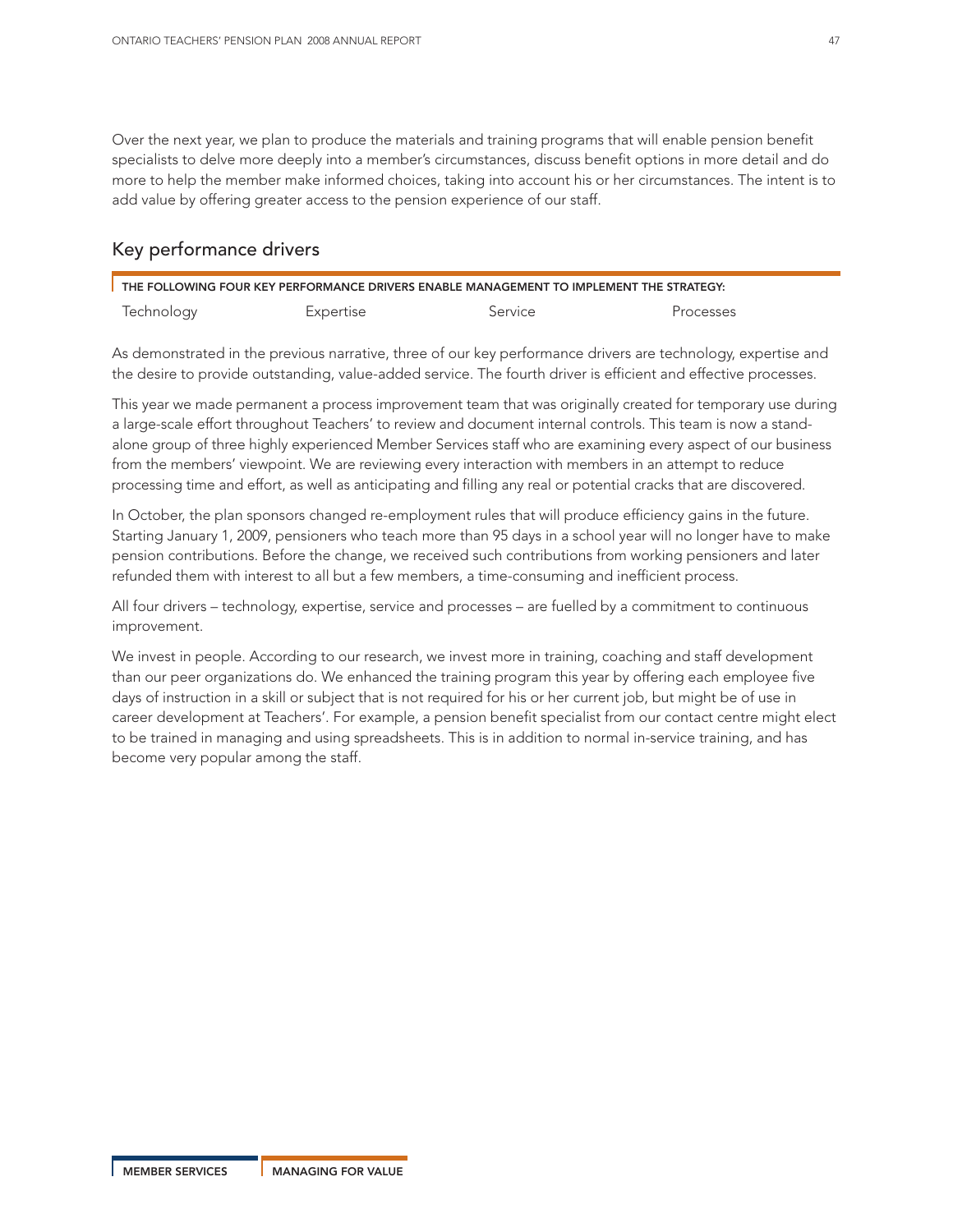# Performance

| <b>GOAL</b><br>Enhance member service<br>through personalization                     | <b>MANAGING FOR VALUE</b><br>Expand the pension benefits<br>specialist role to provide<br>in-depth counselling on<br>certain subjects                       | <b>PERFORMANCE</b><br>Identified the specific issues on<br>which properly trained Teachers'<br>staff are able to provide one-on-<br>one counselling                      |
|--------------------------------------------------------------------------------------|-------------------------------------------------------------------------------------------------------------------------------------------------------------|--------------------------------------------------------------------------------------------------------------------------------------------------------------------------|
| Optimize business processes to<br>reduce complexity and improve<br>immediate service | Working from the members'<br>viewpoint, examine all processes<br>in a linear fashion to reduce time<br>and effort, and eliminate real or<br>potential gaps  | Established a permanent<br>process review team comprised<br>of highly experienced staff<br>working as a stand-alone unit                                                 |
|                                                                                      | Increase employer use of<br>online facility to reduce<br>processing time and effort,<br>and improve accuracy                                                | Conducted more employer<br>workshops/visits than in 2007<br>to increase web usage                                                                                        |
|                                                                                      | Enable members to update<br>personal information and<br>analyze their retirement situation<br>online. Free up staff to improve/<br>expand service elsewhere | Use of secure website increased<br>markedly from prior year. Online<br>retirement applications increased<br>13% from 2007                                                |
| Improve internal controls<br>and processes                                           | Ensure a pension does not<br>continue to be paid by direct<br>deposit if the retiree dies and<br>family or executors do not<br>notify the plan              | Obtained agreement, on a test<br>basis, from Ontario government<br>to access Ontario's death<br>registry data, so pensions<br>payments could be validated                |
| Enhance staff development                                                            | Help staff qualify for career<br>advancement opportunities<br>at Teachers'                                                                                  | Offered five days of training<br>annually in a skill or subject that<br>is not required for the individual's<br>current job, but would be<br>relevant in other positions |

We fulfilled 180,000 member requests, compared to 198,000 in 2007. Telephone inquiries fell by 5% from the previous year. Members' use of our secure *i*Access website continued to increase substantially. There were 179,000 web sessions – up 7% from the year before. Approximately 80% of retiring teachers retire in June, and in 2008, 81% of those retirement applications were submitted online. That was a 13% gain from 2007. In addition to saving in time and effort for data entry, validation and application processing, online retirement has substantially reduced the need for pension application kits that were expensive to update, produce and mail.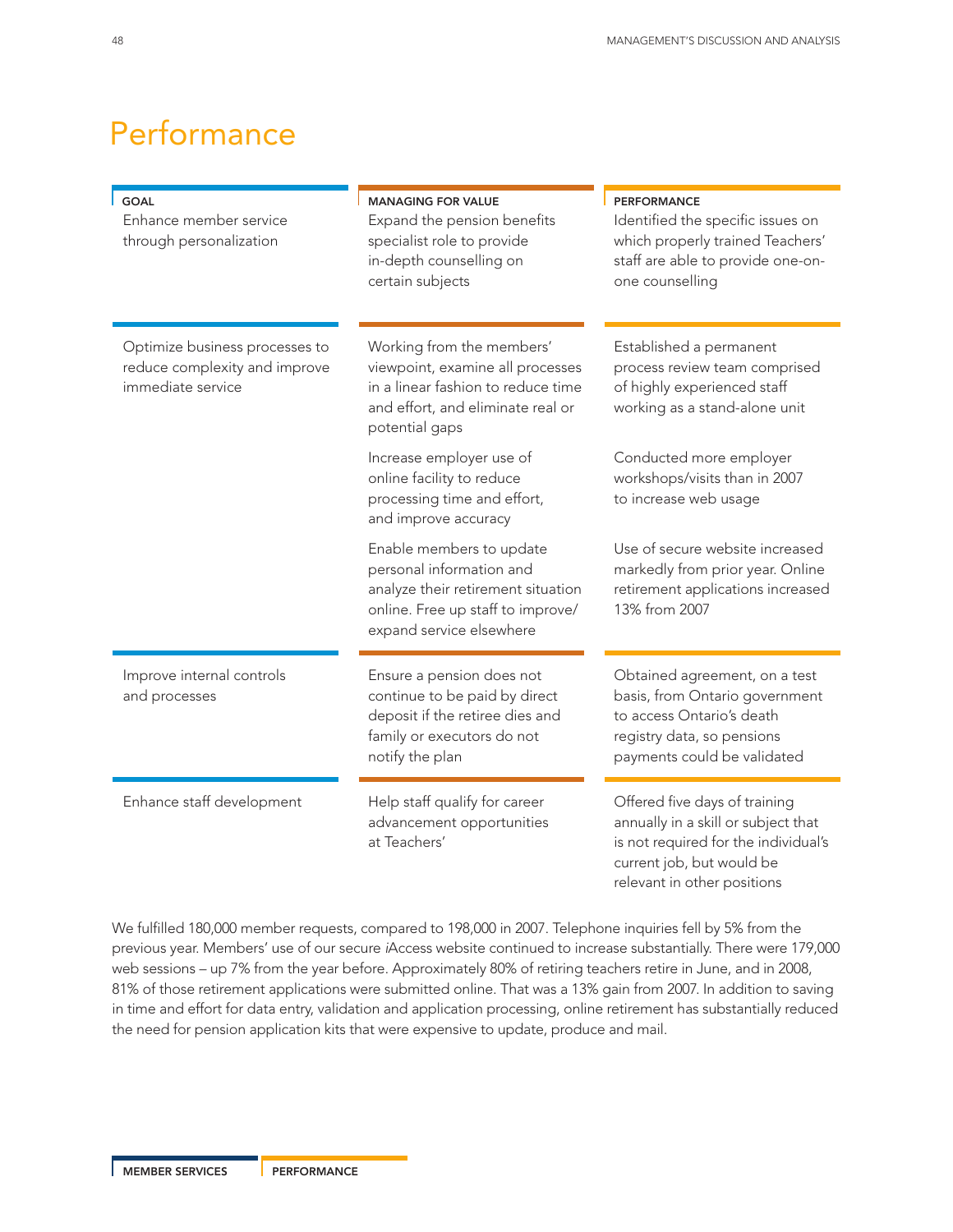

Our overall initial accuracy rate for processing members' requests and transactions was 91.5% for 2008, compared with 94.3% for 2007.

### Composite Quality Service Index (QSI)

We regularly ask clients to rate our services through a third-party survey. All Member Services employees – from new recruit to executive – receive a variable component of compensation based on the levels of satisfaction expressed in our Quality Service Index (QSI) measurements. Compensation also reflects the success achieved in meeting organizational goals that are set annually to drive continuous improvement.

As in recent years, our members gave us an "A" for service in 2008. The overall QSI score was 9.0 on a 10-point scale. We have maintained this high standing since 2005. As shown in the accompanying table, members rate us in terms of direct service and communications, with direct service representing 85% of the overall score.

The QSI score reflects the results of a member survey protocol that Teachers' developed in the early 1990s. Administered by a third party, the survey is continually reviewed and refined to remain current. For example, questions about e-mail handling and our secure website were added in 2006. During 2008, we launched a project to identify and examine the specific factors that influence the QSI score. This proved to be soulsearching because it challenged everything that we have taken for granted. The result was a list of several success factors. During 2009 staff will be trying to improve scores by focusing on these factors.

| <b>QUALITY SERVICE INDEX</b> |      |      |  |  |  |
|------------------------------|------|------|--|--|--|
| (on a scale of 0 to 10)      | 2008 | 2007 |  |  |  |
| Total OSI                    | 9 O  | 90   |  |  |  |
| Service QSI (85%)            | 9.1  | 9 O  |  |  |  |
| Communications QSI (15%)     | 88   | 8 Q  |  |  |  |

The Quality Service Index is a measurement of service satisfaction. Our 9.0 rating is based on surveys with members conducted by a third party using a scale of zero to 10.

### Cost Effectiveness Measurement (CEM)

We measure our services against the leading pension plans worldwide by participating in surveys by CEM Benchmarking Inc., which conducts independent evaluations of the costs and services of 58 major pension plans. We consistently placed among the league leaders in recent years, and in 2008 won the highest ranking in our peer group and tied for first among all 58 international pension plans. Judged on several categories ranging from payment of pensions to quality of member statements and telephone call-wait times, we scored 89 on a 100 point scale, which is 15 points above our peer average (for similar plans) and 17 points above the overall average. CEM commented, "Ontario Teachers' has been cited as best practice in all of CEM's research projects. In our universe, you are the leading edge."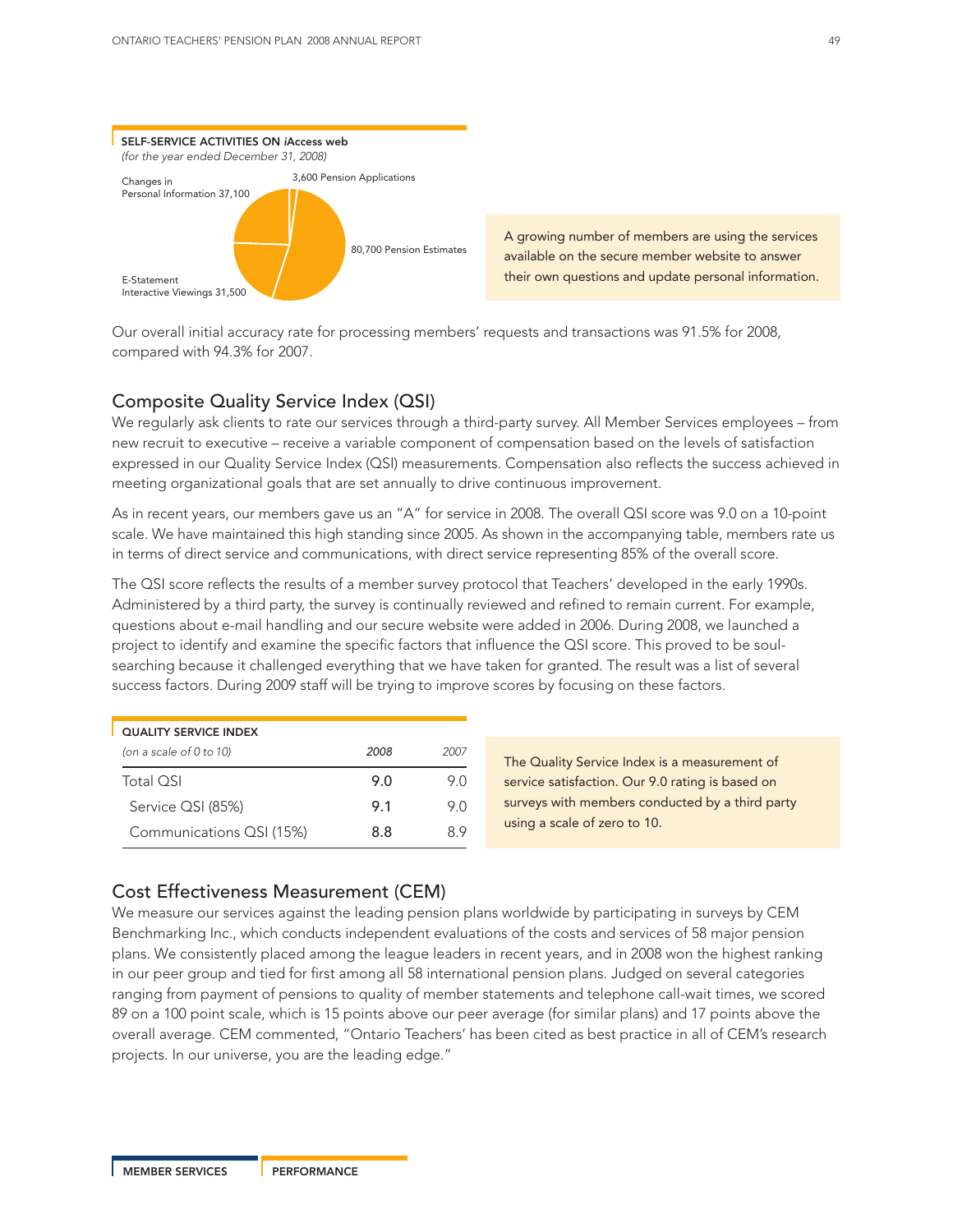### Other rankings

This year, Teachers' participated for the first time in the annual Contact Center World Awards. We placed second in Best Contact Center (for the category of "under 50 agents") and were one of five finalists for Best in Customer Service.

### Expense management

The cost per member served in 2008 was \$122 versus \$123 in 2007.



Our goal is to manage costs so that they grow no faster than inflation.

Our annual service cost is above the median of the pension plans in the CEM survey mentioned above. This is primarily because we provide full services directly to members. Services provided by many other plans in the study are wholly or partially administered by employers, thus reducing the cost of their plans.

Management intends to maintain the cost per member at the current level, adjusted for inflation. As increased use of technology creates operational savings, that money will be used to further improve our service.



Rosemarie McClean, MBA, ICD.D Senior Vice-President, Member Services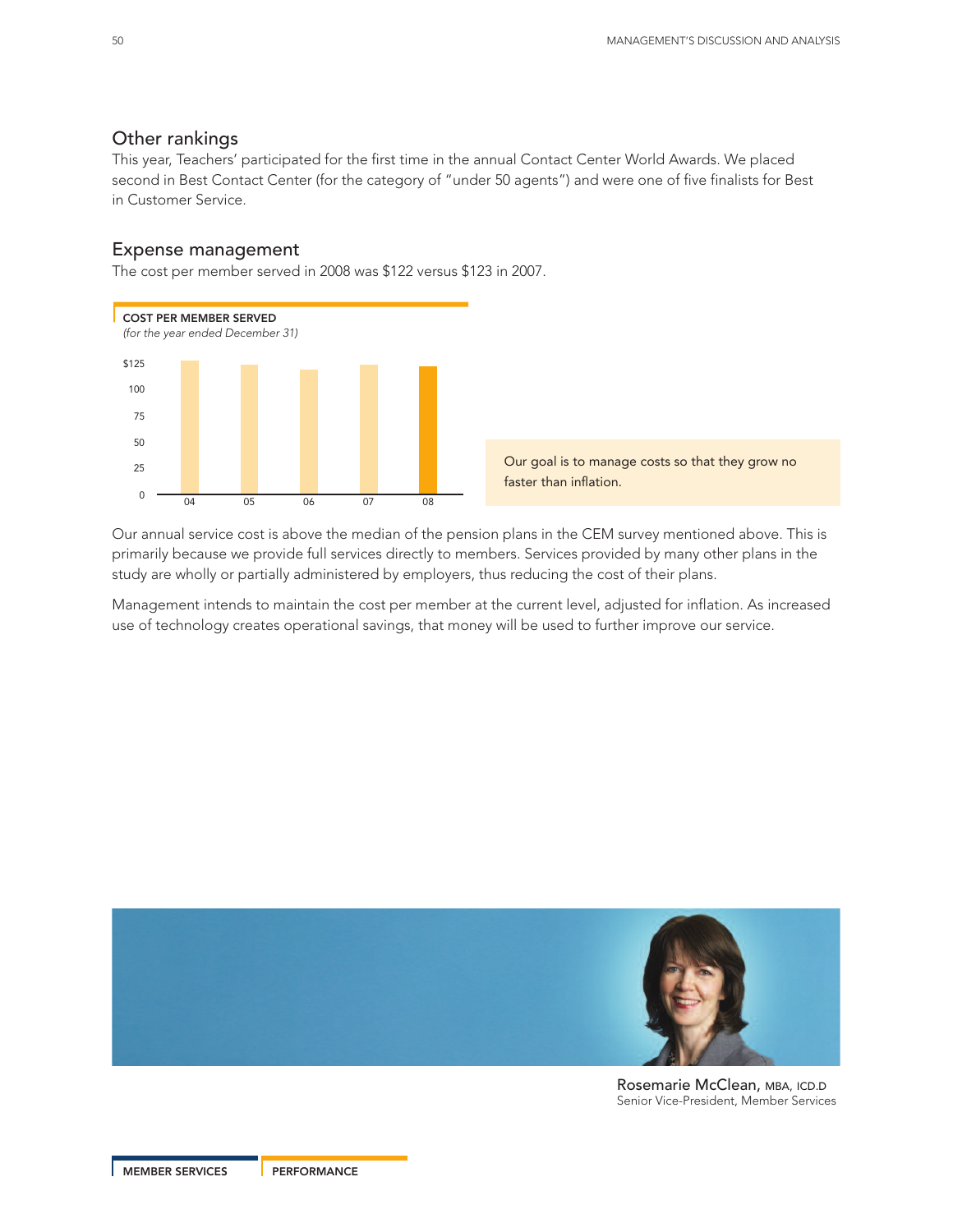# Governance

As an investor, we believe good governance is good business because it helps companies deliver long-term shareholder value.

As a plan administrator, we measure ourselves by the same governance, internal control and enterprise risk management standards that reflect corporate best practices and high standards of stewardship.

The plan's governance structure assigns clear roles to the plan sponsors and to the independent board members who are appointed to oversee management's decisions and actions.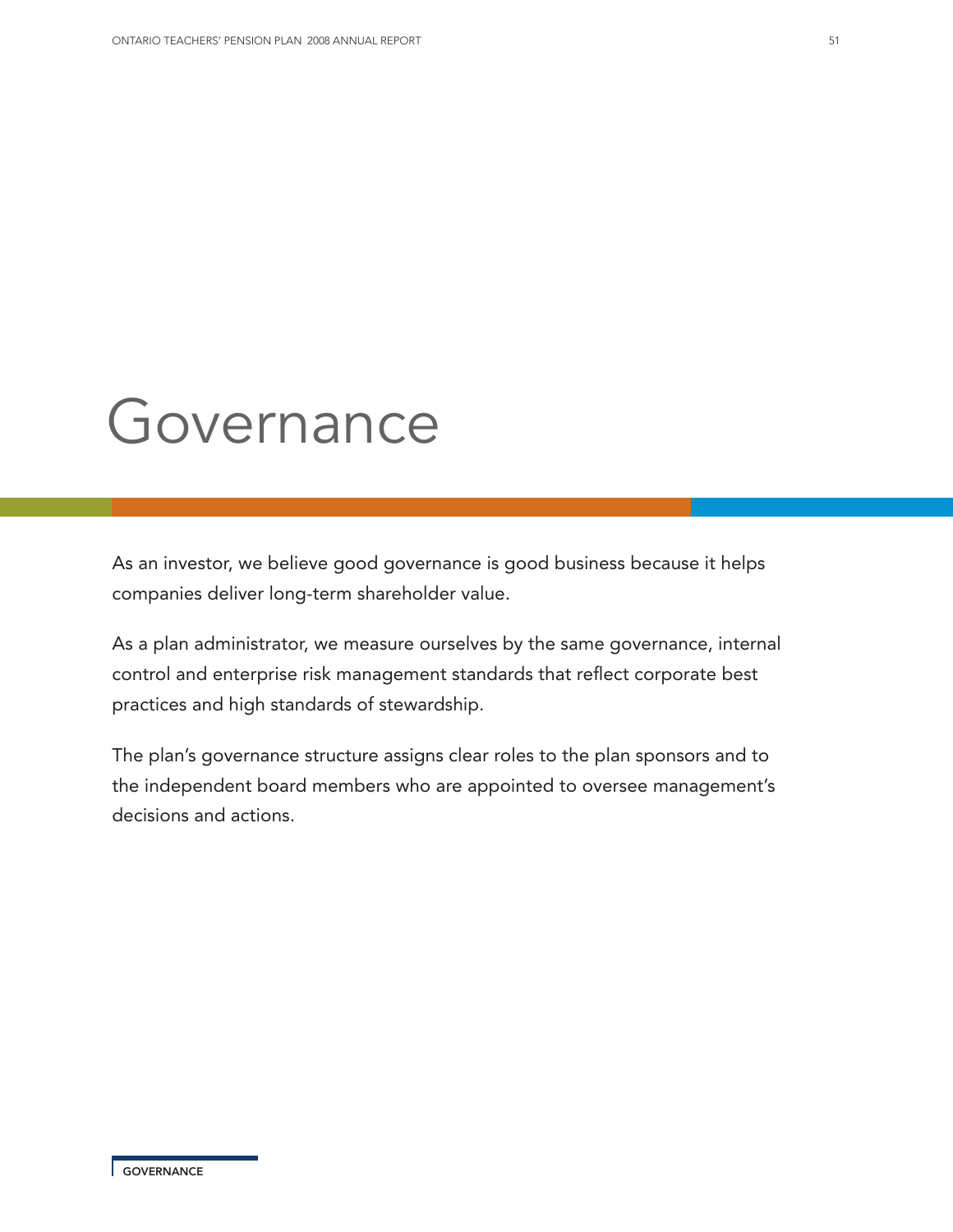# Governance

Governance is a system of checks and balances aimed at ensuring that an organization pursues its mission in a legal, responsible and effective manner. It assigns decision-making authority with accountability, ensures that those managing the organization are capable and fairly compensated, and that the interests of management are properly aligned with the interests of those they serve. Governance also ensures that the organization has identified and addressed the myriad of risks it might face.

### Plan governance approach

We seek to employ the best practices of stewardship in every area of Teachers' plan governance. Teachers' is governed by nine board members. Four members are appointed by each of the plan's sponsors, the Ontario government and the Ontario Teachers' Federation (OTF). The two sponsors jointly appoint the board's chair.

The board members interact with the two sponsors through the Partners' Committee. This committee was established by the sponsors to make recommendations on benefit design, the contribution rates and the handling of a surplus or shortfall. Each sponsor appoints three people to this six-member committee. The plan's governance approach is discussed in more detail on our website. In 2008, the board members and plan sponsors also agreed to the creation of an ongoing mechanism through which the two sponsors may provide input and feedback to the board concerning the plan's funding status and the factors that may affect it.

### Governance structure



- Board members are required to act independently of both the plan sponsors and the plan's managers to make decisions in the best interests of plan members and their beneficiaries.
- Management and staff administer the pension plan, invest the pension fund and pay members and their survivors the benefits promised to them.

sharing responsibility for surplus and shortfalls.

- They determine contribution rates and benefit levels.
- Each sponsor appoints four members to the plan's board for staggered two-year terms and they mutually select the board chair.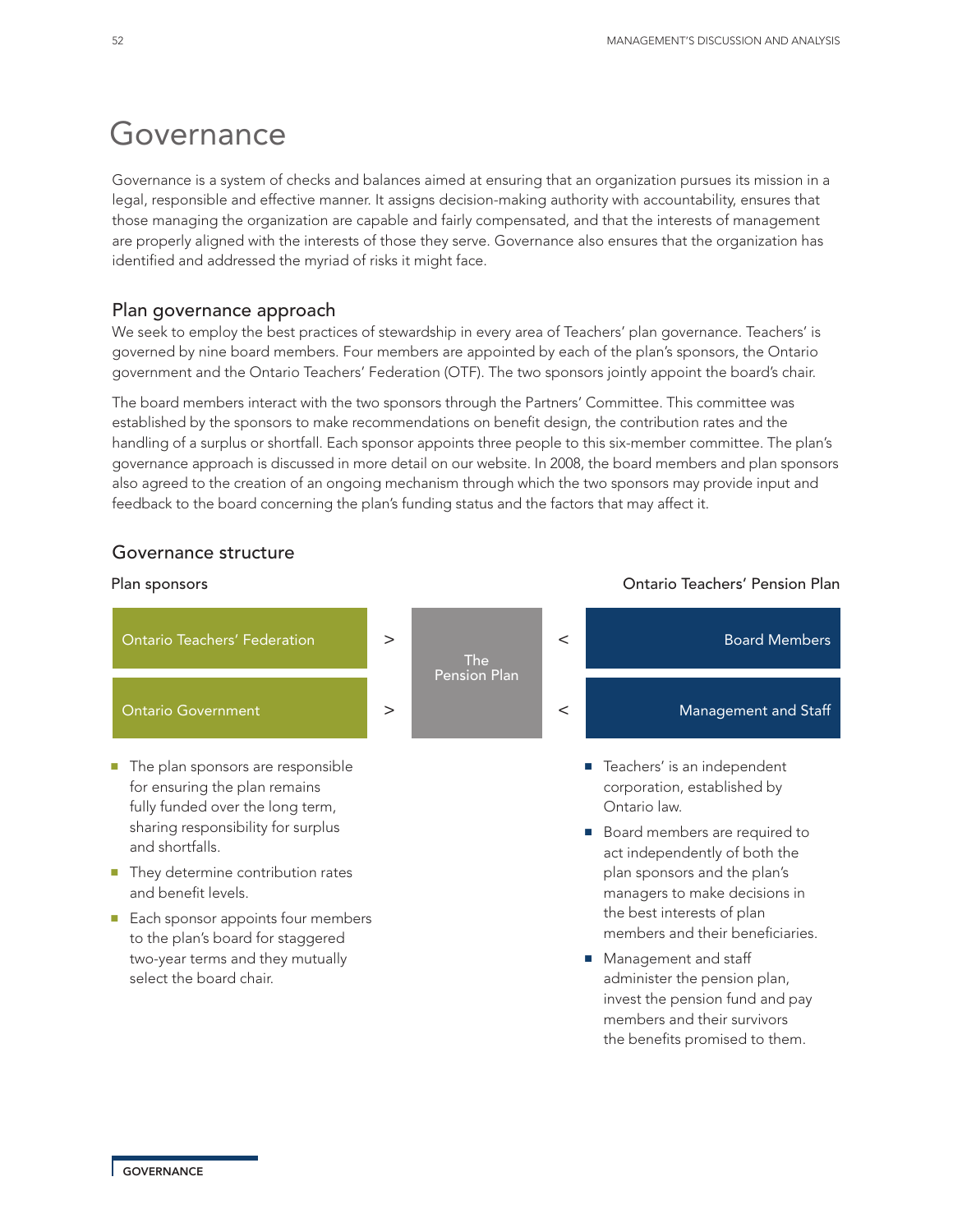### Board members

All board members serve on the Investment Committee. Board and committee attendance was 91% for 2008. Individual attendance is reported below. For more information on board members and board committees, please see our website, www.otpp.com > Corporate Info > Board Members. Additional information on board members' affiliations on boards of public issuers is available on our website.





Former Senior Vice-President and CFO of Abitibi-Price Inc.; Fellow of the Institute of Canadian Bankers *Chair of the Board* Appointed 2005 Attendance 100%



### Jill Denham

Former Vice Chair, Retail Markets, Canadian Imperial Bank of Commerce *Member of the Governance and Human Resources & Compensation\* Committees* Appointed 2006 Attendance 88%



### Helen Kearns

President, Bell Kearns and Associates; Former President, Nasdaq Canada; Former director, Toronto Stock Exchange *Member of the Benefits Adjudication,\*\* Audit & Actuarial and Governance Committees*

Appointed 2005 Attendance 93%



### Louis Martel

Managing Director and Chief Client Strategist, Greystone Managed Investments, Inc. *Member of the Audit & Actuarial and Governance Committees*

Appointed 2007 Attendance 92%



### Sharon Sallows

Partner, Ryegate Capital Corp.; Former executive, Bank of Montreal *Member of the Human Resources & Compensation and Governance Committees*

Appointed 2007 Attendance 80%



### Jean Turmel

President, Perseus Capital Inc.; Board member, TMX Group Inc. *Member of the Investment,\* Audit & Actuarial, and Human Resources & Compensation Committees* Appointed 2007

Attendance 77%







Hugh Mackenzie Principal, Hugh Mackenzie

and Associates *Member of the Audit & Actuarial and Benefits Adjudication\* Committees* Appointed 2007

Attendance 100%

### Guy Matte

Former Executive Director of l'Association des enseignantes et des enseignants franco-ontariens *Member of the Governance\*, Audit & Actuarial and Human Resources & Compensation Committees*

Attendance 94%

### William Swirsky

Fellow of the Institute of Chartered Accountants of Ontario; Former executive, Canadian Institute of Chartered Accountants *Member of the Audit & Actuarial\* and Human Resources & Compensation Committees*

Appointed 2007 Attendance 100%

\* Committee Chair \*\* Committee Vice-Chair

Appointed 2002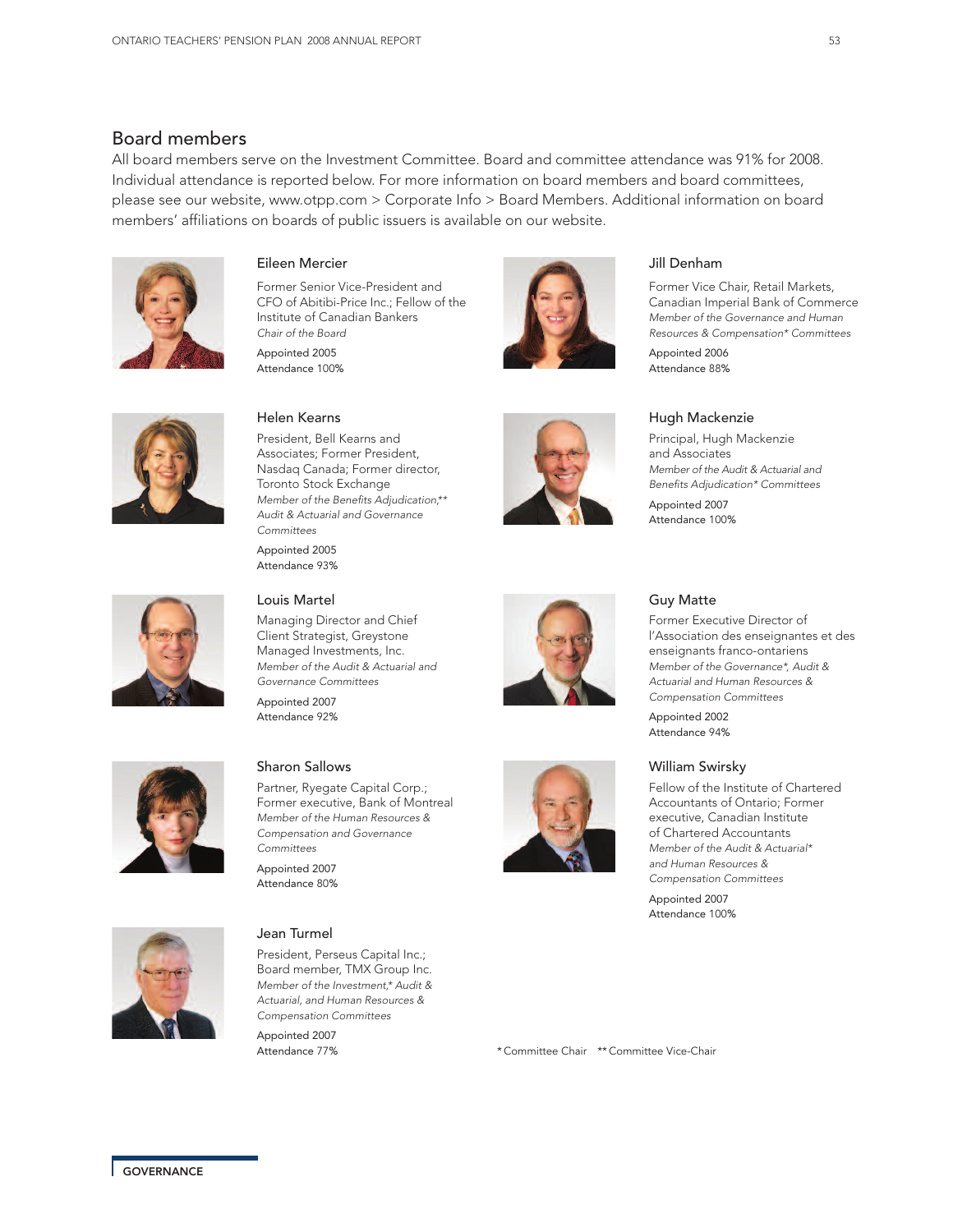### Independent and qualified board members

Together, the board members have a wide range of professional experience required to oversee a plan as vast and complex as Teachers'. They have been drawn from the fields of business management, finance and investment management, actuarial science, economics, education and accounting. No member of management serves as a board member or on any of the board's committees.

The board members' mandate, committee structure and terms of reference are posted on the Teachers' website. The website also contains Teachers' three Codes of Business Conduct, one each for board members, investment personnel and member services personnel. Board member remuneration is discussed on pages 61 and 62 with management compensation.

### Board responsibilities

The board members are responsible for overseeing the management of the pension plan. They have delegated day-to-day investment of the plan's assets to the Chief Executive Officer with the power to sub-delegate appropriately. Nevertheless, the board members remain responsible for overseeing and reviewing investment policies, risks and asset mix, benchmarks, performance and compensation. As well, they approve annual performance objectives for the investment portfolio and review all transactions that exceed the discretionary limits set for management. Their collective wisdom adds value as investment managers must crystallize and justify their thinking when seeking approval for strategic recommendations and significant investments from a group that is expert in financial matters, yet removed from the day-to-day clamour of the markets. The board members and plan management are fully responsible for investment decision-making. The plan's sponsors are not involved in investment decisions.

### Board activities

Board members met 16 times in 2008 for board and Investment Committee meetings, 10 of which included sessions without management present. In addition, the Governance Committee met twice, the Human Resources and Compensation Committee met seven times, the Audit and Actuarial Committee met seven times, and the Benefits Adjudication Committee heard one member appeal and held two general meetings. There also were numerous briefing meetings.

Board member attendance at board and committee meetings is reported on page 53.

### Effective oversight and controls

Management is responsible for establishing corporate strategy, objectives and an annual financial plan. Board members review progress against management's stated objectives. Board members confirm that management's strategies and decisions are in the best interests of all pension beneficiaries. They also help ensure that management can attract and retain the best available staff – the more senior the position, the more directly involved the board members are. It is also up to the board members to ensure that the organization's standards are respected, that its policies and procedures are appropriate and are complied with. Supporting these responsibilities is an internal audit function that reports directly to the Audit and Actuarial Committee. Two additional important risk management processes are Enterprise Risk Management and internal controls.

### Enterprise Risk Management (ERM)

The pension plan is exposed to a number of risks. The intent of ERM is to ensure risks are managed as effectively as possible. We define risk broadly as any event that can adversely affect the achievement of the pension plan's objectives and may result in the potential for loss. ERM involves identifying and assessing the risks facing the organization and the risk mitigation strategies in place to address them. Teachers' enterprise risk management approach is built on four principles: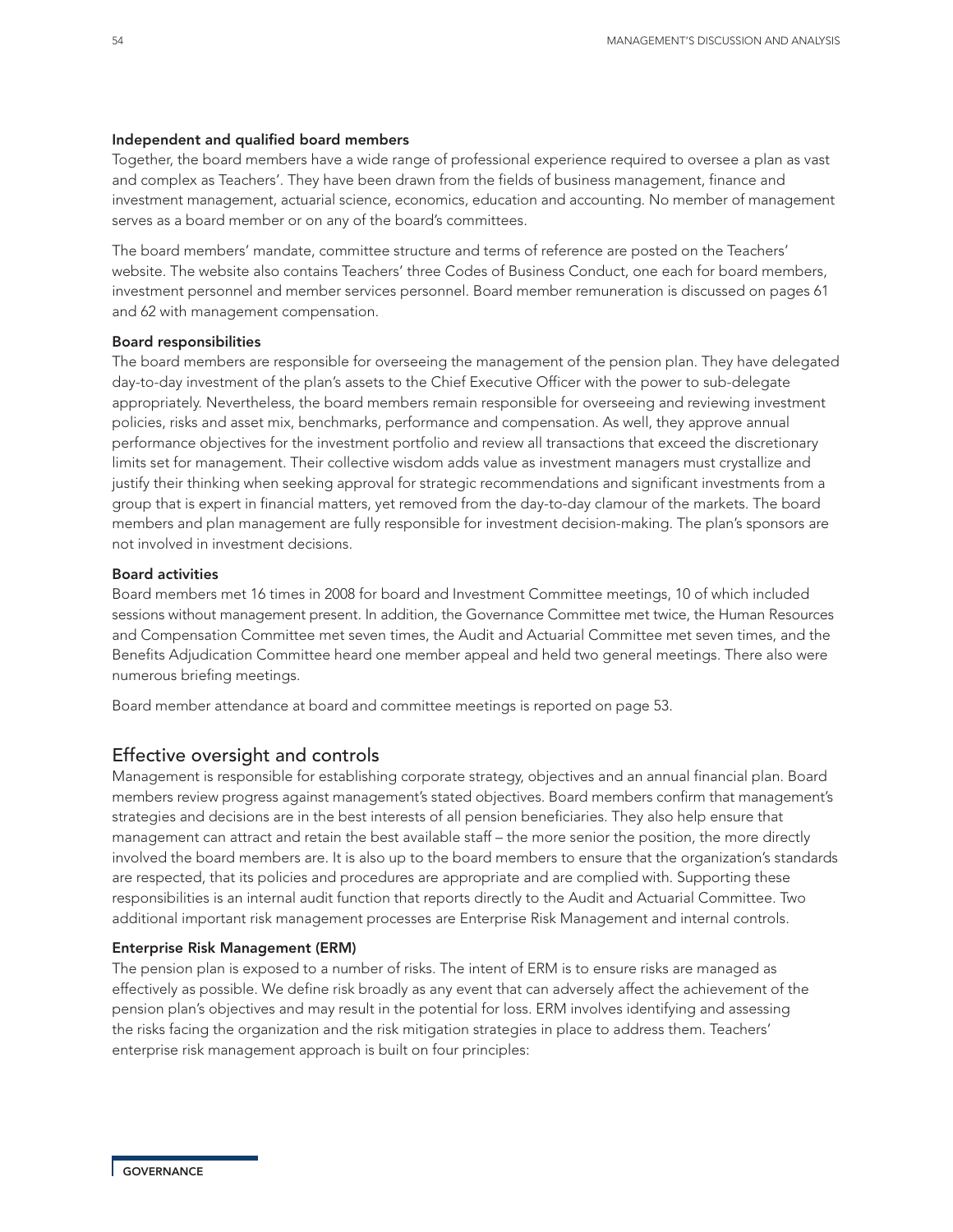- ERM is an integrated enterprise-wide process that enables us to identify, assess, measure, manage and report risk concerns, events, exposures and potential opportunities in a cross-functional manner. ERM encompasses investment and non-investment risks as both are critical. For example, the organization must be able to assess the impact of management transition, employee turnover and implementation of key management information systems. For details on how we understand and manage investment risks, refer to note 2 of the consolidated financial statements.
- ERM is not only a process, but requires an appropriate risk culture. If ERM is not embedded in the culture, even the most sophisticated risk management programs will not be effective. It is up to management to cultivate this culture across the organization.
- Divisional heads must have the tools and authority to optimize the risk-reward equation. While there has been a tendency to focus on investment risk, all divisional heads must use their authority and tools effectively to manage the risks and rewards of their operations.
- Risk measurement and monitoring (much like performance measurement) must be independent of the business areas.

As Teachers' has grown, the need for a more structured ERM process has also grown. To implement the four principles, we formalized the ERM governance structure in 2008 with the establishment of an ERM Committee, composed of the heads of all divisions and corporate support departments and chaired by the CEO.

The ERM Committee aggregates the risks from all divisions and corporate support departments to provide a comprehensive understanding of the overall risks the organization faces. It provides the infrastructure that ensures all risks can be brought to the attention of the executive team promptly, and that they will be reviewed in the context of the whole organization. The process then flows logically in a closed loop, with risks being prioritized, action plans designed and deployed, resources allocated appropriately, and results measured and reported, ultimately to the board members.

Annually, the ERM Committee performs a thorough risk evaluation and reports top risks to the board members along with an explanation of how management mitigates these risks. Regular updates on the top risks and emerging risks are also reported to the board members through the year. The ERM Committee will continue to formalize and strengthen the ERM process in 2009 to ensure compliance with evolving best practices.

### Disclosure controls and procedures and internal control over financial reporting

Teachers' has conducted a comprehensive internal control evaluation to document, assess and enhance the design of its internal controls. It did so using the Integrated Framework issued by the Committee of Sponsoring Organizations of the Treadway Commission.

We are not required by law to comply with Multilateral Instrument 52-109 of the Canadian Securities Administrators, but have chosen to meet the standards required by the Instrument as part of our emphasis on good governance.

The Chief Executive Officer (CEO) and Chief Financial Officer (CFO) are responsible for establishing and maintaining disclosure controls and procedures and internal control over financial reporting for Teachers'. We have designed disclosure controls and procedures to provide reasonable assurance that material information relating to the plan, including Teachers' consolidated subsidiaries, is made known to us.

We evaluated the effectiveness of Teachers' disclosure controls and procedures as of the end of the period covered by annual certification and the CEO and CFO have concluded, based on the evaluation, that the disclosure controls and procedures are effective.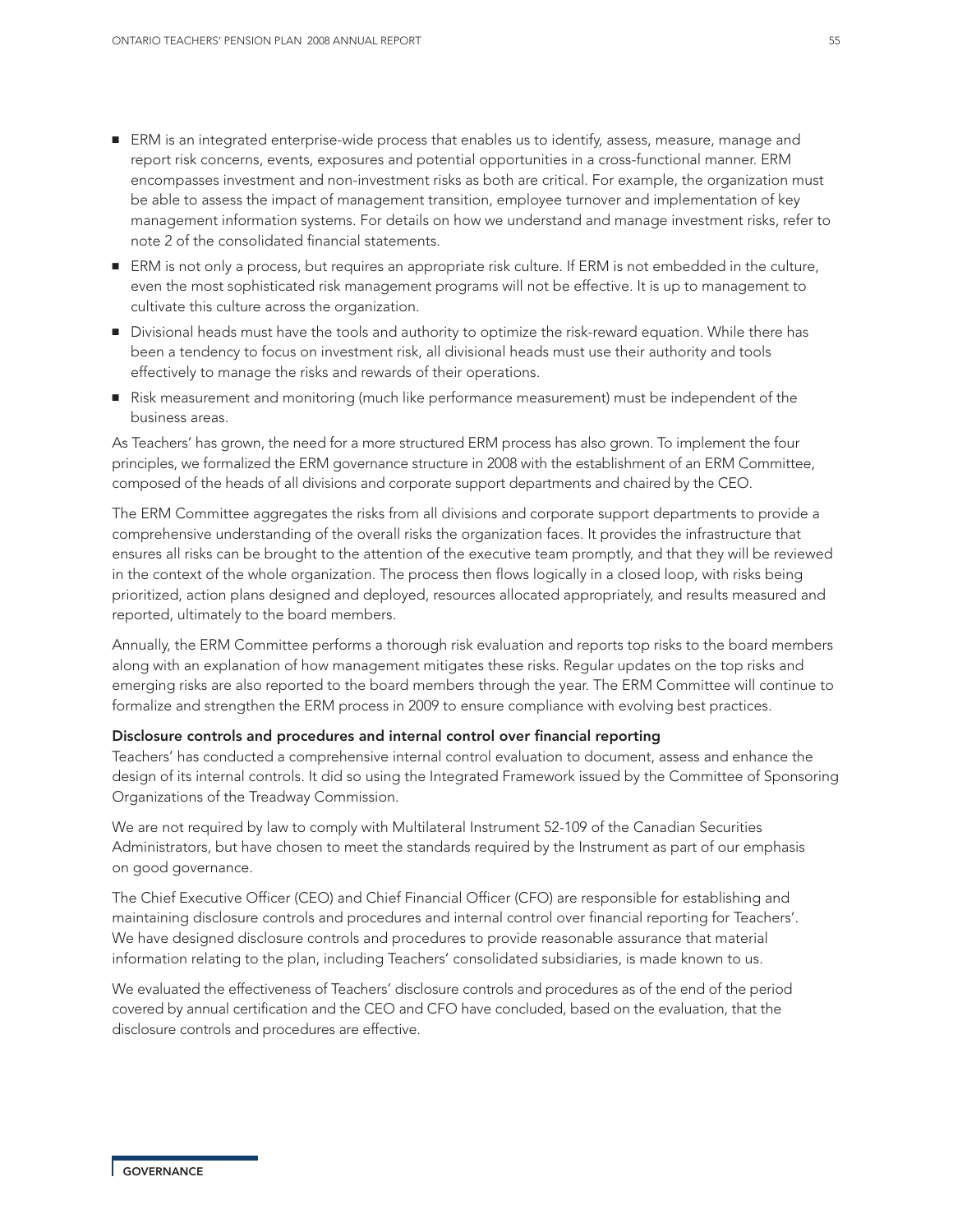We have also designed internal control over financial reporting to provide reasonable assurance regarding the reliability of financial reporting and the preparation of financial statements for external purposes in accordance with Canadian generally accepted accounting principles (GAAP).

We have evaluated the effectiveness of Teachers' internal control and procedures over financial reporting as of the end of the period covered by the annual certification, and the CEO and CFO have concluded, based on the evaluation, that the internal controls and procedures are effective. No changes were made in Teachers' internal control over financial reporting during the year ended December 31, 2008, that materially affected, or are reasonably likely to materially affect, Teachers' internal control over financial reporting.

### Protecting audit integrity

Teachers' and others who stress the value of effective corporate governance have expressed concern over the years about relationships in which the accounting firms that audit public companies also receive substantial payments from those companies for non-audit management consulting services. Such consulting fees can compromise the integrity of the audit function. Teachers' strives to minimize our own use of such consulting services from the plan's auditors and discloses the total amount paid. In 2008, fees paid to Deloitte & Touche LLP, the plan's auditors, totalled \$4.1 million (\$3.2 million in 2007), of which \$3.7 million was for audit activities and \$0.4 million for other, non-audit services.

### Transparent reporting

Teachers' board members receive from management in-depth monthly reports and quarterly summaries of the financial and funding positions of the plan, performance results, risk levels, client satisfaction ratings, key Member Services statistics, compliance, as well as annual reviews of each department, internal controls and enterprise risk, and reports on all other significant events.

As well, we strive to keep stakeholders fully informed of the state of the plan:

- In addition to publishing this annual report, Teachers' provides regular newsletters to more than 284,000 members, updating them on key plan financial and other important information. Our website details plan governance practices and facts about our investment strategy and major portfolios, as well as service initiatives and news updates.
- Each April, Teachers' holds an annual meeting at which executives report on the state of the plan and invite questions. This meeting is open to all members of the plan and the sponsors. In 2009, it will take place in Toronto on Friday, April 3 at 5 p.m. The meeting is webcast for those who cannot attend in person and is archived for later viewing.
- Each August, the chair addresses the OTF Board of Governors. Teachers' executives meet regularly with representatives of both sponsors to discuss key issues.

### Changeover to International Financial Reporting Standards (IFRSs) in 2011

In October 2008, the Accounting Standards Board of Canada confirmed that publicly accountable enterprises in Canada are to adopt IFRSs for fiscal years beginning on or after January 1, 2011. However, Canadian pension plans will continue to prepare their financial statements, after January 1, 2011, in accordance with Canadian Institute of Chartered Accountants (CICA) Section 4100, Pension Plans, and apply IFRSs only when the financial reporting guidance is not addressed by CICA Section 4100.

In 2008, we commenced an analysis to identify financial reporting guidance not addressed by CICA Section 4100, and differences between IFRSs and the Canadian GAAP that affect the plan's financial reporting. The analysis will continue in 2009 and expand to include assessment on the implications for the plan's accounting policies, accounting and data systems, internal control over financial reporting, disclosure controls and procedures, employee education and other business activities. In 2009, a detailed implementation plan will be prepared based on the results of the analysis. We are confident we will be able to meet requirements for financial reporting in 2011.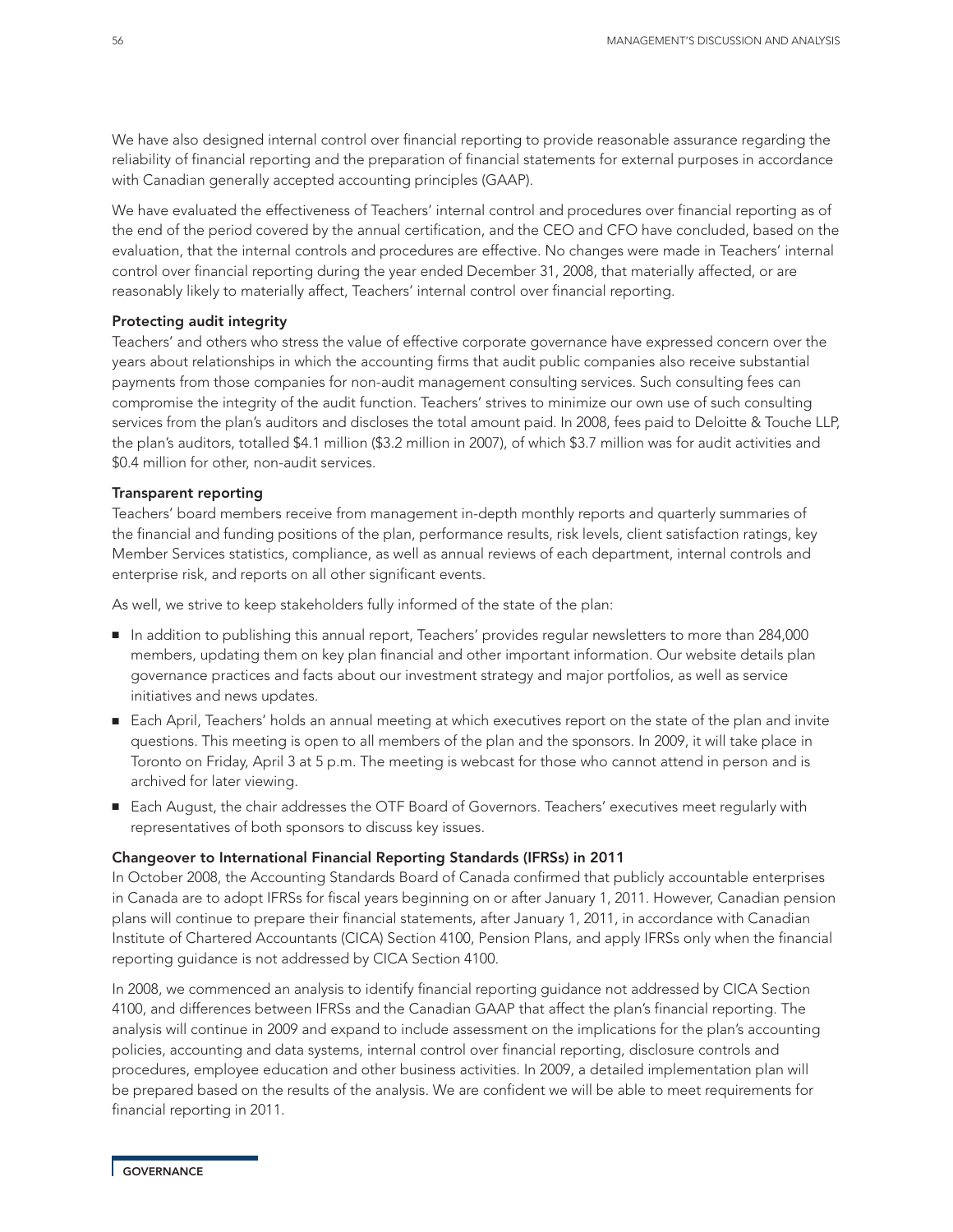### Compensation discussion and analysis

The goals of our compensation programs are to attract and retain high-caliber employees, motivate and reward top performance, encourage team work, align personal and organizational objectives and reward successful performance over the long term.

Each year, the Human Resources & Compensation Committee of the board reviews compensation policies, including incentive components linked to investment department and total fund performance. This review comprises research and recommendations from independent compensation consultants Towers Perrin.

Given the varied employment opportunities at Teachers', each position is compared against relevant job groups and incentive programs in like markets. Our overall objective is to be competitive with those organizations against which we compete directly for talent. Such organizations include other major Canadian pension funds, banks, insurance companies, investment counsels, private investment managers; for some positions we look at the general financial industry.

Teachers' compensation program has been developed on a foundation of "pay for performance." Our compensation structure is composed of base pay, short-term incentives, and long-term incentives. Base pay and incentive levels in each area of the business are based on the competitive labour market practices for specific jobs. Teachers' targets base salaries at the median of the market, with an opportunity, conditional on performance, to earn above-average total compensation (i.e., base pay plus short-term and long-term incentives combined) through incentive opportunities. Conversely, total compensation would decrease when overall performance declines. All full-time employees participate in one or more incentive programs. Incentive plan structures are designed to enhance and reward performance delivery against pre-set objectives, benchmarks, or both.

In 2008, named executive officers' incentive compensation decreased by 48%. Incentive compensation for investment managers declined by \$27 million (including executive officers). This reflects the alignment of our compensation programs with the negative total fund performance in 2008.

Investment incentive compensation programs are measured on a four-year basis; accordingly, the impact of the 2008 below-benchmark performance is moderated by previous years' performance. However, the underperformance in 2008 will carry forward and negatively impact compensation through 2011.

### 2008 performance results:

### *Corporate performance*

Each year, the executive team collaborates to establish corporate and divisional objectives for the fiscal year. All employees are aligned with individual objectives to support the corporate and/or divisional objectives. The corporate objectives always include a measure of the rate of return, dollars of value added (i.e., dollars earned above the benchmark), and member service quality in relation to expenses. Additional corporate objectives include significant strategic initiatives supported by management. Corporate and divisional objectives are assessed and a report card is prepared to determine the overall level of performance achieved. Due to the underperformance of the two investment corporate objectives and one other corporate objective, our score in 2008 was 1.0 out of 2.0 – the lowest corporate performance score for Teachers' since this measure was adopted in 1991.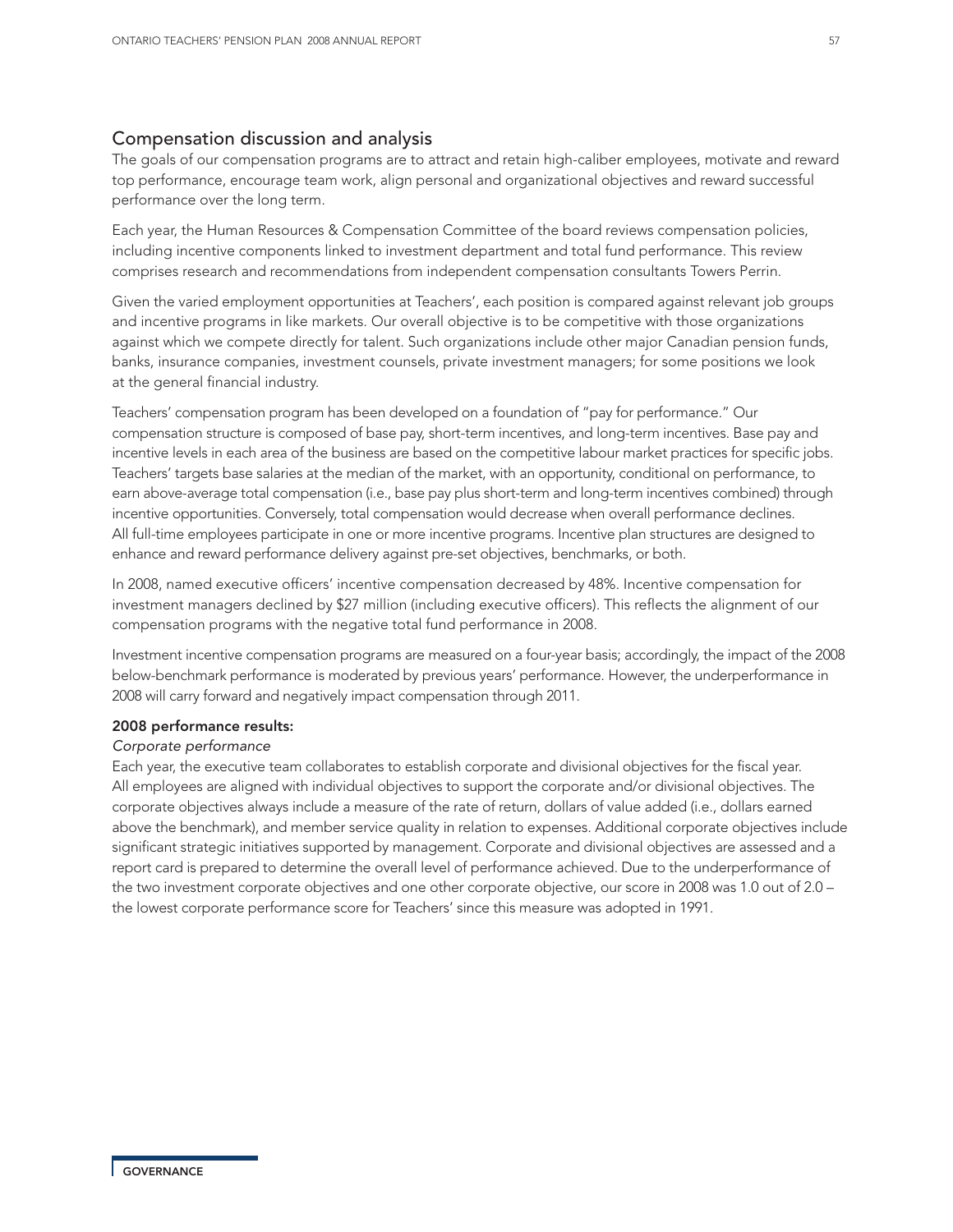| <b>CORPORATE OBJECTIVES</b>                                                            |                          |                |               |  |
|----------------------------------------------------------------------------------------|--------------------------|----------------|---------------|--|
|                                                                                        | Actual                   | Goal           | <b>Status</b> |  |
| Rate of return                                                                         |                          |                |               |  |
| Four-year vs. benchmark                                                                | 3.25%                    | 3.35%          | Х             |  |
| One-year vs. benchmark                                                                 | $-18.01%$                | $-9.59%$       |               |  |
| Service expenses and quality                                                           |                          |                |               |  |
| Ongoing member service costs (\$ millions)                                             | $$34.48$ <sup>1</sup>    | \$35.80        |               |  |
| Cost Per Member                                                                        | $$119.90$ <sup>1</sup>   | \$124.30       |               |  |
| Quality Service Index                                                                  | 9.03/10.0                | 8.98/10.0      |               |  |
| Dollars of value added above benchmarks (net of costs)                                 |                          |                |               |  |
| Four-year (\$ millions)                                                                | $-$ \$152 <sup>2</sup>   | Meet benchmark | Х             |  |
| One-year (\$ millions)                                                                 | $-$ \$9,405 <sup>2</sup> | Meet benchmark |               |  |
| Other corporate objectives in 2008 include:                                            |                          |                |               |  |
| Implementing components of our Investment Strategy 2020                                |                          |                |               |  |
| Enhancing our member experience through our Member Services strategy e=mc <sup>3</sup> |                          |                |               |  |
| Converting our FMC Portfolio Management System to SimCorp Dimension                    |                          |                | Х             |  |

 $<sup>1</sup>$  Net of adjustments for processing inactive members and long-term incentive payments.</sup>

<sup>2</sup> Net of expenses.

### *Investment performance*

At the beginning of each year, the board members approve the active risk allocation for the total fund and each investment department, which in turn establishes expected annual value added performance goals (i.e., dollars earned above the benchmark) for the year. The greater the risk allocation for a department, the greater the value added target to be achieved. Actual investment performance at the total fund and departmental levels (measured in dollars of value added after expenses) is compared against our annual target for adding value above the benchmark. This value added performance is measured over four annual performance periods and incentive payments are based on an average of the previous four years' performance factors.

In 2008, the total fund value added performance after expenses was -\$9.4 billion, resulting in a performance factor of -18.76. This is the lowest annual total fund performance for Teachers' since inception. Because of the significant overperformance in 2005, 2006, and 2007, the 2008 total fund payout factors were positive. The negative performance in 2008 will be carried forward for the following three years. Departmental payout factors for the Short-term Incentive Plan ranged from zero to five, reflecting the performance of each asset group.

### Compensation programs

### *Unionized employees (297 employees)*

Compensation structures have been negotiated into the Collective Agreement. The current agreement runs from January 1, 2006 through December 31, 2009. All bargaining unit employees are eligible for short-term incentives based on the following three elements:

- (1) corporate performance;
- (2) individual performance; and
- (3) cost control and quality service targets for those bargaining unit employees in the Member Services departments and total fund performance above the composite benchmark for those employees working in investment-support departments.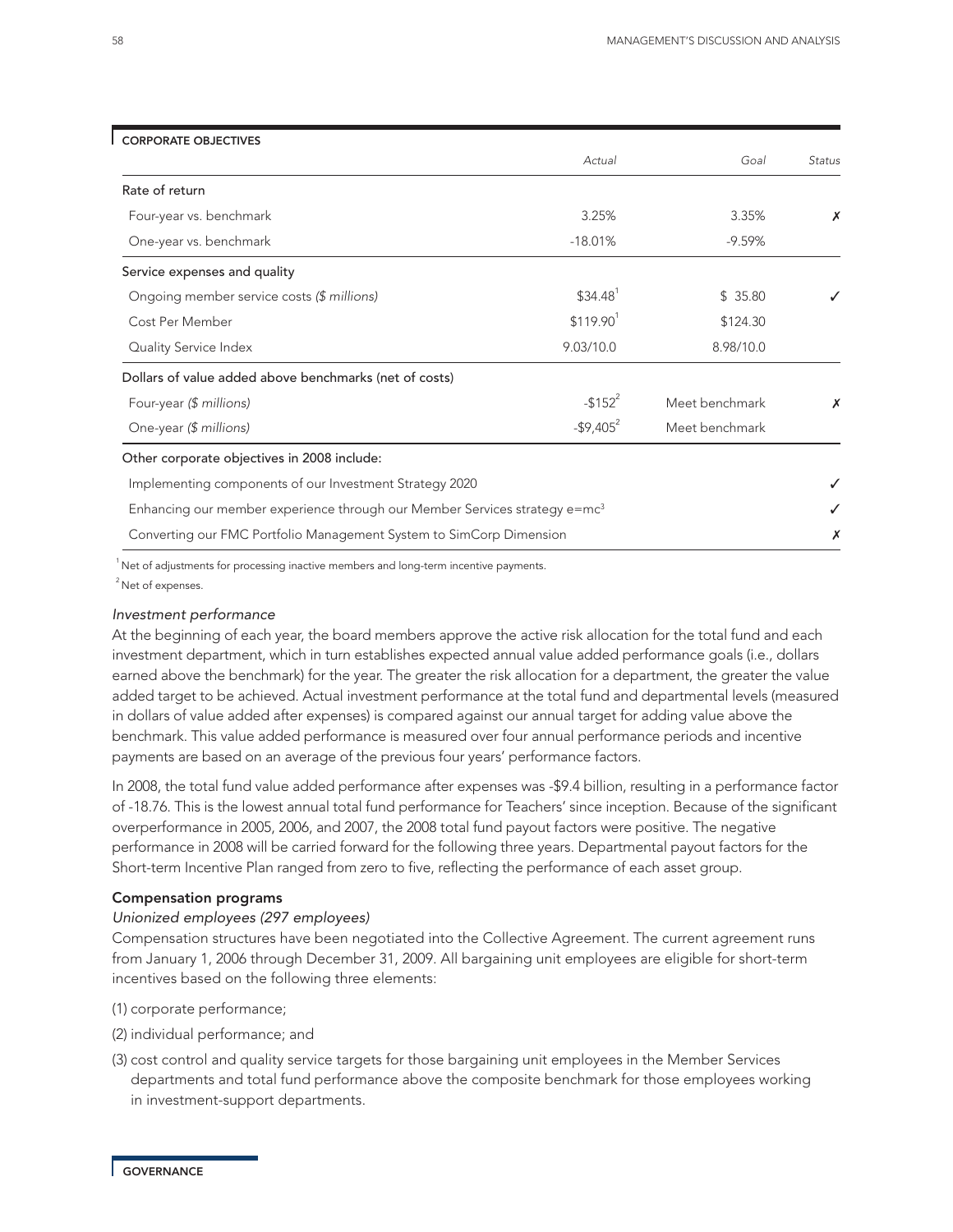### *Management and professional employees:*

### *Base salary (411 employees excluding students)*

Base salaries for staff are intended to be market competitive, and are reviewed annually after the end of each fiscal year. Executive salaries are approved by the board members. In setting salaries, consideration is given to individual performance and salary range adjustments within our market comparators.

### *Short-term Incentive Plan*

### **■** *Member Services and Corporate (128 employees)*

Rewards are based on the corporate performance score and achievement of individual objectives over the course of the year. Target incentive payments are set as a percentage of salary for delivering fully satisfactory performance against objectives and competencies. Based on performance, actual payments can range from zero to two times the target incentive amount.

### **■** *Investment Support (102 employees)*

Rewards are based on the corporate performance score, achievement of individual objectives and four-year total fund performance above a composite benchmark. Target incentive payments are set as a percentage of salary for delivering fully satisfactory performance against objectives and competencies. Based on performance, actual payments can range from zero to two and a half times the target incentive amount.

### **■** *Investments (181 employees)*

Rewards are based on the achievement of total fund and investment department performance, measured in dollars of value added above established benchmarks over four annual performance periods. Senior executives have an individual performance component that reflects achievement of annual objectives and leadership competencies.

Target incentive payments are set as a percentage of salary for delivering benchmark performance. Based on actual total fund and departmental performance, actual incentive payments can range from zero to five times the target incentive amount. All employees receive the four-year performance of the total fund. Departmental performance will build to a four-year performance measure with participation in the plan. Hence new participants are measured on only one year's departmental performance.

### *Long-term Incentive Plan*

### **■** *Member Services and Corporate (15 employees)*

This program is available to employees at the director level and above. Rewards are based on delivery of cost control relative to inflation and quality service results, both over three years. Target incentives are set as a percentage of salary at the start of the three-year cycle to which a multiplier, determined by actual performance, is applied. The actual incentive payment can range from zero to two times the target incentive amount.

### **■** *Long-term Incentive Plan, Investments (132 employees)*

This program is available to investment employees at the assistant portfolio manager level, and higher, and to corporate executives. A small number of select employees in investment support areas may receive discretionary grants each year. The program is based on four-year performance results to reward investment managers in a manner that matches our long-term goals and strategies.

At the start of the four-year cycle, employees receive an initial dollar grant. These dollar grants are determined based on a percentage of the employee's salary plus the prior year's annual incentive payout. The initial dollar grant will increase or decrease in value over the four-year period based on two factors:

- (1) a combination of total fund and investment department performance, measured in dollars of value added after expenses above established benchmarks over four annual performance periods.
- (2) the compound absolute rate of return for the total fund over the four-year period.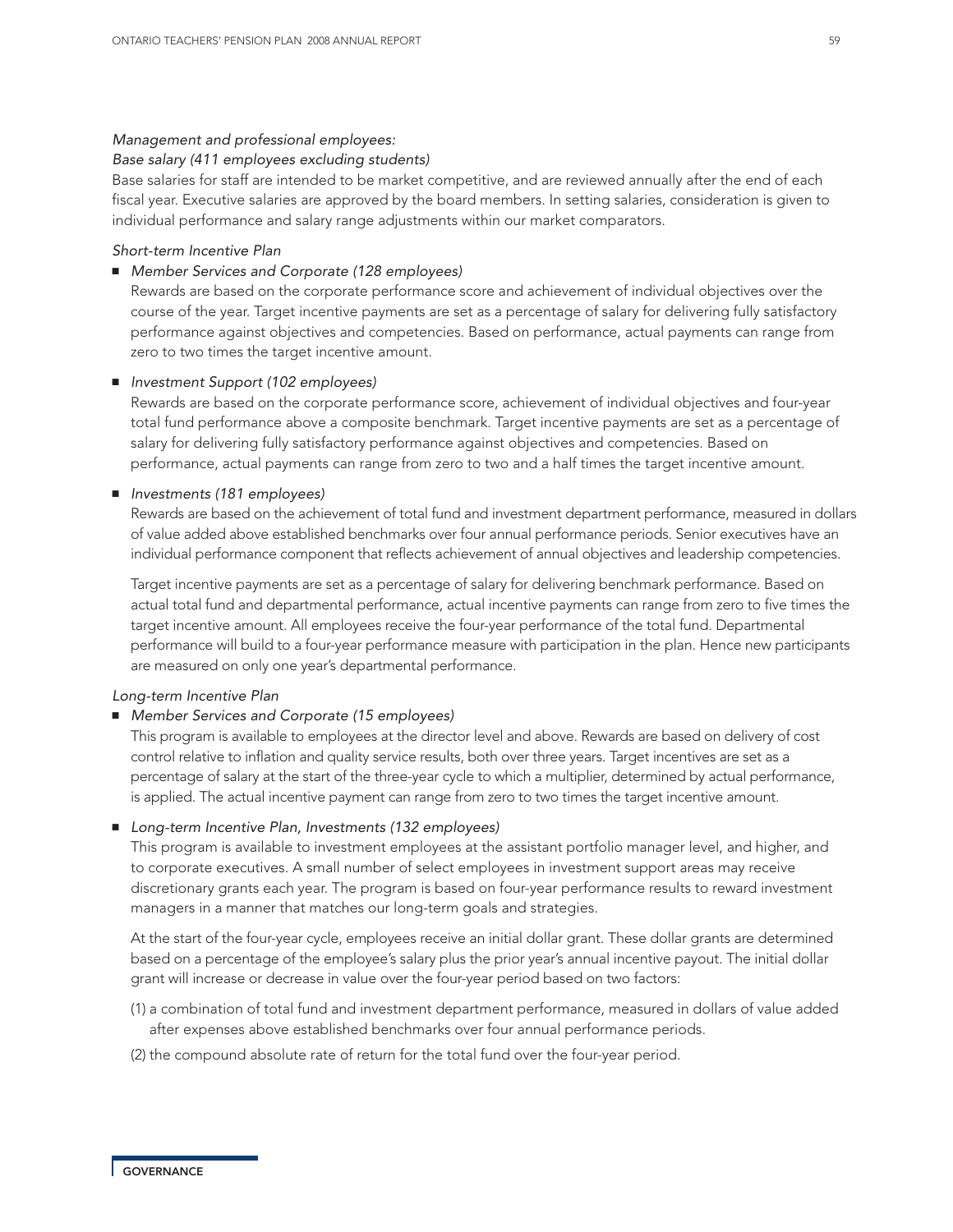### *Benefits*

Teachers' provides a competitive benefit program which includes life insurance, disability, health and dental benefits, time-off policies, and an employee assistance program. Teachers' retirement benefit for employees is a defined benefit pension plan. (Further details on retirement plans can be found below.)

### *Looking forward*

The market volatility experienced during 2008 stressed all established systems at Teachers' including the compensation system. During 2009, Teachers' will conduct a review of all compensation programs to ensure they continue to be aligned with the business strategies for Investments and Member Services, are market competitive, and drive the desired behavioural outcomes for our success.

### Executive compensation

The compensation table represents disclosure of base salary, short- and long-term incentives and other compensation earned in 2008, 2007 and 2006 by the Chief Executive Officer, Chief Financial Officer and the three other most highly compensated executives, excluding subsidiary companies.

| Name and Principal Position | Year | <b>Base Salary</b> | Short-term<br>Incentive Plan | Long-term<br>Incentive Plan | Other<br>Compensation <sup>2</sup> | Total<br>Compensation |
|-----------------------------|------|--------------------|------------------------------|-----------------------------|------------------------------------|-----------------------|
| Jim Leech                   | 2008 | \$441,923          | \$435,6001                   | \$1,148,900                 | \$10,365                           | \$2,036,788           |
| President and CEO           | 2007 | 274,123            | 850,000                      | 2,241,900                   | 1,212                              | 3,367,235             |
|                             | 2006 | 256,581            | 512,000                      | 3,007,600                   | 455                                | 3,776,636             |
| David McGraw                | 2008 | 293,269            | 109,700                      | 147,500                     | 6,855                              | 557,324               |
| SVP and CFO                 | 2007 | 256,827            | 149,200                      | 393,000                     | 3,828                              | 802,855               |
|                             | 2006 | 241,461            | 132,500                      |                             | 429                                | 374,390               |
| Bob Bertram <sup>3</sup>    | 2008 | 425,723            | 662,4001                     | 1,389,900                   | 8,738                              | 2,486,761             |
| EVP, Investments            | 2007 | 394,039            | 721,100                      | 3,736,500                   | 8,710                              | 4,860,349             |
|                             | 2006 | 378,619            | 673,300                      | 5,114,400                   | 8,671                              | 6,174,990             |
| Neil Petroff <sup>3</sup>   | 2008 | 310,906            | 568,1001                     | 848,600                     | 538                                | 1,728,144             |
| Group SVP,                  | 2007 | 263,731            | 580,000                      | 2,241,900                   | 476                                | 3,086,107             |
| Investments                 | 2006 | 248,115            | 500,000                      | 2,933,800                   | 440                                | 3,682,355             |
| Wayne Kozun                 | 2008 | 247,769            | 487,600                      | 533,200                     | 430                                | 1,268,999             |
| SVP, Public                 | 2007 | 202,132            | 371,700                      | 993,800                     | 365                                | 1,567,997             |
| Equities                    | 2006 | 190,700            | 338,400                      | 1,084,700                   | 338                                | 1,614,138             |

<sup>1</sup> Annual incentive payments for Mr. Leech, Mr. Bertram, and Mr. Petroff have been deferred until 2011.

<sup>2</sup> Other compensation includes one or more of the following: group term life insurance, automobile allowance, unused vacation cashout.

<sup>3</sup> Mr. Bertram retired from his position as Executive Vice President, Investments, on December 31, 2008. Mr. Bertram was succeeded by Mr. Petroff, effective January 1, 2009.

There are no executive contracts or severance guarantees other than as required by law.

### *Retirement benefits*

Executive employees of the Ontario Teachers' Pension Plan participate in the Public Service Pension Plan (PSPP) and the Public Service Supplementary Benefits Account (SBA). These plans combined provide indexed pension benefits equal to 2% of the executive's best five-year average annual base salary for each year of service, less a CPP integration formula. Benefits under these combined plans are capped by the base salary reached at the maximum pension contribution permitted under ITA regulations.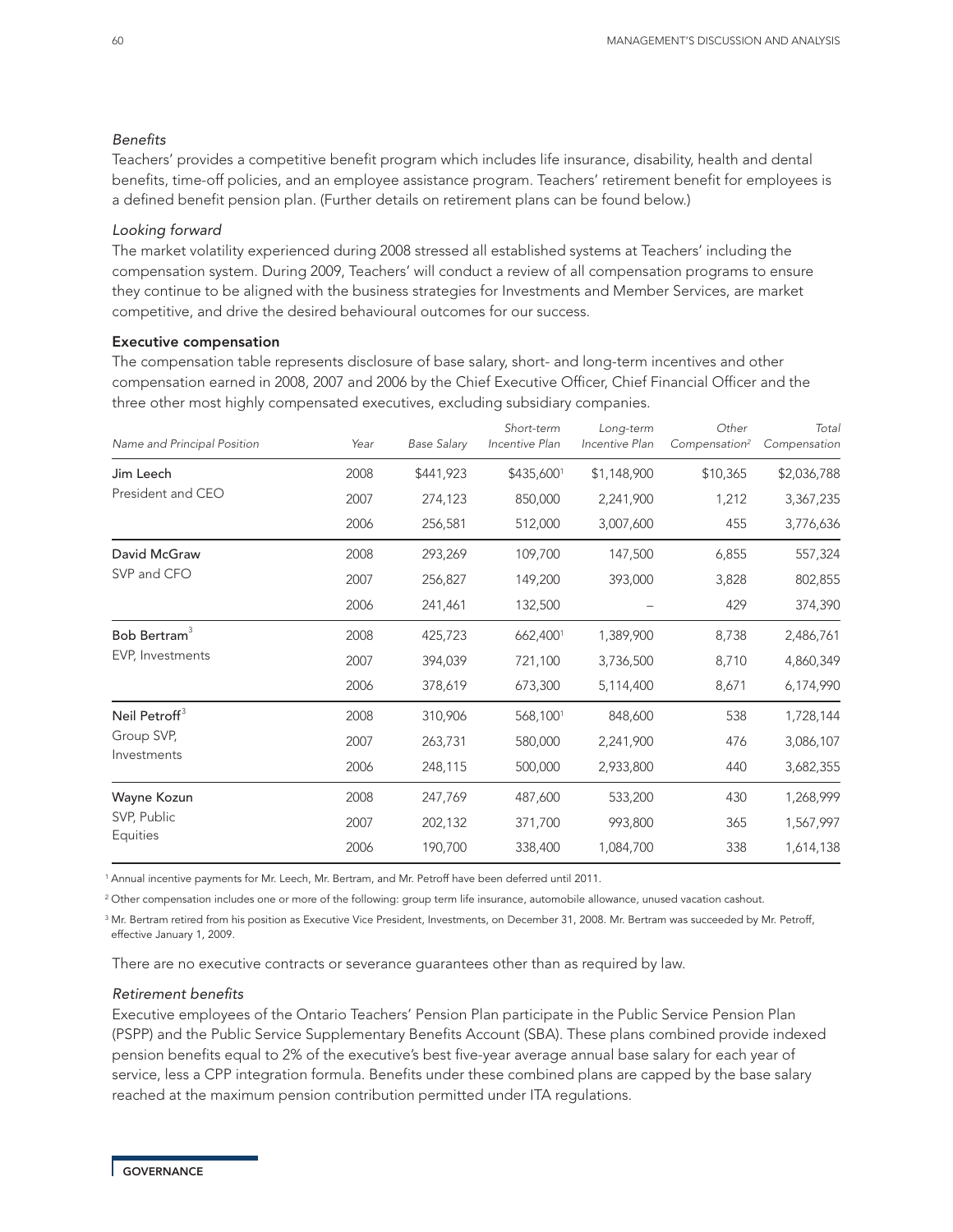Executives earning 2008 annual salaries in excess of \$200,315 also participate in a non-registered, unfunded Supplemental Employee Retirement Plan (SERP). This plan provides non-indexed retirement benefits equal to 2% of the executive's best three-year average annual salary for each year of service, less the initial annual pension to which the executive is entitled under the PSPP and SBA, combined.

- For executives at the Executive Vice-President level and above, average annual salary includes a percentage of annual incentive, building at 20% per year to 100%.
- For executives at the Senior Vice-President level, having attained the age of 55, average annual salary includes a percentage of annual incentive, building at 10% per year to 50%.
- For executives at the Vice-President level, having attained the age of 55, average annual salary includes a percentage of annual incentive, building at 5% per year to 25%.

The total liability for the SERP increased by a net amount of \$3.5 million in 2008 for a total accrued SERP liability of \$15.9 million as at December 31, 2008.

The table below outlines the estimated present value of total retirement benefits from all sources (PSPP, SBA and SERP) and estimated annual retirement benefits at age 65 for the Chief Executive Officer, Chief Financial Officer and the three other most highly compensated executives, excluding subsidiary companies.

| Name and Principal Position            | Projected<br>Years of<br>Service at<br>Age 65 | Estimated<br><b>Total Annual</b><br>Pension<br>Benefit at<br>Age 65 | Present<br>Value of<br><b>Total Pension</b><br>at January 1,<br>2008 | 2008<br>Compensatory<br>Annual<br>Change in<br>Pension Value | 2008<br>Non-Compensatory<br>Annual<br>Change in<br>Pension Value | Present<br>Value of<br><b>Total Pension</b><br>at December 31,<br>2008 |
|----------------------------------------|-----------------------------------------------|---------------------------------------------------------------------|----------------------------------------------------------------------|--------------------------------------------------------------|------------------------------------------------------------------|------------------------------------------------------------------------|
| Jim Leech, President and CEO           | 11                                            | \$252,000                                                           | \$1,984,700                                                          | \$273,200                                                    | \$257,000                                                        | \$2,514,900                                                            |
| David McGraw, SVP and CFO              | 17                                            | \$150,800                                                           | 288,700<br>$\mathbb{S}^-$                                            | \$83,200                                                     | \$34,000                                                         | 405,900<br>\$                                                          |
| <b>Bob Bertram</b><br>EVP, Investments | 19                                            | \$413,100                                                           | \$5,175,100                                                          | \$418,600                                                    | \$572,000                                                        | \$6,165,700                                                            |
| Neil Petroff<br>Group SVP, Investments | 32                                            | \$391,100                                                           | \$1,554,100                                                          | \$131,000                                                    | \$101.400                                                        | \$1,786,500                                                            |
| Wayne Kozun, SVP, Public Equities      | 36                                            | \$394,200                                                           | \$1,030,000                                                          | \$92.800                                                     | \$54.000                                                         | \$1,176,800                                                            |

The values shown are estimated amounts based on assumptions and represent entitlements that may change over time. "Non-compensatory" changes are those changes that relate to interest rates, indexing and joint and survivor benefits.

### Board and committee member remuneration

During 2008, the remuneration of the board members was reviewed to bring their compensation in line with other boards with similar responsibilities and changes were implemented in April. Each board member now receives an annual retainer of \$12,000, plus \$12,000 as a member of the Investment Committee. The board Chair receives an additional retainer of \$100,000, and the Chairs of the Investment, Governance, Human Resources & Compensation, and Audit & Actuarial Committees receive additional retainers of \$5,000 each.

Fees for committee and other eligible meetings are \$1,200. Board meeting fees are combined with Investment Committee fees at \$1,500 per day. The Chair of the Benefits Adjudication Committee receives an additional fee of \$1,000 for each Benefits Adjudication meeting or hearing attended to a maximum of five per annum.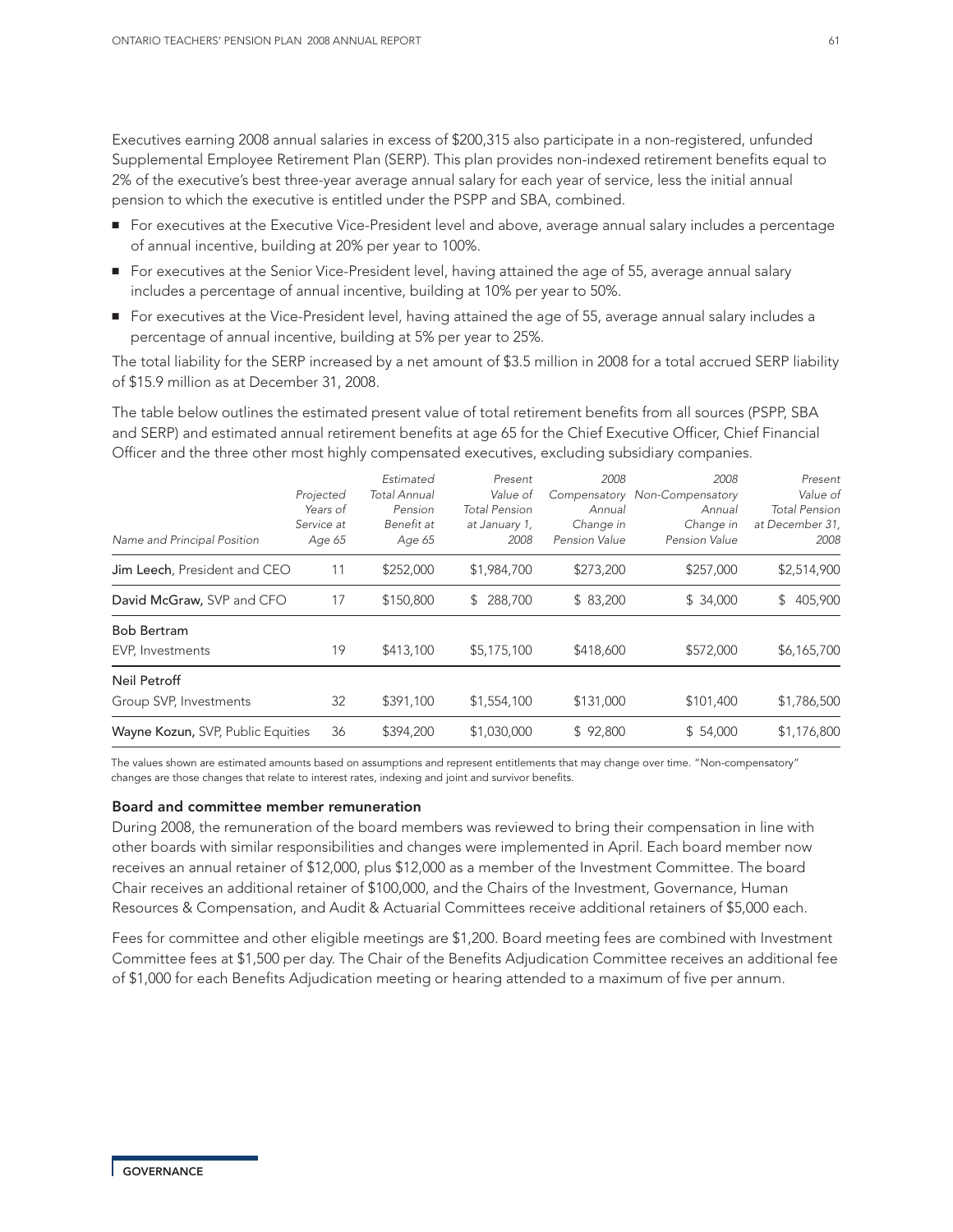| <b>Board Member</b>                                                    | Retainer and<br>Chair Fee | Board<br>Meetings | Committee<br>Meetings | Meeting<br>Fees | 2008 Total<br>Remuneration |
|------------------------------------------------------------------------|---------------------------|-------------------|-----------------------|-----------------|----------------------------|
| Eileen Mercier, Chair of the board                                     | \$111,500                 | 11                | 24                    | \$45,300        | \$156,800                  |
| Jill Denham, Chair, Human Resources & Compensation Committee \$ 28,750 |                           | 10                | 21                    | \$40,200        | \$68,950                   |
| Helen Kearns, Vice-Chair, Benefits Adjudication Committee              | \$24,000                  | 11                | 21                    | \$41,700        | \$65,700                   |
| Hugh Mackenzie, Chair, Benefits Adjudication Committee                 | \$27,000                  | 11                | 24                    | \$45,300        | \$72,300                   |
| Louis Martel                                                           | \$24,000                  | 11                | 15                    | \$34,500        | \$58,500                   |
| Guy Matte, Chair, Governance Committee                                 | \$28,750                  | 11                | 23                    | \$44,100        | \$72,850                   |
| <b>Sharon Sallows</b>                                                  | \$24,000                  | 10                | 16                    | \$34,200        | \$58,200                   |
| William Swirsky, Chair, Audit & Actuarial Committee                    | \$28,750                  | 11                | 25                    | \$46,500        | \$75,250                   |
| Jean Turmel, Chair, Investment Committee                               | \$28,750                  | 9                 | 19                    | \$36,300        | \$65,050                   |

Board members are reimbursed for normal expenses for travel, meals and accommodation, as required.

### Legislation update

There were no legislative or regulatory changes in 2008 that materially affected the plan's governance. We expect that in 2009 the Ontario legislature will amend the Teachers' Pension Act to accommodate the agreement of the partners in 2008 concerning extra contributions from the government of Ontario and designated employers in the event that the plan sponsors invoke conditional inflation protection. These changes are discussed on page 15.

Regarding the administration of plan benefits, in addition to changing the Funding Management Policy, the sponsors changed the re-employment provisions effective January 1, 2009. Working pensioners who exceed the 95-day re-employment limit will no longer have to make pension contributions. Those who plan to return to work for more than one year may request pension recalculation for the additional service only if they notify the plan of their intention before returning to work, return to work in education for the first time after December 31, 2008, and work for the equivalent of at least one year. These rules apply to all pensioners, regardless of age.

The final report of the Ontario Expert Commission on Pensions, *A Fine Balance*, was released in November 2008 and recommends constructive reforms to outdated pension rules in Ontario.

We addressed three primary issues in our October 2007 submission to the expert commission, led by Harry Arthurs. Those issues were funding, investment rules and administration.

We are pleased with many of the recommendations in the *Arthurs Report*. For full details of our original submission, as well as our February 2009 response to the Ontario Finance Minister about the *Arthurs Report* and its conclusions, please visit the Submissions page of our website at www.otpp.com. Many of the Arthurs Report recommendations are presented as part of a balanced package of reforms, and we encourage the government to consider them together, rather than addressing them in pieces.

More generally, we have expressed concern that:

- some proposed funding measures for private sector pension plans will not do enough to encourage the additional funding that is really necessary from plan sponsors to enhance the security of benefits promised to plan members;
- the trend from defined benefit to defined contribution plans in the private sector shifts more risks onto employees, many of whom may outlive their savings; and
- the lack of occupational pension coverage is an issue that requires attention across Canada.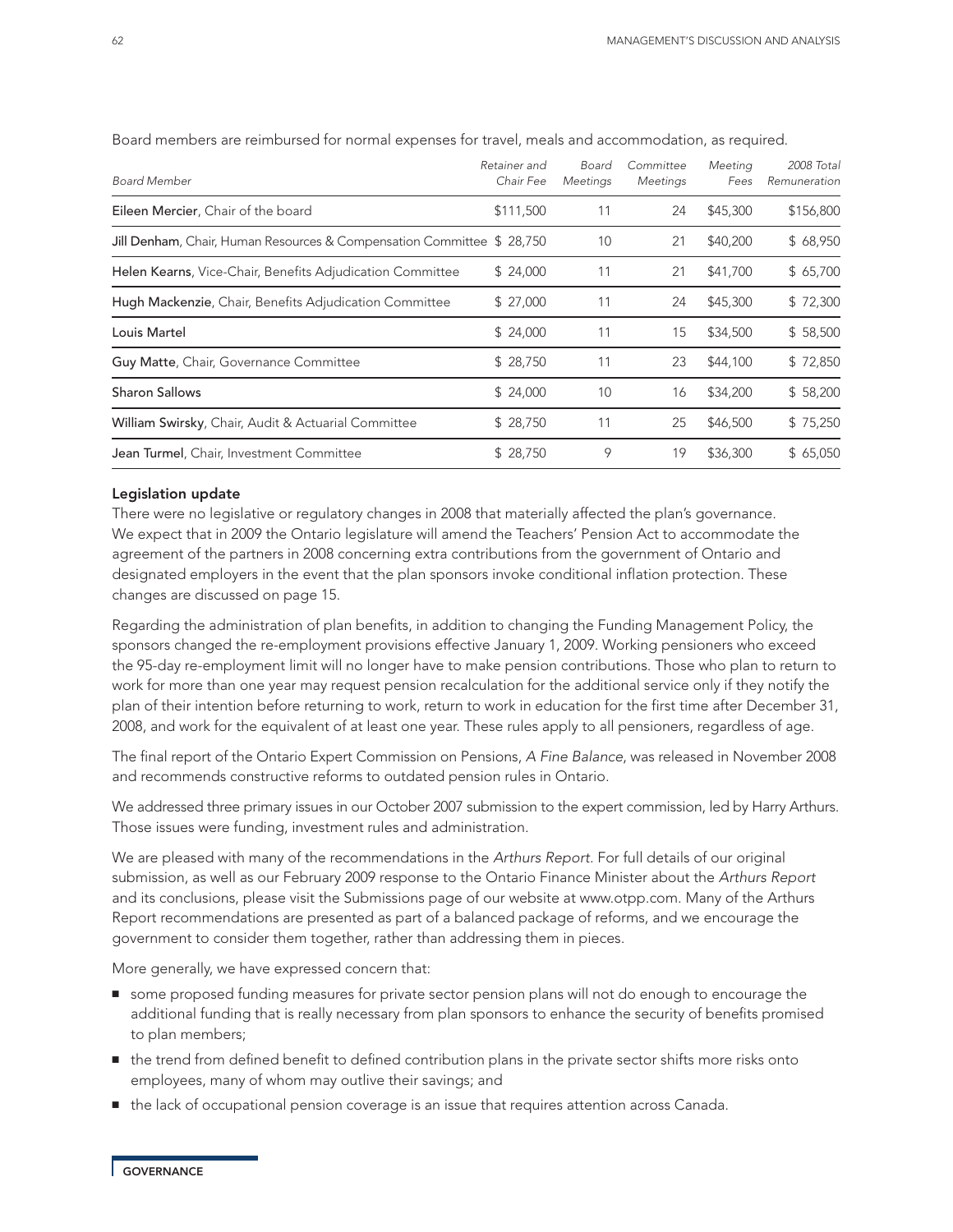# Investments over \$100 million

*(as at December 31, 2008)*

### Fixed income and short-term investments

| Type (\$ millions)                                    | Maturity  | Coupon (%)     | Fair Value | Cost      |
|-------------------------------------------------------|-----------|----------------|------------|-----------|
| Government of Canada bonds                            | 2009-2041 | $2.75 - 9.75$  | \$12,177   | \$11,116  |
| Canadian corporate bonds                              | 2009-2085 | $0.00 - 16.00$ | 3,796      | 4,295     |
| International corporate bonds                         | 2007-2049 | $0.00 - 9.86$  | 3,055      | 3,975     |
| Securities purchased under agreements to resell       | 2009-2009 | $0.01 - 1.47$  | 3,002      | 3,000     |
| Canada treasury bills                                 | 2009-2009 | $0.00 - 0.00$  | 1,815      | 1,796     |
| Bank notes                                            | 2009-2009 | $0.00 - 5.43$  | 540        | 538       |
| Commercial paper                                      | 2009-2009 | $0.00 - 5.66$  | 159        | 166       |
| Securities sold under agreements to repurchase        | 2009-2009 | $0.12 - 2.35$  | (20, 569)  | (20, 539) |
| Inflation-sensitive investments<br>Type (\$ millions) | Maturity  | Coupon (%)     | Fair Value | Cost      |
| United States treasury inflation protection           | 2010-2032 | $0.88 - 3.88$  | \$7,482    | \$6,801   |
| Real-return Canada bonds                              | 2021-2041 | $2.00 - 4.25$  | 7,341      | 6,656     |
| Real-return provincial bonds                          | 2013-2036 | $2.00 - 4.50$  | 1,471      | 1,333     |
| Real-return Canada corporate bonds                    | 2016-2046 | $0.00 - 5.33$  | 1.278      | 844       |
| Index-linked mortgages                                | 2022-2030 | $4.63 - 5.53$  | 234        | 219       |
| Real-return international bonds                       | 2015-2045 | $0.50 - 6.00$  | 143        | 113       |
| <b>Province of Ontario debentures</b>                 |           |                |            |           |
| Maturity Date (\$ millions)                           |           | Coupon (%)     | Fair Value | Cost      |
| 2009-2012                                             |           | 10.11-11.40    | \$4,340    | \$3,868   |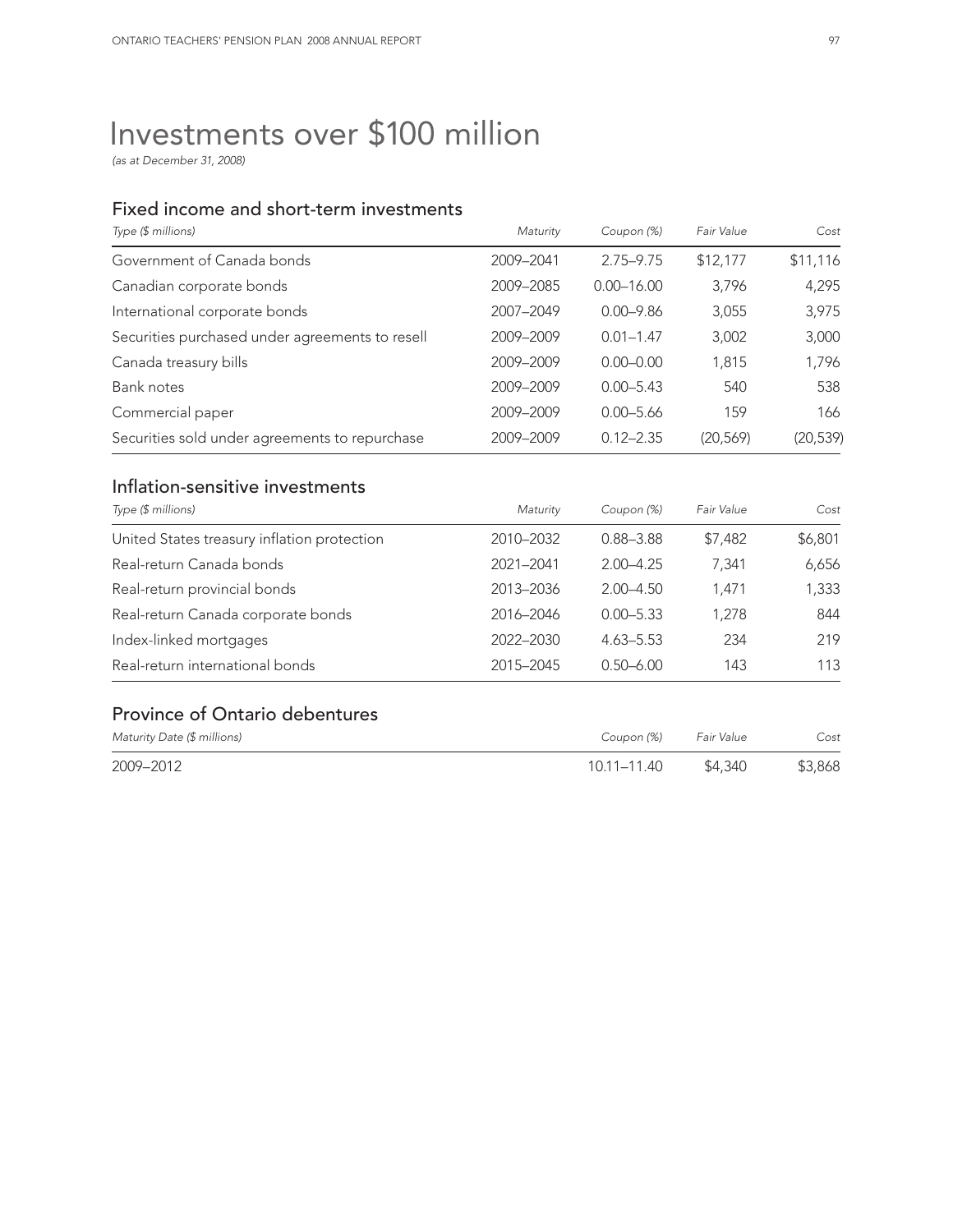### Corporate shares/units over \$100 million

*(as at December 31, 2008) (millions)*

| <b>Security Name</b>                  | Shares | Fair Value | <b>Security Name</b>                     | Shares | Fair Value |
|---------------------------------------|--------|------------|------------------------------------------|--------|------------|
| BCE Inc.                              | 50.8   | \$1,295.2  | Sanofi-Aventis                           | 2.1    | \$164.4    |
| OGX Petróleo e Gás Participações S.A. | 3.9    | 1,095.6    | Microsoft Corporation                    | 6.8    | 162.9      |
| Transurban Group                      | 180.3  | 854.9      | Pfizer Inc.                              | 7.0    | 153.1      |
| Deutsche Telekom AG                   | 43.0   | 793.9      | Samsung Electronics Co., Ltd.            | 0.4    | 152.8      |
| Northumbrian Water Group plc          | 138.8  | 592.5      | Safeway Inc.                             | 4.9    | 144.6      |
| Maple Leaf Foods Inc.*                | 53.7   | 549.9      | <b>Total SA</b>                          | 2.1    | 141.2      |
| Macquarie Infrastructure Group        | 285.5  | 444.7      | Manitoba Telecom Services Inc.           | 3.8    | 138.9      |
| Eni S.p.A.                            | 15.0   | 432.2      | Macdonald, Dettwiler and Associates Ltd. | 6.1    | 132.0      |
| Petro-Canada                          | 16.0   | 431.6      | Hitachi, Ltd.                            | 27.8   | 130.4      |
| Akzo Nobel N.V.                       | 6.6    | 334.4      | Novartis AG                              | 2.1    | 130.0      |
| Multiplan Empreendimentos             |        |            | 3M Company                               | 1.8    | 128.5      |
| Imobiliários S.A.                     | 51.3   | 334.2      | Hammerson plc                            | 13.4   | 127.4      |
| Nippon Telegraph and                  |        |            | JPMorgan Chase & Co.                     | 3.2    | 123.1      |
| Telephone Corporation                 | 0.05   | 292.2      | GlaxoSmithKline plc                      | 5.3    | 122.4      |
| Continental AG                        | 1.8    | 227.9      | Sumitomo Mitsui Financial Group, Inc.    | 0.02   | 120.3      |
| PNC Financial Services Group, Inc.    | 3.6    | 220.7      | Canon Inc.                               | 3.1    | 118.4      |
| Mitsubishi UFJ Financial Group, Inc.  | 27.6   | 206.1      | Bayerische Motoren Werke AG              | 3.2    | 117.9      |
| HSBC Holdings plc                     | 16.6   | 198.9      | Royal Bank of Scotland Group, plc        | 131.7  | 115.5      |
| <b>UBS AG</b>                         | 11.4   | 197.0      | NuVista Energy Ltd*                      | 15.8   | 111.1      |
| Portugal Telecom, SGPS, SA            | 17.9   | 186.9      | Siemens AG                               | 1.2    | 109.9      |
| Nestlé SA                             | 3.8    | 184.7      | Nokia Oyj                                | 5.7    | 108.8      |
| Intel Corporation                     | 10.1   | 182.1      | Johnson & Johnson Inc.                   | 1.4    | 106.4      |
| Cisco Systems, Inc.                   | 8.9    | 179.6      | Lockheed Martin Corporation              | 1.0    | 105.9      |
| Unilever N.V.                         | 6.0    | 177.5      | France Telecom SA                        | 3.0    | 102.0      |
|                                       |        |            | Goldcorp Inc.                            | 2.7    | 101.9      |

\*Includes fair market value of warrants and subscription receipts

For equities greater than \$50 million, please visit our website at: www.otpp.com.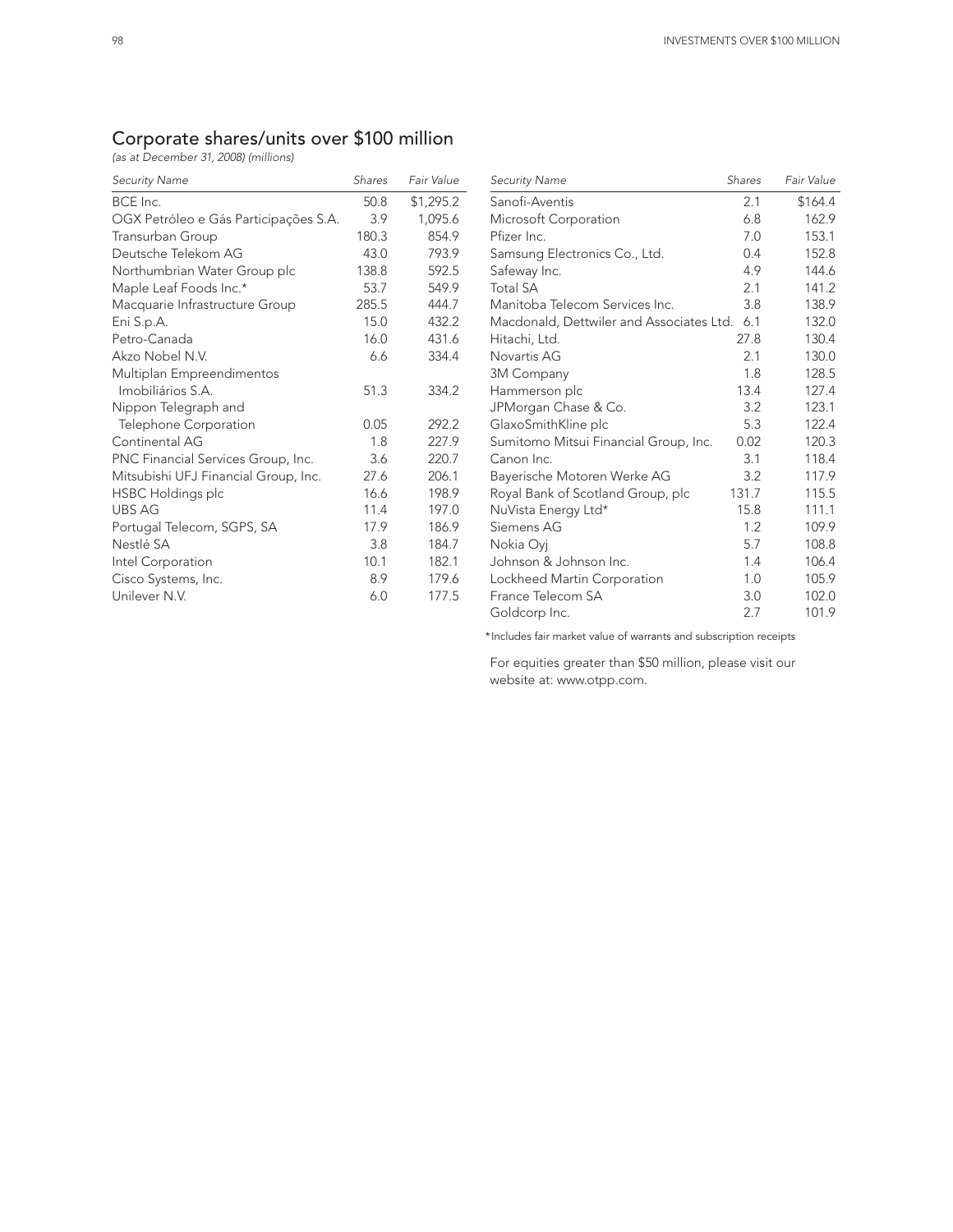### Real estate investments over \$100 million

*(as at December 31, 2008)*

|                                     | Total Square Footage Effective % |      | Total Square Footage Effective %          |       |                          |
|-------------------------------------|----------------------------------|------|-------------------------------------------|-------|--------------------------|
| Property                            | (in thousands) Ownership         |      | Property                                  |       | (in thousands) Ownership |
| Canadian regional shopping centres  |                                  |      | Canadian office properties                |       |                          |
| Champlain Place, Dieppe             | 812                              | 100% | Encor Place, Calgary                      | 360   | 100%                     |
| Chinook Centre, Calgary             | 1,195                            | 100% | Granville Square, Vancouver               | 407   | 100%                     |
| Erin Mills Town Centre, Mississauga | 806                              | 50%  | HSBC Building, Vancouver                  | 395   | 100%                     |
| Fairview Mall, Toronto              | 748                              | 50%  | Pacific Centre Office Complex, Vancouver  | 1,550 | 100%                     |
| Fairview Park Mall, Kitchener       | 748                              | 100% | PricewaterhouseCoopers Place, Vancouver   | 241   | 100%                     |
| Fairview Pointe Claire, Montreal    | 1,027                            | 50%  | Shell Centre, Calgary                     | 683   | 50%                      |
| Georgian Mall, Barrie               | 626                              | 100% | <b>Toronto-Dominion Centre</b>            |       |                          |
| Hillcrest Mall, Richmond Hill       | 586                              | 100% | Office Complex, Toronto                   | 4,442 | 100%                     |
| Le Carrefour Laval, Montreal        | 1,321                            | 100% | <b>Toronto Eaton Centre</b>               |       |                          |
| Les Galeries d'Anjou, Montreal      | 1,224                            | 50%  | Office Complex, Toronto                   | 1,896 | 100%                     |
| Les Promenades St. Bruno, Montreal  | 1,137                            | 100% | Waterfront Centre, Vancouver              | 410   | 100%                     |
| Lime Ridge Mall, Hamilton           | 814                              | 100% | Yonge Corporate Centre, Toronto           | 674   | 100%                     |
| Market Mall, Calgary                | 972                              | 50%  | Canadian properties under development     |       |                          |
| Markville Shopping Centre, Markham  | 1,016                            | 100% | The Shops at Don Mills, Toronto           | N/A   | 100%                     |
| Masonville Place, London            | 687                              | 100% | RBC Centre, Toronto                       | N/A   | 100%                     |
| Pacific Centre, Vancouver           | 1,430                            | 100% |                                           |       |                          |
| Polo Park Mall, Winnipeg            | 1,233                            | 100% | U.S. regional shopping centres            |       |                          |
| Regent Mall, Fredericton            | 490                              | 100% | Lakewood Mall, Lakewood, California       | 2,079 | 49%                      |
| Richmond Centre, Richmond           | 493                              | 100% | Los Cerritos Center, Cerritos, California | 1,282 | 49%                      |
| Rideau Centre, Ottawa               | 694                              | 69%  | Stonewood Center, Downey, California      | 919   | 49%                      |
| Sherway Gardens, Toronto            | 984                              | 100% | Washington Square, Tigard, Oregon         | 1,327 | 49%                      |
| The Promenade, Toronto              | 704                              | 100% | U.K. office properties                    |       |                          |
| Toronto Eaton Centre, Toronto       | 1,722                            | 100% | Thomas More Square Estate, London         | 562   | 50%                      |
|                                     |                                  |      |                                           |       |                          |

### Private companies and partnerships over \$100 million

Aguas Nuevo Sur Maule, S.A Alliance Laundry Systems, LLC AOT Bedding Holding Corp. Apollo Overseas Partners (Delaware 892) VI, L.P. Aquilex Holdings, LLC Ares Corporate Opportunities Fund II, L.P. Ashmore Global Special Situations Fund 4 Limited Partnership Ashmore Local Currency Debt Portfolio Auriel Global Macro Fund Avaya Inc. BC European Capital VII BC European Capital VIII BDC Offshore Fund Ltd. Bernstein Global Long/Short Equity Portfolio L.P. Birmingham International Airport Bridgewater Pure Alpha Fund II Ltd. Bristol Airport (Bermuda) Limited Canary Wharf Group plc CCMP Capital Asia Ltd. Crestline Offshore Opportunity Fund, Ltd.

CTVglobemedia Inc. CVI Global Value Fund B L.P. Donnet Participações S.A. Drawbridge Global Macro Fund Ltd. Education Management Corporation Empresa de Servicios Sanitarios del Bio-Bio S.A. Esval S.A. Express Pipeline Ltd. GCT Global Container Terminals Inc. Glenstone Capital Inc. GMO Mean Reversion Fund (Offshore) L.P. GNC Corporation, Inc. Gottex ABL Fund Grupo Corporativo Ono, S.A. Hancock Timber Resource Group Hawker Capital Harrier Fund Hudson Catastrophe Fund, Ltd. Humber View Ltd. IIG Trade Finance Partners Ltd. IntelSat, Ltd. InterGen N.V. Kabel Deutschland GmbH Maple Financial Group Inc. Maple Leaf Sports & Entertainment Ltd.

MBK Partners, L.P. Morgan Stanley Real Estate Special Situations Fund III, L.P. Northern Star Generation LLC OLE Media Management, L.P. Orbis Sicav Global Equity Fund Park Square Capital, LLC Pershing Square International Ltd. Pinnacle Natural Resources Offshore Ltd Providence Equity Partners V L.P. Providence Equity Partners VI L.P. R3, Ltd Resource Management Service Inc. Scotia Gas Networks PLC Silver Creek Low Vol Strategies, Ltd. Silver Creek Low Vol Strategies II, Ltd. Silver Creek Special Opportunities Fund Cayman III, L.P. Sociedad Austral de Electricidad S.A. Southern Cross Airports Corporation Holdings Inc. The Hillman Companies, Inc. Univision Communications Inc. Yellow Pages Group Limited York Street Capital Partners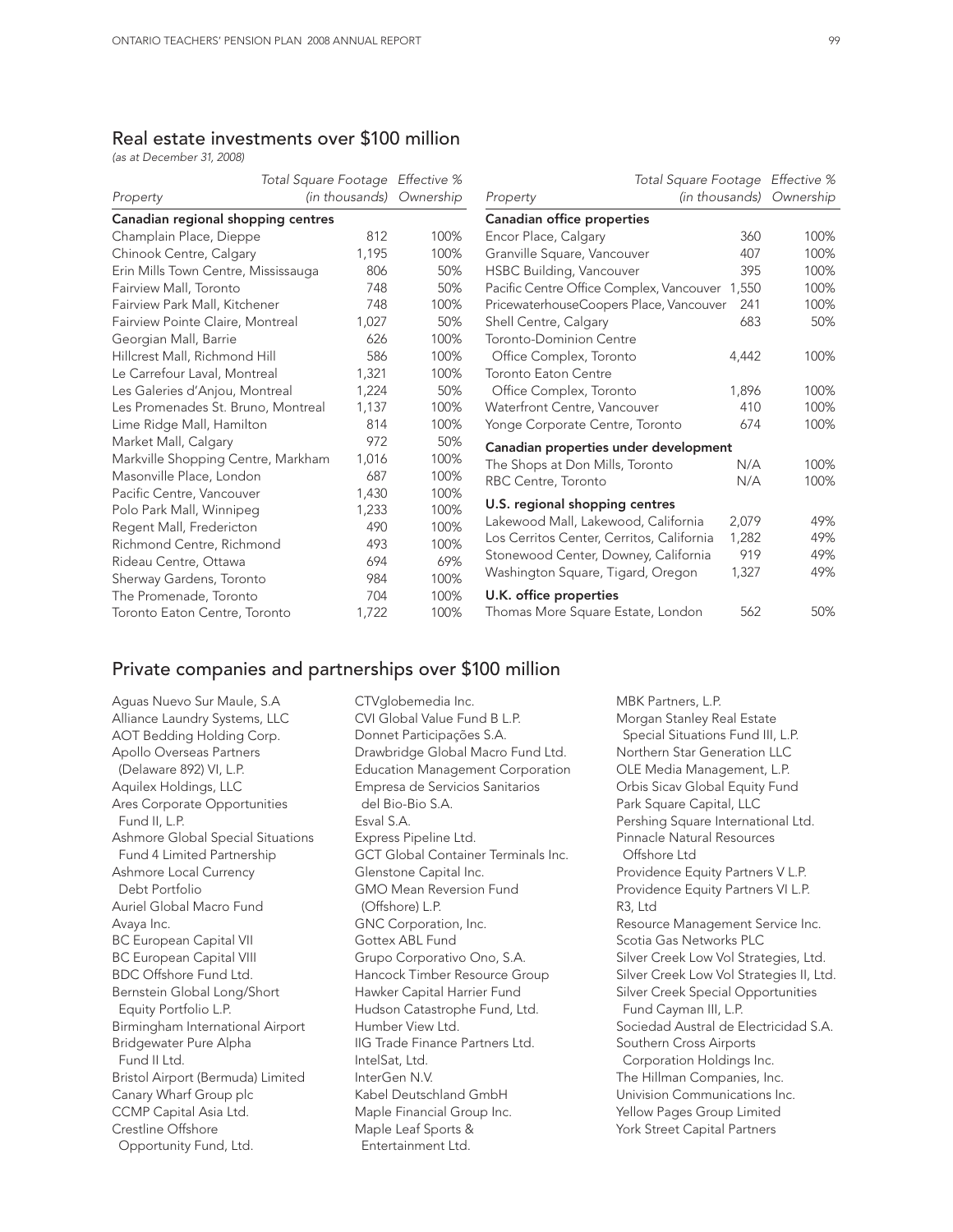| (\$ billions)                                       | 2008                                                                                        | 2007                             | 2006    | 2005                                     | 2004    | 2003    | 2002                                | 2001                               | 2000                             | 1999    | 1998       |
|-----------------------------------------------------|---------------------------------------------------------------------------------------------|----------------------------------|---------|------------------------------------------|---------|---------|-------------------------------------|------------------------------------|----------------------------------|---------|------------|
| CHANGE IN NET ASSETS FOR THE YEAR ENDED DECEMBER 31 |                                                                                             |                                  |         |                                          |         |         |                                     |                                    |                                  |         |            |
| Income                                              |                                                                                             |                                  |         |                                          |         |         |                                     |                                    |                                  |         |            |
| Investment income                                   | $$$ (19.03) $$$ 4.68 $$$ 12.31 $$$ 14.09 $$$ 10.80 $$$ 11.42 $$$ (1.41) $$$ (1.74) $$$ 6.21 |                                  |         |                                          |         |         |                                     |                                    |                                  | \$10.12 | 5.14<br>\$ |
| Contributions                                       |                                                                                             |                                  |         |                                          |         |         |                                     |                                    |                                  |         |            |
| Members/transfers                                   | 1.13                                                                                        | 1.06                             | 0.83    | 0.79                                     | 0.75    | 0.71    | 0.68                                | 0.64                               | 0.62                             | 0.63    | 0.61       |
| Province of Ontario                                 | 1.18                                                                                        | 1.08                             | 0.82    | 0.78                                     | 0.75    | 0.72    | 0.70                                | 0.68                               | 0.66                             | 0.66    | 0.65       |
| Province of Ontario -                               |                                                                                             |                                  |         |                                          |         |         |                                     |                                    |                                  | 0.13    | 0.49       |
| special payments<br>Total income                    | (16.72)                                                                                     | $\overline{\phantom{0}}$<br>6.82 | 13.96   | 15.66                                    | 12.30   | 12.85   | $\overline{\phantom{0}}$<br>(0.03)  | $\overline{\phantom{0}}$<br>(0.42) | $\overline{\phantom{0}}$<br>7.49 | 11.54   | 6.89       |
| Expenditures                                        |                                                                                             |                                  |         |                                          |         |         |                                     |                                    |                                  |         |            |
|                                                     |                                                                                             |                                  |         |                                          |         |         |                                     |                                    |                                  |         |            |
| Benefits paid                                       | 4.20                                                                                        | 4.02                             | 3.82    | 3.62                                     | 3.43    | 3.20    | 3.08                                | 3.08                               | 2.54                             | 2.28    | 2.10       |
| Investment expenses                                 | 0.15                                                                                        | 0.23                             | 0.22    | 0.21                                     | 0.19    | 0.16    | 0.10                                | 0.12                               | 0.10                             | 0.09    | 0.07       |
| Member service expenses                             | 0.04                                                                                        | 0.04                             | 0.03    | 0.03                                     | 0.03    | 0.03    | 0.03                                | 0.04                               | 0.03                             | 0.03    | 0.03       |
| Total expenditures                                  | 4.39                                                                                        | 4.29                             | 4.07    | 3.86                                     | 3.65    | 3.39    | 3.21                                | 3.24                               | 2.67                             | 2.40    | 2.20       |
| (Decrease)/increase<br>in net assets                | \$ (21.11)                                                                                  | $2.53$ \$                        |         | 9.89 \$11.80                             | \$8.65  |         | $$9.46 \$ (3.24) \$ (3.66) \$ 4.82$ |                                    |                                  | \$9.14  | \$4.69     |
| <b>NET ASSETS AS AT DECEMBER 31</b>                 |                                                                                             |                                  |         |                                          |         |         |                                     |                                    |                                  |         |            |
| Investments                                         |                                                                                             |                                  |         |                                          |         |         |                                     |                                    |                                  |         |            |
| Fixed income                                        | \$                                                                                          |                                  |         | 5.32 \$ 18.68 \$ 21.44 \$ 19.33 \$ 13.91 |         |         | \$19.38 \$13.96 \$7.09 \$13.32      |                                    |                                  | \$17.30 | \$11.48    |
| Equities                                            |                                                                                             |                                  |         |                                          |         |         |                                     |                                    |                                  |         |            |
| Canadian                                            | 6.21                                                                                        | 13.73                            | 16.39   | 19.26                                    | 16.80   | 15.19   | 13.43                               | 17.06                              | 17.74                            | 19.89   | 17.61      |
| Non-Canadian                                        | 28.72                                                                                       | 36.31                            | 32.42   | 25.78                                    | 23.09   | 19.13   | 18.19                               | 24.28                              | 23.14                            | 21.76   | 24.02      |
| Inflation-sensitive investments                     |                                                                                             |                                  |         |                                          |         |         |                                     |                                    |                                  |         |            |
| Commodities                                         | 1.25                                                                                        | 3.02                             | 2.32    | 2.65                                     | 2.13    | 1.89    | 1.48                                | 1.09                               | 2.10                             | 1.09    | 0.40       |
| Real estate                                         | 16.16                                                                                       | 16.36                            | 14.53   | 12.45                                    | 10.90   | 9.87    | 11.49                               | 11.59                              | 6.20                             | 2.82    | 1.58       |
| Infrastructure & timberland                         | 10.03                                                                                       | 8.84                             | 6.78    | 4.77                                     | 2.99    | 1.90    | 0.97                                | 0.03                               | $\equiv$                         |         |            |
| Real-rate products                                  | 17.41                                                                                       | 11.06                            | 11.80   | 10.56                                    | 11.90   | 7.07    | 5.92                                | 6.98                               | 9.55                             | 4.24    | 3.02       |
| Net investments                                     | 85.10                                                                                       | 108.00                           | 105.68  | 94.80                                    | 81.72   | 74.43   | 65.44                               | 68.12                              | 72.05                            | 67.10   | 58.11      |
| Receivable from                                     |                                                                                             |                                  |         |                                          |         |         |                                     |                                    |                                  |         |            |
| Province of Ontario                                 | 2.19                                                                                        | 1.84                             | 1.58    | 1.50                                     | 1.42    | 1.36    | 1.32                                | 1.28                               | 1.25                             | 1.25    | 1.23       |
| Other assets                                        | 47.35                                                                                       | 48.19                            | 35.47   | 20.90                                    | 23.17   | 11.30   | 23.45                               | 24.26                              | 13.15                            | 7.04    | 5.39       |
| Total assets                                        | 134.64                                                                                      | 158.03                           | 142.73  | 117.20                                   | 106.31  | 87.09   | 90.21                               | 93.66                              | 86.45                            | 75.39   | 64.73      |
| Liabilities                                         | (47.20)                                                                                     | (49.48)                          | (36.72) | (21.07)                                  | (21.98) | (11.41) | (24.00)                             | (24.20)                            | (13.33)                          | (7.08)  | (5.56)     |
| Net assets                                          | 87.44                                                                                       | 108.55                           | 106.01  | 96.13                                    | 84.33   | 75.68   | 66.21                               | 69.46                              | 73.12                            | 68.31   | 59.17      |
| Smoothing reserve                                   | 19.52                                                                                       | (3.63)                           | (11.16) | (7.44)                                   | (1.54)  | 3.48    | 9.65                                | 2.97                               | (4.34)                           | (8.32)  | (4.79)     |
| Actuarial value of net assets                       | 106.96                                                                                      | 104.92                           | 94.85   | 88.69                                    | 82.79   | 79.16   | 75.86                               | 72.43                              | 68.78                            | 59.99   | 54.38      |
| Accrued pension benefits                            | 118.14                                                                                      | 115.46                           | 110.50  | 110.53                                   | 96.73   | 83.12   | 73.67                               | 65.43                              | 58.56                            | 52.11   | 48.64      |
| (Deficit)/surplus                                   | $$$ (11.18) $$$ (10.54) $$$ (15.65) $$$ (21.84) $$$ (13.94)                                 |                                  |         |                                          |         |         | \$ (3.96) \$2.19                    | \$7.00                             | \$10.22                          | \$7.88  | \$5.74     |
| PERFORMANCE (%) FOR THE YEAR ENDED DECEMBER 31      |                                                                                             |                                  |         |                                          |         |         |                                     |                                    |                                  |         |            |
| Rate of return                                      | $-18.0$                                                                                     | 4.5                              | 13.2    | 17.2                                     | 14.7    | 18.0    | $-2.0$                              | $-2.3$                             | 9.3                              | 17.4    | 9.9        |
| Benchmark                                           | $-9.6$                                                                                      | 2.3                              | 9.4     | 12.7                                     | 10.6    | 13.5    | $-4.8$                              | $-5.3$                             | 5.3                              | 17.6    | 11.9       |

# Eleven-year review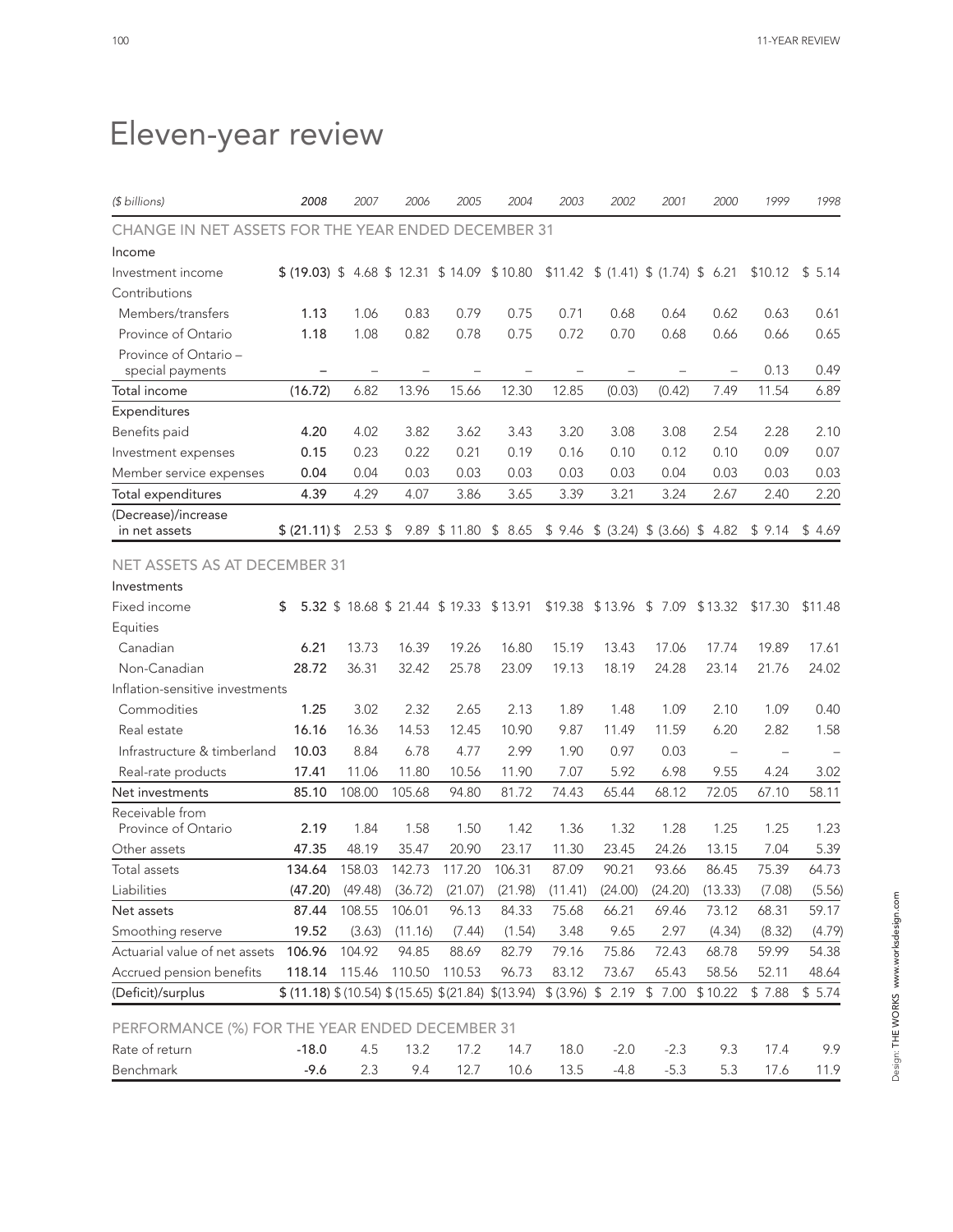# Corporate directory

### Ontario Teachers' Pension Plan

President and Chief Executive Officer Jim Leech

Audit Services Peter Maher, Vice-President

Finance David McGraw, Senior Vice-President and Chief Financial Officer

Human Resources Marcia Mendes-d'Abreu, Vice-President

Law Roger Barton, Vice-President, General Counsel and Secretary

Information & Technology Russ Bruch, Vice-President and Chief Information Officer Phil Nichols, Vice-President

Member Services Division Rosemarie McClean, Senior Vice-President

Investment Division Neil Petroff, Executive Vice-President and Chief Investment Officer

Asset Mix and Risk Barbara Zvan, Senior Vice-President Andrew Spence, Vice-President and Chief Economist Rosemary Zigrossi, Vice-President

Fixed Income and Alternative Investments Ronald Mock, Senior Vice-President Jason Chang, Vice-President Jonathan Hausman, Vice-President

Infrastructure Stephen Dowd, Senior Vice-President Kevin Kerr, Vice-President

Public Equities Wayne Kozun, Senior Vice-President Zev Frishman, Vice-President Leslie Lefebvre, Vice-President Bill Royan, Vice-President Lee Sienna, Vice-President

Tactical Asset Allocation Michael Wissell, Vice-President

Teachers' Private Capital Erol Uzumeri, Senior Vice-President Andrew Claerhout, Vice-President Shael Dolman, Vice-President Glen Silvestri, Vice-President

Investment Operations Dan Houle, Vice-President

### The Cadillac Fairview Corporation Limited

President and Chief Executive Officer L. Peter Sharpe

Development John Sullivan, Executive Vice-President

Finance Cathal J. O'Connor, Executive Vice-President and Chief Financial Officer

General Counsel and Secretary Sandra J. Hardy, Executive Vice-President

Investments Andrea Stephen, Executive Vice-President

**Operations** Ron Wratschko, Executive Vice-President

Annual Meeting April 3, 2009 at 5:00 p.m. The Carlu 444 Yonge Street, 7th floor Toronto

We welcome your comments and suggestions on this annual report.

Please contact: Deborah Allan Director, Communications and Media Relations Tel: 416-730-5347 E-mail: communications@otpp.com

Ontario Teachers' Pension Plan 5650 Yonge Street, Toronto, Ontario M2M 4H5



This annual report is printed on Forest Stewardship Council (FSC) certified paper that is produced with the world's highest standards for environmentally and socially responsible forestry practices.